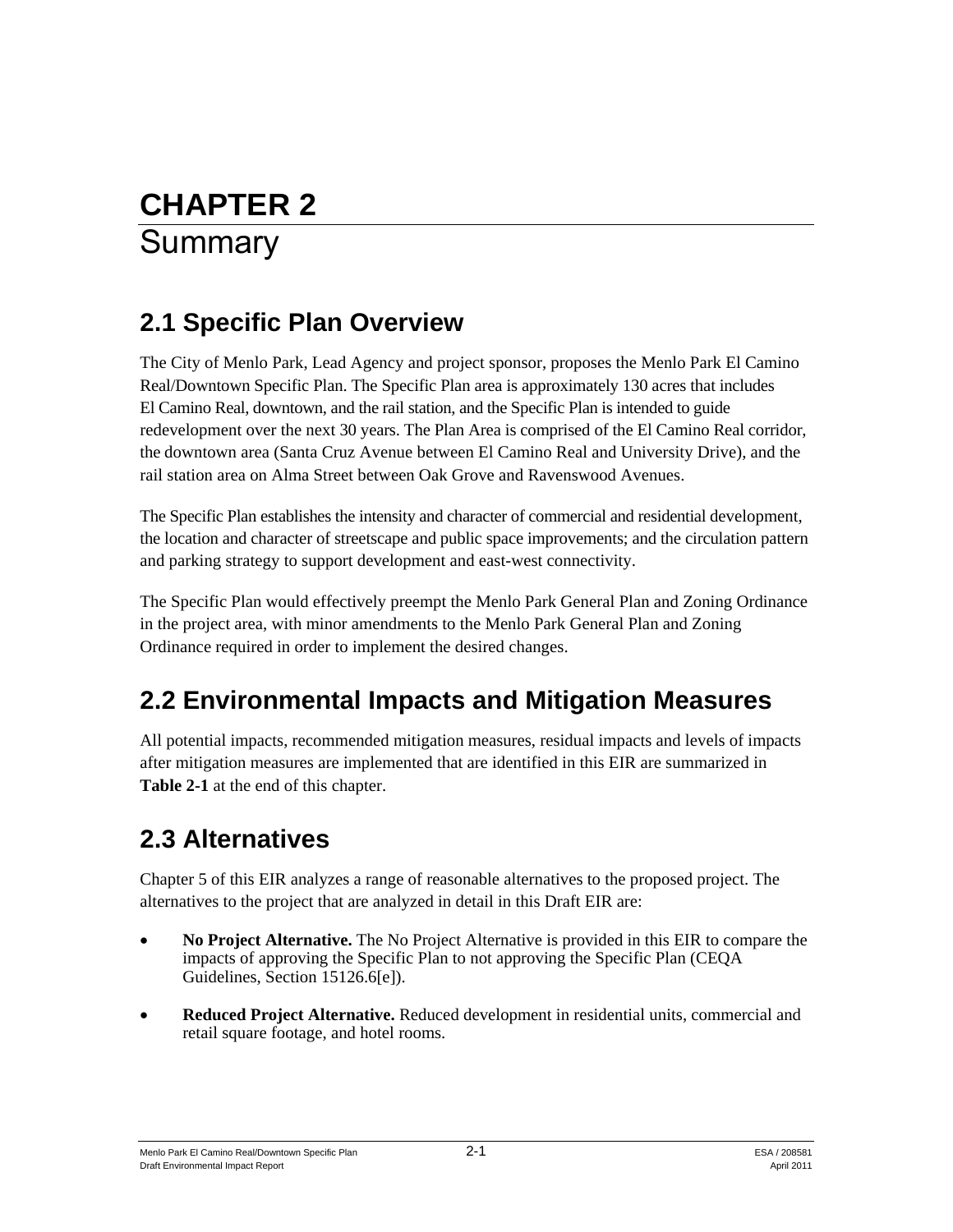- **Reduced Commercial/Retail Space Alternative.** Reduced commercial and retail square footage and hotel rooms, but with the same number of residential units as proposed under the Specific Plan.
- **Reduced Residential Units Alternative.** Reduced number of residential units, but with the same square footage for commercial and retail space and same number of hotel rooms as under the Specific Plan.

# **2.4 Areas of Controversy**

CEQA Guidelines Section 15123 specifies that the EIR summary shall identify "areas of controversy" known to the Lead Agency, including issues raised by agencies and the public, and issues to be resolved, including the choice among alternatives and whether or how to mitigate the significant effects.

The following topics were raised in written and oral comments received in response to the NOP for this EIR. This summary list is compiled based on written comments received (which are included in Appendix A of this EIR) and comments stated during the City's scoping meeting held by the Menlo Park City Council. The topics that would have physical impacts under CEQA are addressed in the EIR analysis. Comments on the appropriateness of other components of the Specific Plan, such as the suitability of a marketplace, will be considered by the City Council during the review of the Specific Plan.

Major areas of controversy (including some non-CEQA issues) include, but are not limited to, the following:

- *Land Use Plans and Policies*
	- Benefits of transit oriented development
	- Appropriateness and location of a permanent "market place"
	- Appropriateness of boutique hotel
- *Aesthetic Resources*
	- Appropriateness of height of proposed parking garages and mixed-use buildings
- *Air Quality*
	- Proposed project's construction, operational, and cumulative air quality impacts
	- Toxic air contaminants
	- Dust emissions from construction activities
	- Greenhouse gas emissions
- *Transportation, Circulation, and Parking*
	- Traffic congestion at downtown intersections
	- Adequate parking for visitors and employees of local businesses
	- Parking for residents of proposed mixed-use buildings
	- Access to proposed parking structures
	- Vehicle safety at railroad crossings
	- Grade separation of rail and vehicle traffic
	- Bicycle safety and east-west bicycle routes
	- Maximum impact to parking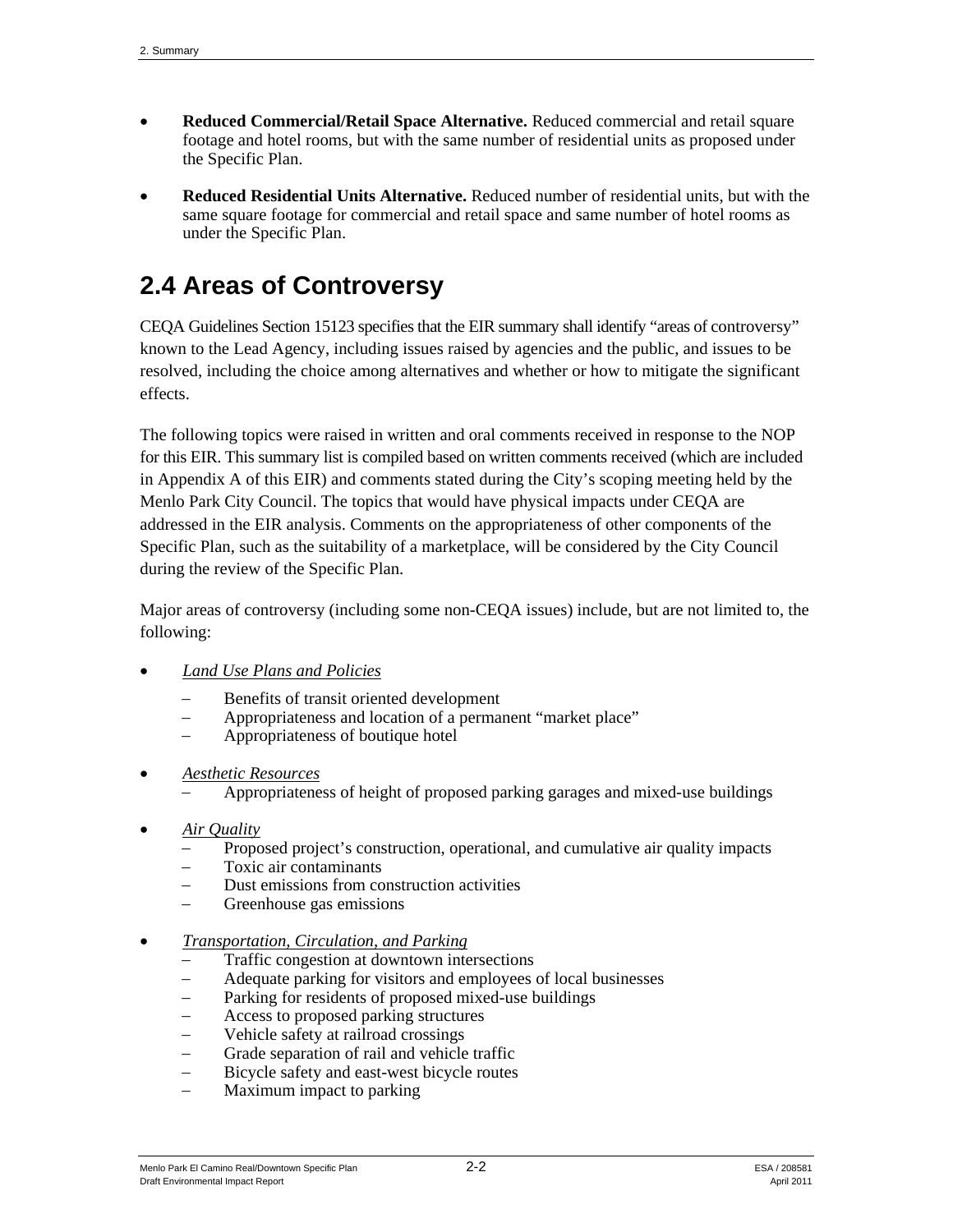- East-west connectivity in terms of current road capacity
- Parking garage construction impacts to existing downtown businesses
- *Population and Housing*
	- Contention that the City is currently built-out
	- Potential negative impact of population growth
	- $\overline{ }$  Increase/decrease in housing values

# *Alternatives*

- Underground parking
- Alternate locations for Specific Plan elements (such as street market and parking garages)
- Parking supply scenarios for the new residential buildings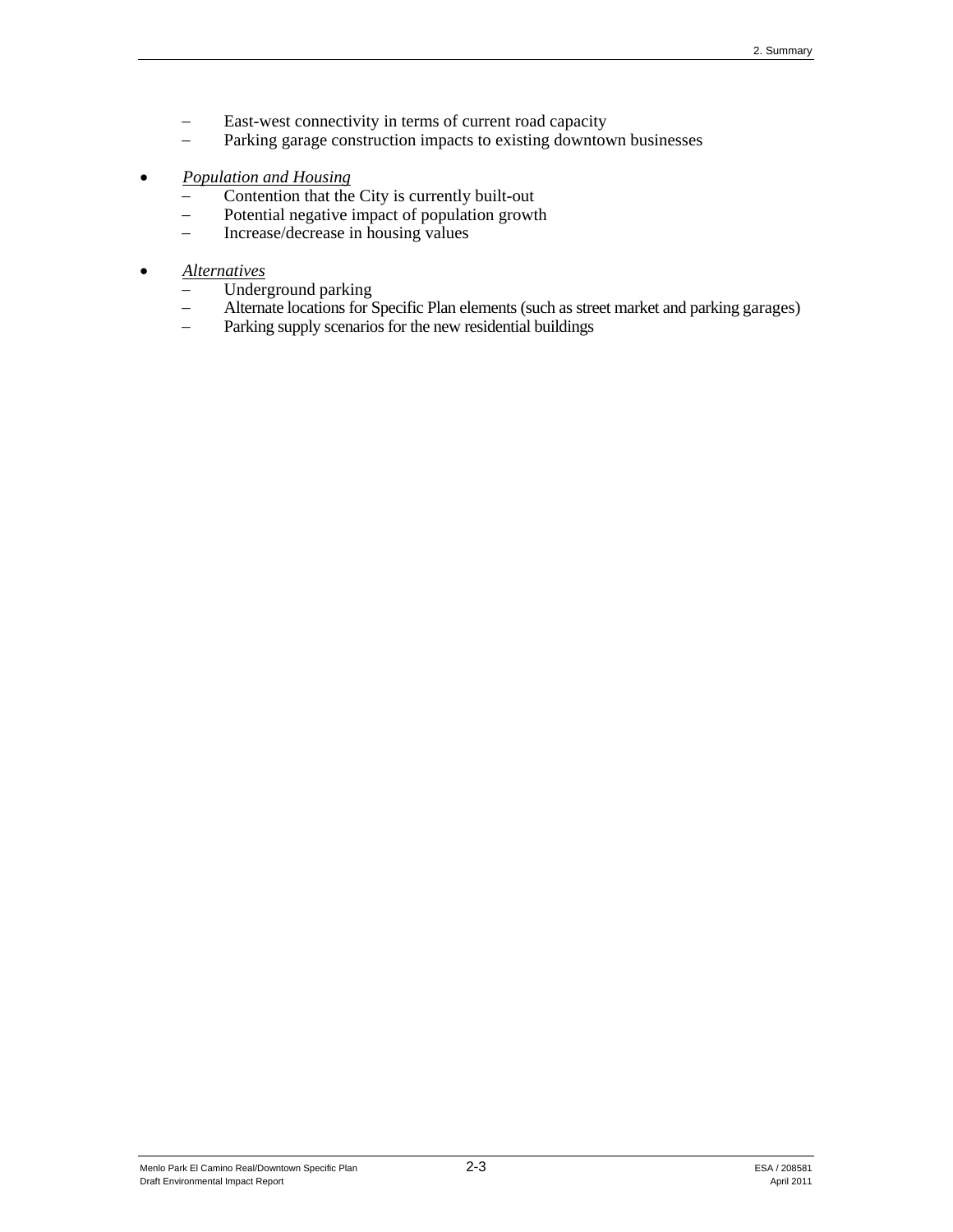**TABLE 2-1 SUMMARY OF IMPACTS, MITIGATION MEASURES AND RESIDUAL IMPACTS** 

| <b>Environmental Impact</b>                                                                                                                                                                                                                                                                                                   | <b>Mitigation Measures</b>                                                                                                                                                                                                                                                                                                     | <b>Level of Significance</b><br>after Mitigation |
|-------------------------------------------------------------------------------------------------------------------------------------------------------------------------------------------------------------------------------------------------------------------------------------------------------------------------------|--------------------------------------------------------------------------------------------------------------------------------------------------------------------------------------------------------------------------------------------------------------------------------------------------------------------------------|--------------------------------------------------|
| <b>4.1 Aesthetic Resources</b>                                                                                                                                                                                                                                                                                                |                                                                                                                                                                                                                                                                                                                                |                                                  |
| <b>Impact AES-1:</b> Implementation of the Specific Plan would alter views<br>along certain corridors, but these changes would not be substantially<br>adverse and so would be less than significant. (Less than Significant)                                                                                                 | None required.                                                                                                                                                                                                                                                                                                                 | Less than Significant                            |
| <b>Impact AES-2: Implementation of the Menlo Park El Camino</b><br>Real/Downtown Specific Plan would not result in substantial adverse<br>impacts to scenic resources, including, but not limited to, trees, rock<br>outcroppings, and historic buildings within state scenic highways. (Less<br>than Significant)            | None required.                                                                                                                                                                                                                                                                                                                 | Less than Significant                            |
| <b>Impact AES-3:</b> Consistent with the objectives of the Specific Plan,<br>implementation of the Plan would change the visual character of the Plan<br>area, but would not substantially degrade the existing visual character or<br>quality of the Plan area and its surroundings. (Less than Significant)                 | None required.                                                                                                                                                                                                                                                                                                                 | Less than Significant                            |
| <b>Impact AES-4:</b> Implementation of the Specific Plan would not result in<br>shading of outdoor recreation facilities, other public open spaces, historic<br>buildings, or a substantial number of properties to an extent that would<br>substantially affect, in an adverse manner, their use. (Less than<br>Significant) | None required.                                                                                                                                                                                                                                                                                                                 | Less than Significant                            |
| <b>Impact AES-5:</b> Construction of new buildings and street lighting within<br>the Specific Plan area could increase light and glare. Adherence to the<br>guidelines of the Specific Plan would reduce any light and glare impacts<br>to less-than-significant levels. (Less than Significant)                              | None required.                                                                                                                                                                                                                                                                                                                 | Less than Significant                            |
| <b>Impact AES-6:</b> Implementation of the Menlo Park El Camino<br>Real/Downtown Specific Plan, in combination with other past, present,<br>and reasonably foreseeable future plans and projects, would not result in<br>cumulatively considerable impacts to aesthetic resources. (Less than<br>Significant)                 | None required.                                                                                                                                                                                                                                                                                                                 | Less than Significant                            |
| 4.2 Air Quality                                                                                                                                                                                                                                                                                                               |                                                                                                                                                                                                                                                                                                                                |                                                  |
| <b>Impact AIR-1:</b> Implementation of the Specific Plan would result in<br>increased long-term emissions of criteria pollutants associated with<br>construction activities that could contribute substantially to an air quality<br>violation. (Significant)                                                                 | Mitigation Measure AIR-1a: During construction of individual projects under the<br>Specific Plan, project applicants shall require the construction contractor(s) to<br>implement the following measures required as part of Bay Area Air Quality<br>Management District's (BAAQMD) basic dust control procedures required for | Significant and Unavoidable                      |

indicated in the list following the Basic Controls.

construction sites. For projects for which construction emissions exceed one or more of the applicable BAAQMD thresholds, additional measures shall be required as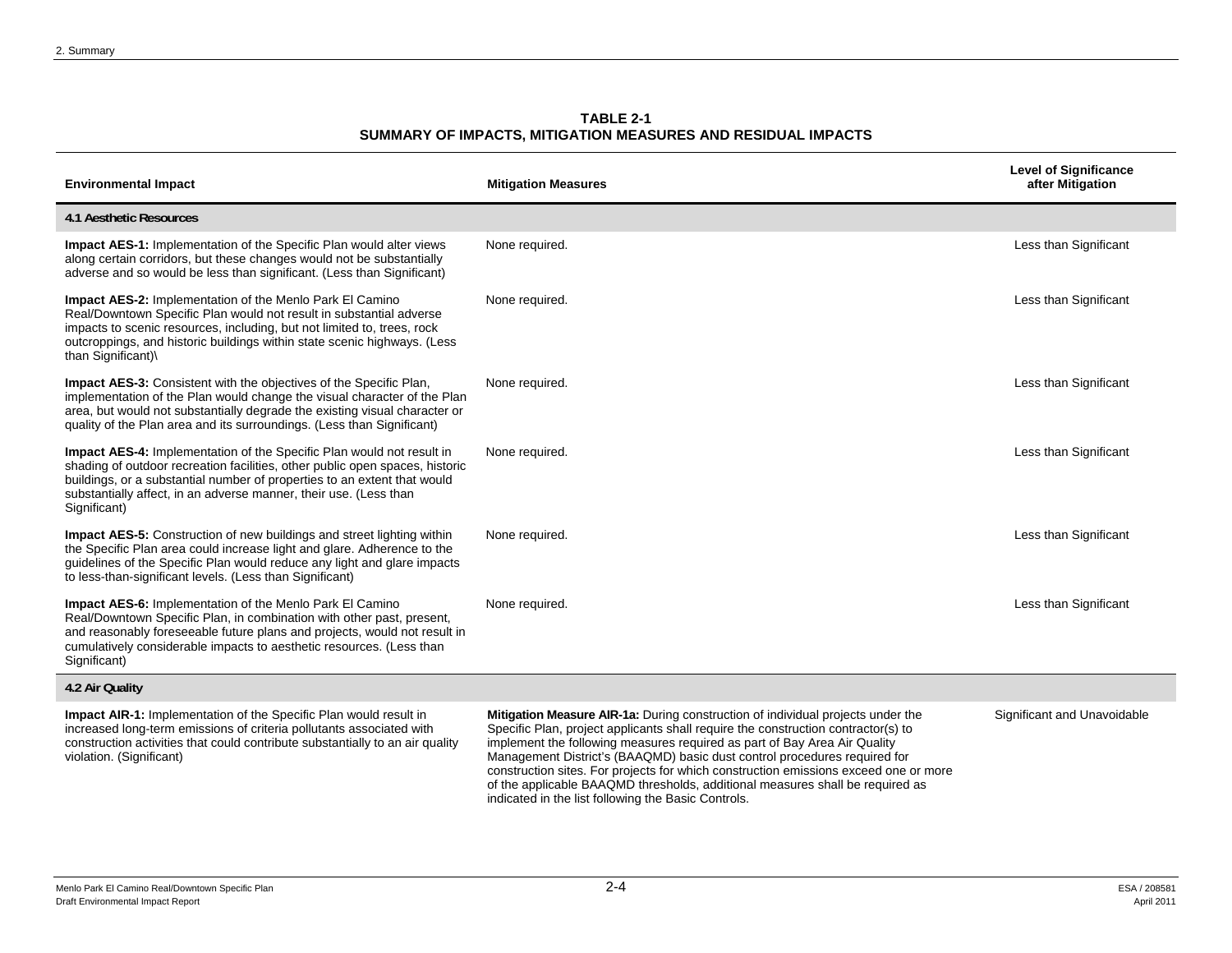| <b>Environmental Impact</b> | <b>Mitigation Measures</b>                                                                                                                                                                                                                                                                                                                                      | <b>Level of Significance</b><br>after Mitigation |
|-----------------------------|-----------------------------------------------------------------------------------------------------------------------------------------------------------------------------------------------------------------------------------------------------------------------------------------------------------------------------------------------------------------|--------------------------------------------------|
| 4.2 Air Quality (cont.)     |                                                                                                                                                                                                                                                                                                                                                                 |                                                  |
| Impact AIR-1 (cont.)        | Basic Controls that Apply to All Construction Sites                                                                                                                                                                                                                                                                                                             |                                                  |
|                             | 1. All exposed surfaces (e.g., parking areas, staging areas, soil piles, graded areas,<br>and unpaved access roads) shall be watered two times per day.                                                                                                                                                                                                         |                                                  |
|                             | 2. All haul trucks transporting soil, sand, or other loose material off-site shall be<br>covered.                                                                                                                                                                                                                                                               |                                                  |
|                             | 3. All visible mud or dirt track-out onto adjacent public roads shall be removed using<br>wet power vacuum street sweepers at least once per day. The use of dry power<br>sweeping is prohibited.                                                                                                                                                               |                                                  |
|                             | 4. All vehicle speeds on unpaved roads shall be limited to 15 mph.                                                                                                                                                                                                                                                                                              |                                                  |
|                             | 5. All roadways, driveways, and sidewalks to be paved shall be completed as soon<br>as possible. Building pads shall be laid as soon as possible after grading unless<br>seeding or soil binders are used.                                                                                                                                                      |                                                  |
|                             | 6. Idling times shall be minimized either by shutting equipment off when not in use or<br>reducing the maximum idling time to 5 minutes (as required by the California<br>airborne toxics control measure Title 13, Section 2485 of California Code of<br>Regulations [CCR]). Clear signage shall be provided for construction workers at all<br>access points. |                                                  |
|                             | 7. All construction equipment shall be maintained and properly tuned in accordance<br>with manufacturer's specifications. All equipment shall be checked by a certified<br>mechanic and determined to be running in proper condition prior to operation.                                                                                                        |                                                  |
|                             | 8. Post a publicly visible sign with the telephone number and person to contact at the<br>Lead Agency regarding dust complaints. This person shall respond and take<br>corrective action within 48 hours. The BAAQMD's phone number shall also be<br>visible to ensure compliance with applicable regulations.                                                  |                                                  |
|                             | Additional Measures for Development Projects that Exceed Significance Criteria                                                                                                                                                                                                                                                                                  |                                                  |
|                             | 1. All exposed surfaces shall be watered at a frequency adequate to maintain<br>minimum soil moisture of 12 percent. Moisture content can be verified by lab<br>samples or moisture probe.                                                                                                                                                                      |                                                  |
|                             | 2. All excavation, grading, and/or demolition activities shall be suspended when<br>average wind speeds exceed 20 mph.                                                                                                                                                                                                                                          |                                                  |
|                             | 3. Wind breaks (e.g., trees, fences) shall be installed on the windward side(s) of<br>actively disturbed areas of construction. Wind breaks should have at maximum 50<br>percent air porosity.                                                                                                                                                                  |                                                  |
|                             | 4. Vegetative ground cover (e.g., fast-germinating native grass seed) shall be<br>planted in disturbed areas as soon as possible and watered appropriately until<br>vegetation is established.                                                                                                                                                                  |                                                  |
|                             |                                                                                                                                                                                                                                                                                                                                                                 |                                                  |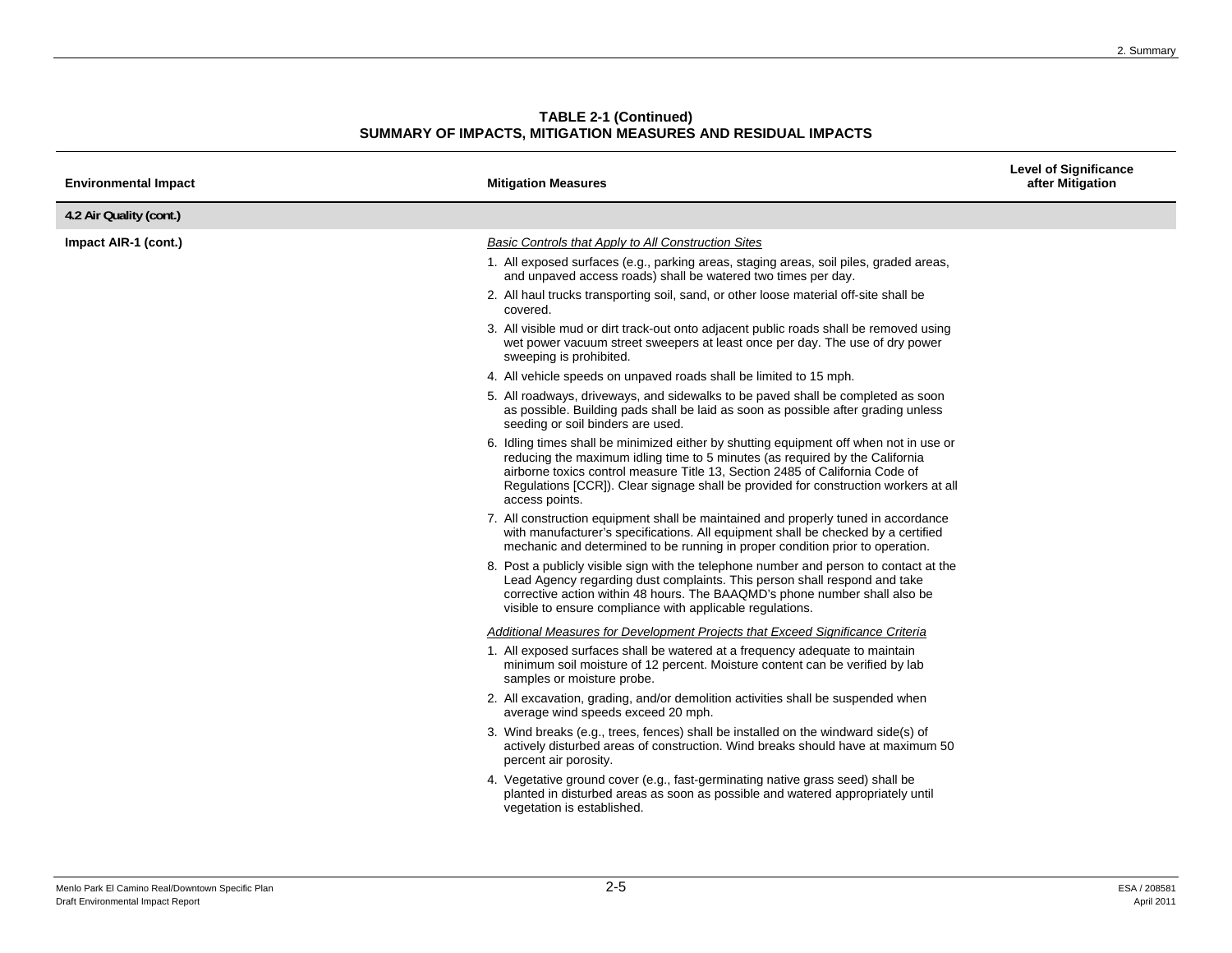| <b>TABLE 2-1 (Continued)</b>                                 |
|--------------------------------------------------------------|
| SUMMARY OF IMPACTS, MITIGATION MEASURES AND RESIDUAL IMPACTS |

| <b>Environmental Impact</b> | <b>Mitigation Measures</b>                                                                                                                                                                                                                                                                                                                                                                                                                                                                                                                                                                                                                                                                                                                                                 | <b>Level of Significance</b><br>after Mitigation |
|-----------------------------|----------------------------------------------------------------------------------------------------------------------------------------------------------------------------------------------------------------------------------------------------------------------------------------------------------------------------------------------------------------------------------------------------------------------------------------------------------------------------------------------------------------------------------------------------------------------------------------------------------------------------------------------------------------------------------------------------------------------------------------------------------------------------|--------------------------------------------------|
| 4.2 Air Quality (cont.)     |                                                                                                                                                                                                                                                                                                                                                                                                                                                                                                                                                                                                                                                                                                                                                                            |                                                  |
| Impact AIR-1 (cont.)        | 5. The simultaneous occurrence of excavation, grading, and ground-disturbing<br>construction activities on the same area at any one time shall be limited. Activities<br>shall be phased to reduce the amount of disturbed surfaces at any one time.                                                                                                                                                                                                                                                                                                                                                                                                                                                                                                                       |                                                  |
|                             | 6. All trucks and equipment, including their tires, shall be washed off prior to leaving<br>the site.                                                                                                                                                                                                                                                                                                                                                                                                                                                                                                                                                                                                                                                                      |                                                  |
|                             | 7. Site accesses to a distance of 100 feet from the paved road shall be treated with<br>a 6- to 12-inch compacted layer of wood chips, mulch, or gravel.                                                                                                                                                                                                                                                                                                                                                                                                                                                                                                                                                                                                                   |                                                  |
|                             | 8. Sandbags or other erosion control measures shall be installed to prevent silt<br>runoff to public roadways from sites with a slope greater than one percent.                                                                                                                                                                                                                                                                                                                                                                                                                                                                                                                                                                                                            |                                                  |
|                             | 9. Minimizing the idling time of diesel powered construction equipment to two<br>minutes.                                                                                                                                                                                                                                                                                                                                                                                                                                                                                                                                                                                                                                                                                  |                                                  |
|                             | 10. The project shall develop a plan demonstrating that the off-road equipment (more<br>than 50 horsepower) to be used in the construction project (i.e., owned, leased,<br>and subcontractor vehicles) would achieve a project wide fleet-average 20<br>percent nitrogen oxides reduction and 45 percent particulate matter reduction<br>compared to the most recent ARB fleet average. Acceptable options for reducing<br>emissions include the use of late model engines, low-emission diesel products,<br>alternative fuels, engine retrofit technology, after-treatment products, add-on<br>devices such as particulate filters, and/or other options as such become<br>available.                                                                                    |                                                  |
|                             | 11. Use low volatile organic compound (VOC) (i.e., reactive organic gases) coatings<br>beyond the local requirements (i.e., Regulation 8, Rule 3: Architectural Coatings).                                                                                                                                                                                                                                                                                                                                                                                                                                                                                                                                                                                                 |                                                  |
|                             | 12. Requiring that all construction equipment, diesel trucks, and generators be<br>equipped with Best Available Control Technology for emission reductions of<br>nitrogen oxides and particulate matter.                                                                                                                                                                                                                                                                                                                                                                                                                                                                                                                                                                   |                                                  |
|                             | 13. Requiring all contractors use equipment that meets the California Air Resources<br>Board's most recent certification standard for off-road heavy duty diesel engines.                                                                                                                                                                                                                                                                                                                                                                                                                                                                                                                                                                                                  |                                                  |
|                             | <b>Mitigation Measure AIR-1b:</b> Each applicant for development projects to be<br>implemented under the Specific Plan for projects that exceed the BAAQMD screening<br>criteria shall develop an Exhaust Emissions Control Plan outlining how construction<br>exhaust emissions will be controlled during construction activities. These plans shall<br>be submitted to the City for review and approval and shall be distributed to all<br>employees and construction contractors prior to commencement of construction<br>activities. The plan shall describe all feasible control measures that will be<br>implemented during construction activities. Feasible control measures may include,<br>but not be limited to, those identified in Mitigation Measure AIR-1a. |                                                  |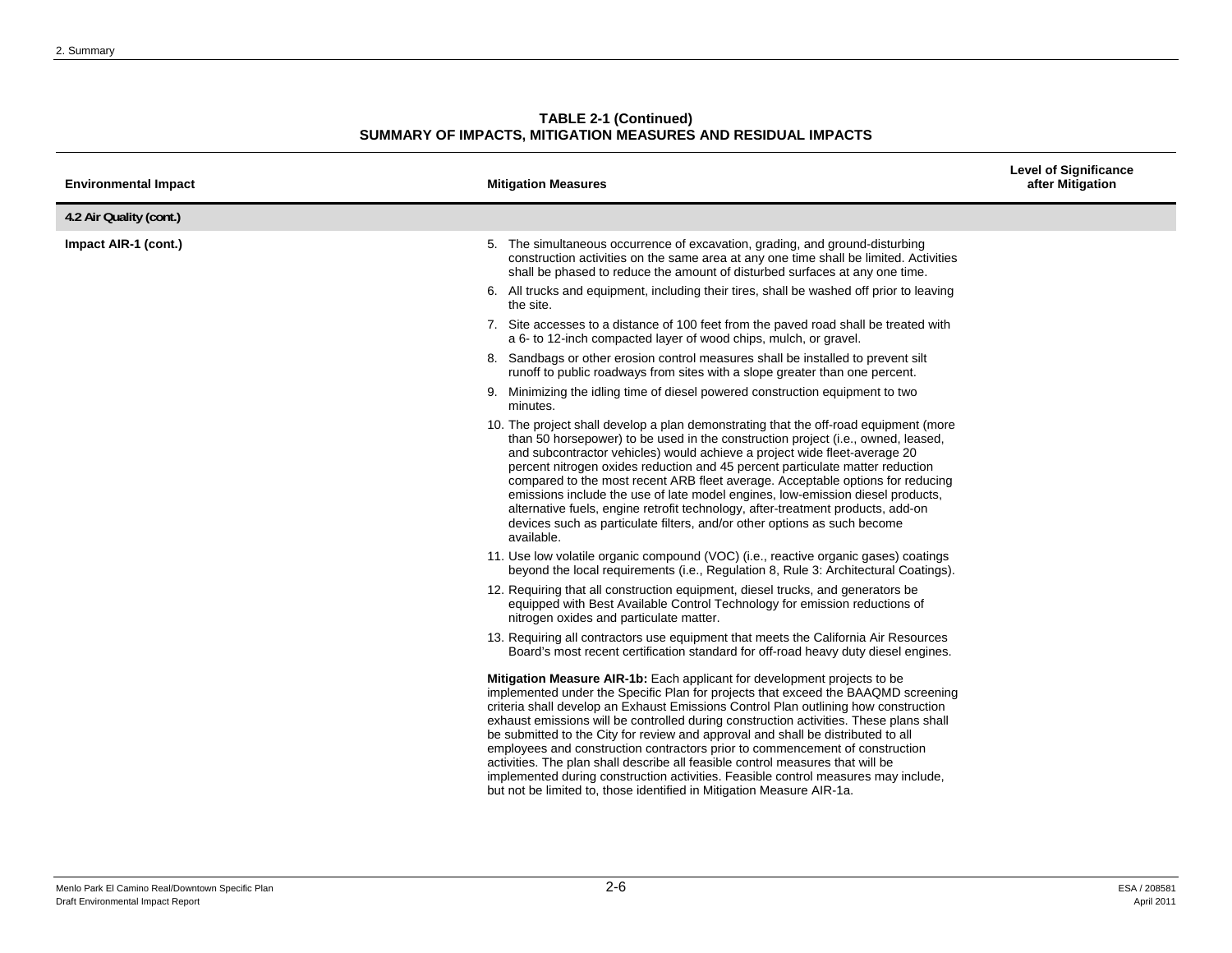| <b>Environmental Impact</b>                                                                                                                                                                                                                                                   | <b>Mitigation Measures</b>                                                                                                                                                                                                                                                                                                                                                                                                                                                                                                                                                                                                                                                                                                                                                                                                                                                                                                                                                                                                                                                                                                                                                                                                                                                                                                                                                                                                                                                                                                                                                                                                                                                                                                                                                                                                                                                                                                                                                                                                                                                                                                                                                                                                                | <b>Level of Significance</b><br>after Mitigation |
|-------------------------------------------------------------------------------------------------------------------------------------------------------------------------------------------------------------------------------------------------------------------------------|-------------------------------------------------------------------------------------------------------------------------------------------------------------------------------------------------------------------------------------------------------------------------------------------------------------------------------------------------------------------------------------------------------------------------------------------------------------------------------------------------------------------------------------------------------------------------------------------------------------------------------------------------------------------------------------------------------------------------------------------------------------------------------------------------------------------------------------------------------------------------------------------------------------------------------------------------------------------------------------------------------------------------------------------------------------------------------------------------------------------------------------------------------------------------------------------------------------------------------------------------------------------------------------------------------------------------------------------------------------------------------------------------------------------------------------------------------------------------------------------------------------------------------------------------------------------------------------------------------------------------------------------------------------------------------------------------------------------------------------------------------------------------------------------------------------------------------------------------------------------------------------------------------------------------------------------------------------------------------------------------------------------------------------------------------------------------------------------------------------------------------------------------------------------------------------------------------------------------------------------|--------------------------------------------------|
| 4.2 Air Quality (cont.)                                                                                                                                                                                                                                                       |                                                                                                                                                                                                                                                                                                                                                                                                                                                                                                                                                                                                                                                                                                                                                                                                                                                                                                                                                                                                                                                                                                                                                                                                                                                                                                                                                                                                                                                                                                                                                                                                                                                                                                                                                                                                                                                                                                                                                                                                                                                                                                                                                                                                                                           |                                                  |
| <b>Impact AIR-2:</b> Implementation of the Specific Plan would result in<br>increased long-term emissions of criteria pollutants from increased<br>vehicle traffic and on-site area sources that would contribute substantially<br>to an air quality violation. (Significant) | Mitigation Measure TR-2 of Section 4.13, Transportation, Circulation and Parking,<br>identifies Transportation Demand Management (TDM) strategies to be implemented<br>by individual project applicants, although the precise effectiveness of a TDM program<br>cannot be guaranteed. As the transportation demand management strategies<br>included in Mitigation Measure TR-2 represent the majority of available measures<br>with which to reduce VMT, no further mitigation measures are available and this<br>impact is considered to be significant and unavoidable.                                                                                                                                                                                                                                                                                                                                                                                                                                                                                                                                                                                                                                                                                                                                                                                                                                                                                                                                                                                                                                                                                                                                                                                                                                                                                                                                                                                                                                                                                                                                                                                                                                                                | Significant and Unavoidable                      |
| <b>Impact AIR-3:</b> Implementation of the Specific Plan would increase levels<br>of project generated toxic air contaminants (TACs) which may lead to<br>adverse health effects. (Less than Significant)                                                                     | None required.                                                                                                                                                                                                                                                                                                                                                                                                                                                                                                                                                                                                                                                                                                                                                                                                                                                                                                                                                                                                                                                                                                                                                                                                                                                                                                                                                                                                                                                                                                                                                                                                                                                                                                                                                                                                                                                                                                                                                                                                                                                                                                                                                                                                                            | Less than Significant                            |
| Impact AIR-4: Implementation of the Specific Plan would expose<br>persons to increased levels of project generated PM <sub>2.5</sub> which may lead to<br>adverse health effects. (Less than Significant)                                                                     | None required.                                                                                                                                                                                                                                                                                                                                                                                                                                                                                                                                                                                                                                                                                                                                                                                                                                                                                                                                                                                                                                                                                                                                                                                                                                                                                                                                                                                                                                                                                                                                                                                                                                                                                                                                                                                                                                                                                                                                                                                                                                                                                                                                                                                                                            | Less than Significant                            |
| Impact AIR-5: Implementation of the Specific Plan would locate sensitive<br>receptors in an area of elevated concentrations of toxic air contaminants<br>associated with roadway traffic which may lead to considerable adverse<br>health effects. (Potentially Significant)  | Mitigation Measure AIR-5: The final Specific Plan shall include an overlay zone, as<br>recommended by BAAQMD, of 200 feet on either side of the outermost traffic lane of<br>El Camino Real. The overlay zone shall require that all residential and/or mixed use<br>developments including sensitive receptors such as residential units that is proposed<br>within the Plan area that would be located within 200 feet of the edge of El Camino<br>Real or within 100 feet of the edge of Ravenswood Avenue, Oak Grove Avenue east<br>of El Camino Real, or Santa Cruz Avenue west of University Avenue shall undergo,<br>prior to project approval, a screening-level health risk analysis to determine if cancer<br>risk, hazard index, and/or PM <sub>2.5</sub> concentration would exceed BAAQMD thresholds. If<br>one or more thresholds would be exceeded at the site of the subsequent project, the<br>project (or portion of the project containing sensitive receptors, in the case of a<br>mixed-use project) shall be equipped with filtration systems with a Minimum<br>Efficiency Reporting Value (MERV) rating of 14 or higher. The ventilation system<br>shall be designed by an engineer certified by the American Society of Heating,<br>Refrigeration and Air-Conditioning Engineers, who shall provide a written report<br>documenting that the system offers the best available technology to minimize outdoor<br>to indoor transmission of air pollution. The project sponsor shall present a plan to<br>ensure ongoing maintenance of ventilation and filtration systems and shall ensure the<br>disclosure to buyers and/or renters regarding the findings of the analysis and inform<br>occupants as to proper use of any installed air filtration. Alternatively, if the project<br>applicant can prove at the time of development that health risks at new residences<br>due to DPM (and other TACs, if applicable) would be less than 10 in one million, or<br>less than any other threshold of significance adopted by BAAQMD for health risks, or<br>that alternative mitigation measures reduce health risks below any other adopted<br>threshold of significance, such filtration shall not be required. | Less than Significant                            |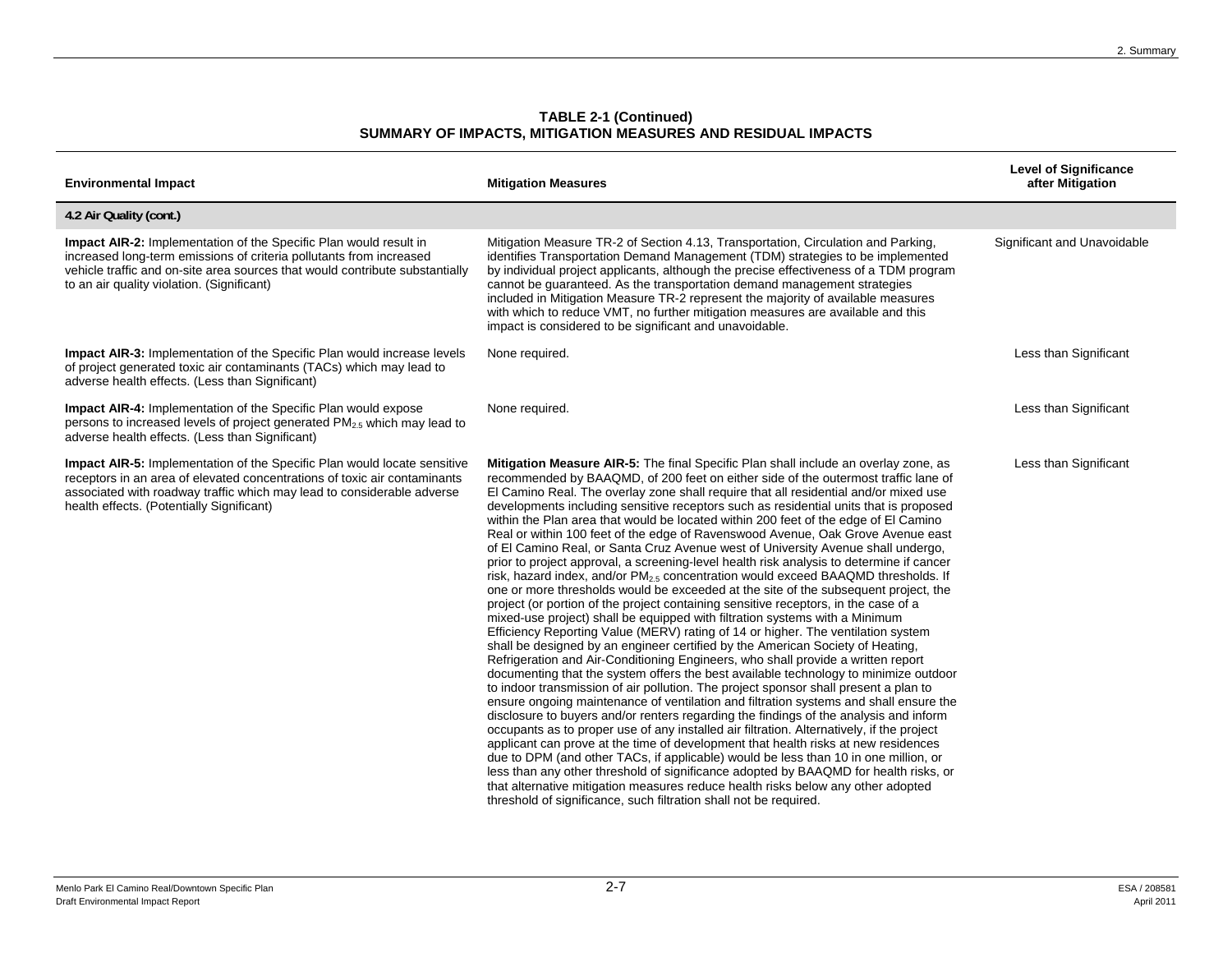| <b>Environmental Impact</b>                                                                                                                                                                                                                                                  | <b>Mitigation Measures</b>                                                                                                                                                                                                                                                                                                                                                                                                                                                                                                                                                                                                                                                                                                                                                                                                                                                                                                                                                                                                                                                                                                                                                                                                                                                                                                                                                                                                                                                                                                                                                                                                                                                                                                                                                                                                                                                                                                                                                                                                                                                                                                  | <b>Level of Significance</b><br>after Mitigation |
|------------------------------------------------------------------------------------------------------------------------------------------------------------------------------------------------------------------------------------------------------------------------------|-----------------------------------------------------------------------------------------------------------------------------------------------------------------------------------------------------------------------------------------------------------------------------------------------------------------------------------------------------------------------------------------------------------------------------------------------------------------------------------------------------------------------------------------------------------------------------------------------------------------------------------------------------------------------------------------------------------------------------------------------------------------------------------------------------------------------------------------------------------------------------------------------------------------------------------------------------------------------------------------------------------------------------------------------------------------------------------------------------------------------------------------------------------------------------------------------------------------------------------------------------------------------------------------------------------------------------------------------------------------------------------------------------------------------------------------------------------------------------------------------------------------------------------------------------------------------------------------------------------------------------------------------------------------------------------------------------------------------------------------------------------------------------------------------------------------------------------------------------------------------------------------------------------------------------------------------------------------------------------------------------------------------------------------------------------------------------------------------------------------------------|--------------------------------------------------|
| 4.2 Air Quality (cont.)                                                                                                                                                                                                                                                      |                                                                                                                                                                                                                                                                                                                                                                                                                                                                                                                                                                                                                                                                                                                                                                                                                                                                                                                                                                                                                                                                                                                                                                                                                                                                                                                                                                                                                                                                                                                                                                                                                                                                                                                                                                                                                                                                                                                                                                                                                                                                                                                             |                                                  |
| <b>Impact AIR-6:</b> Implementation of the Specific Plan would locate new<br>sensitive receptors in an area of elevated concentrations of $PM_{2.5}$<br>associated with roadway traffic which may lead to considerable adverse<br>health effects. (Potentially Significant)  | <b>Mitigation Measure AIR-5.</b>                                                                                                                                                                                                                                                                                                                                                                                                                                                                                                                                                                                                                                                                                                                                                                                                                                                                                                                                                                                                                                                                                                                                                                                                                                                                                                                                                                                                                                                                                                                                                                                                                                                                                                                                                                                                                                                                                                                                                                                                                                                                                            | Less than Significant                            |
| Impact AIR-7: Implementation of the Specific Plan would expose<br>sensitive receptors to elevated concentrations of Toxic Air Contaminants<br>(TACs) associated with Caltrain operations which may lead to<br>considerable adverse health effects. (Potentially Significant) | Mitigation Measure AIR-7: The final Specific Plan shall include an overlay zone, as<br>recommended by BAAQMD, of 200 feet on either side of the outermost traffic lane of<br>El Camino Real. The overlay zone shall require that all residential and/or mixed use<br>developments including sensitive receptors such as residential units that is to be<br>constructed within the Plan area that would be located within approximately 960 feet<br>of the edge of the Caltrain right-of-way shall undergo, prior to project approval, a<br>screening-level health risk analysis to determine if cancer risk, hazard index, and/or<br>PM <sub>2.5</sub> concentration would exceed BAAQMD thresholds. If one or more thresholds<br>would be exceeded at the site of the subsequent project, the project (or portion of the<br>project containing sensitive receptors, in the case of a mixed-use project) shall be<br>equipped with filtration systems with a Minimum Efficiency Reporting Value (MERV)<br>rating of 14 or higher. The ventilation system shall be designed by an engineer<br>certified by the American Society of Heating, Refrigeration and Air-Conditioning<br>Engineers, who shall provide a written report documenting that the system offers the<br>best available technology to minimize outdoor to indoor transmission of air pollution.<br>The project sponsor shall present a plan to ensure ongoing maintenance of<br>ventilation and filtration systems and shall ensure the disclosure to buyers and/or<br>renters regarding the findings of the analysis and inform occupants as to proper use<br>of any installed air filtration. Alternatively, if the project applicant can prove at the time<br>of development that health risks at new residences due to DPM (and other TACs, if<br>applicable) would be less than 10 in one million, or less than any other threshold of<br>significance adopted by BAAQMD for health risks, or that alternative mitigation<br>measures reduce health risks below any other adopted threshold of significance,<br>such filtration shall not be required. | Less than Significant                            |
| <b>Impact AIR-8:</b> Implementation of the Specific Plan would expose new<br>sensitive receptors to elevated concentrations of $PM2.5$ associated with<br>Caltrain operations which may lead to considerable adverse health<br>effects. (Less than Significant)              | None required.                                                                                                                                                                                                                                                                                                                                                                                                                                                                                                                                                                                                                                                                                                                                                                                                                                                                                                                                                                                                                                                                                                                                                                                                                                                                                                                                                                                                                                                                                                                                                                                                                                                                                                                                                                                                                                                                                                                                                                                                                                                                                                              | Less than Significant                            |
| <b>Impact AIR-9:</b> The Specific Plan is fundamentally consistent with the<br>growth assumptions of the Bay Area 2010 Clean Air Plan. (Less than<br>Significant)                                                                                                            | None required                                                                                                                                                                                                                                                                                                                                                                                                                                                                                                                                                                                                                                                                                                                                                                                                                                                                                                                                                                                                                                                                                                                                                                                                                                                                                                                                                                                                                                                                                                                                                                                                                                                                                                                                                                                                                                                                                                                                                                                                                                                                                                               | Less than Significant                            |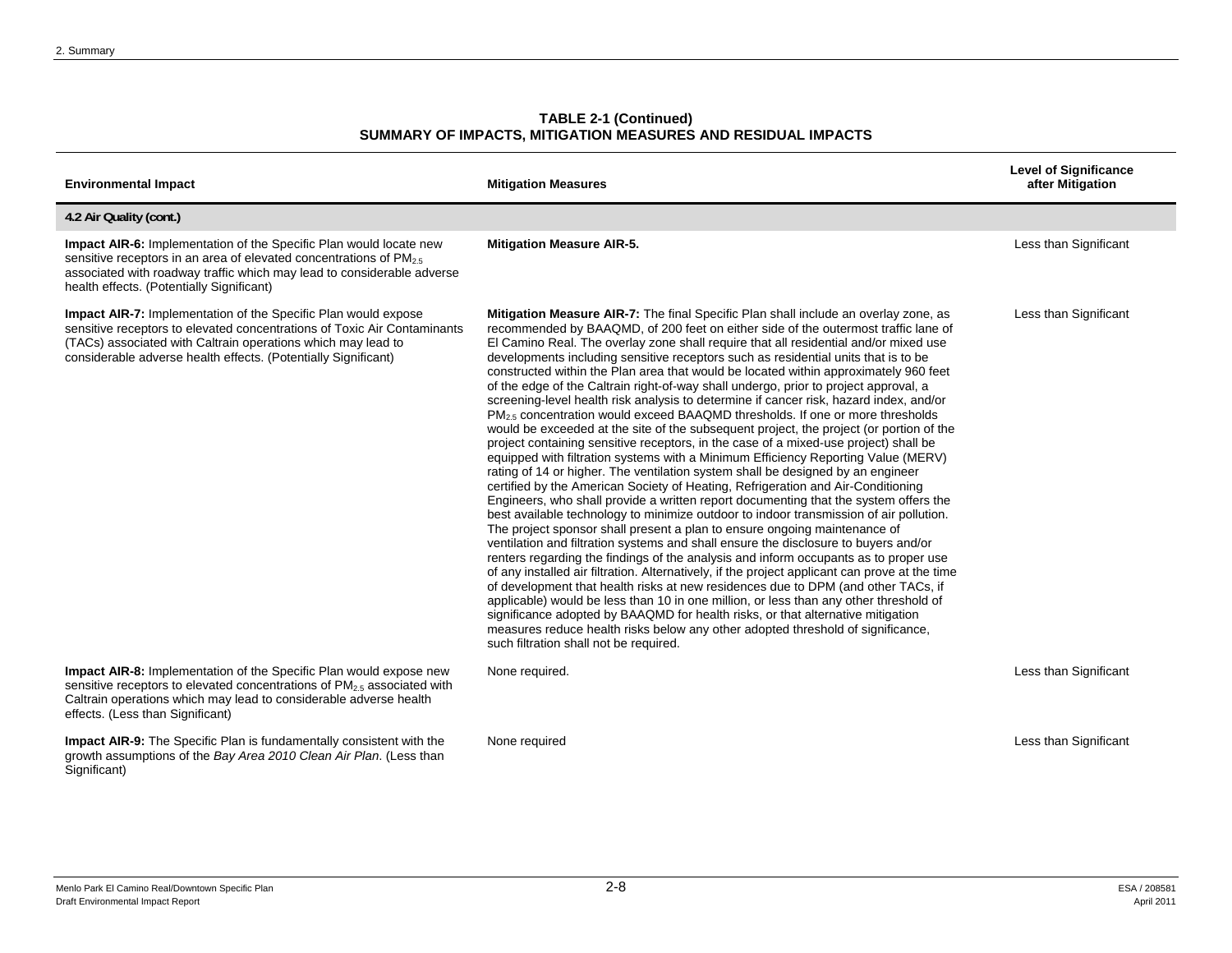| <b>Environmental Impact</b>                                                                                                                                                                                                           | <b>Mitigation Measures</b>                                                                                                                                                                                                                                                                                                                                                                                                                                                                                                                                                                                                                                                                                                                                                                                                                                                                                                                                                                                                                                                                                                                                                                                                                                                                                                                                                                                                                                                                                                     | <b>Level of Significance</b><br>after Mitigation |
|---------------------------------------------------------------------------------------------------------------------------------------------------------------------------------------------------------------------------------------|--------------------------------------------------------------------------------------------------------------------------------------------------------------------------------------------------------------------------------------------------------------------------------------------------------------------------------------------------------------------------------------------------------------------------------------------------------------------------------------------------------------------------------------------------------------------------------------------------------------------------------------------------------------------------------------------------------------------------------------------------------------------------------------------------------------------------------------------------------------------------------------------------------------------------------------------------------------------------------------------------------------------------------------------------------------------------------------------------------------------------------------------------------------------------------------------------------------------------------------------------------------------------------------------------------------------------------------------------------------------------------------------------------------------------------------------------------------------------------------------------------------------------------|--------------------------------------------------|
| 4.2 Air Quality (cont.)                                                                                                                                                                                                               |                                                                                                                                                                                                                                                                                                                                                                                                                                                                                                                                                                                                                                                                                                                                                                                                                                                                                                                                                                                                                                                                                                                                                                                                                                                                                                                                                                                                                                                                                                                                |                                                  |
| Impact AIR-10: Implementation of the Specific Plan would locate new<br>sensitive receptors near sources of toxic air contaminants which may<br>lead to cumulatively considerable adverse health effects. (Potentially<br>Significant) | <b>Measure AIR-10:</b> The final Specific Plan shall include an overlay zone of 1,000 feet<br>around the SRI International campus. The overlay zone shall require that all<br>residential and/or mixed use developments including sensitive receptors such as<br>residential units that is to be constructed within the Plan area that would be located<br>within the zone undergo, prior to project approval, a screening-level health risk<br>analysis to determine if cancer risk, hazard index, and/or $PM2.5$ concentration would<br>exceed BAAQMD thresholds. If one or more thresholds would be exceeded at the<br>site of the subsequent project, the project (or portion of the project containing<br>sensitive receptors, in the case of a mixed-use project) shall be equipped with<br>filtration systems with a Minimum Efficiency Reporting Value (MERV) rating of 14 or<br>higher. The ventilation system shall be designed by an engineer certified by the<br>American Society of Heating, Refrigeration and Air-Conditioning Engineers, who shall<br>provide a written report documenting that the system offers the best available<br>technology to minimize outdoor to indoor transmission of air pollution. The project<br>sponsor shall present a plan to ensure ongoing maintenance of ventilation and<br>filtration systems and shall ensure the disclosure to buyers and/or renters regarding<br>the findings of the analysis and inform occupants as to proper use of any installed air<br>filtration. | Less than Significant                            |
| <b>Impact AIR-11:</b> Implementation of the Specific Plan would locate new<br>sensitive receptors near sources of $PM_{2.5}$ which may lead to cumulatively<br>considerable adverse health effects. (Less than Significant)           | None required.                                                                                                                                                                                                                                                                                                                                                                                                                                                                                                                                                                                                                                                                                                                                                                                                                                                                                                                                                                                                                                                                                                                                                                                                                                                                                                                                                                                                                                                                                                                 | Less than Significant                            |
| 4.3 Biological Resources                                                                                                                                                                                                              |                                                                                                                                                                                                                                                                                                                                                                                                                                                                                                                                                                                                                                                                                                                                                                                                                                                                                                                                                                                                                                                                                                                                                                                                                                                                                                                                                                                                                                                                                                                                |                                                  |
| Impact BIO-1: The Specific Plan could result in the take of special-status<br>birds or their nests. (Potentially Significant)                                                                                                         | Mitigation Measure BIO-1a: Pre-Construction Special-Status Avian Surveys. No<br>more than two weeks in advance of any tree or shrub pruning, removal, or ground-<br>disturbing activity that will commence during the breeding season (February 1 through<br>August 31), a qualified wildlife biologist will conduct pre-construction surveys of all<br>potential special-status bird nesting habitat in the vicinity of the planned activity. Pre-<br>construction surveys are not required for construction activities scheduled to occur<br>during the non-breeding season (August 31 through January 31). Construction<br>activities commencing during the non-breeding season and continuing into the<br>breeding season do not require surveys (as it is assumed that any breeding birds<br>taking up nests would be acclimated to project-related activities already under way).<br>Nests initiated during construction activities would be presumed to be unaffected by<br>the activity, and a buffer zone around such nests would not be necessary. However, a<br>nest initiated during construction cannot be moved or altered.<br>If pre-construction surveys indicate that no nests of special-status birds<br>are present or that nests are inactive or potential habitat is unoccupied: no                                                                                                                                                                                                                       | Less than Significant                            |
|                                                                                                                                                                                                                                       | further mitigation is required.                                                                                                                                                                                                                                                                                                                                                                                                                                                                                                                                                                                                                                                                                                                                                                                                                                                                                                                                                                                                                                                                                                                                                                                                                                                                                                                                                                                                                                                                                                |                                                  |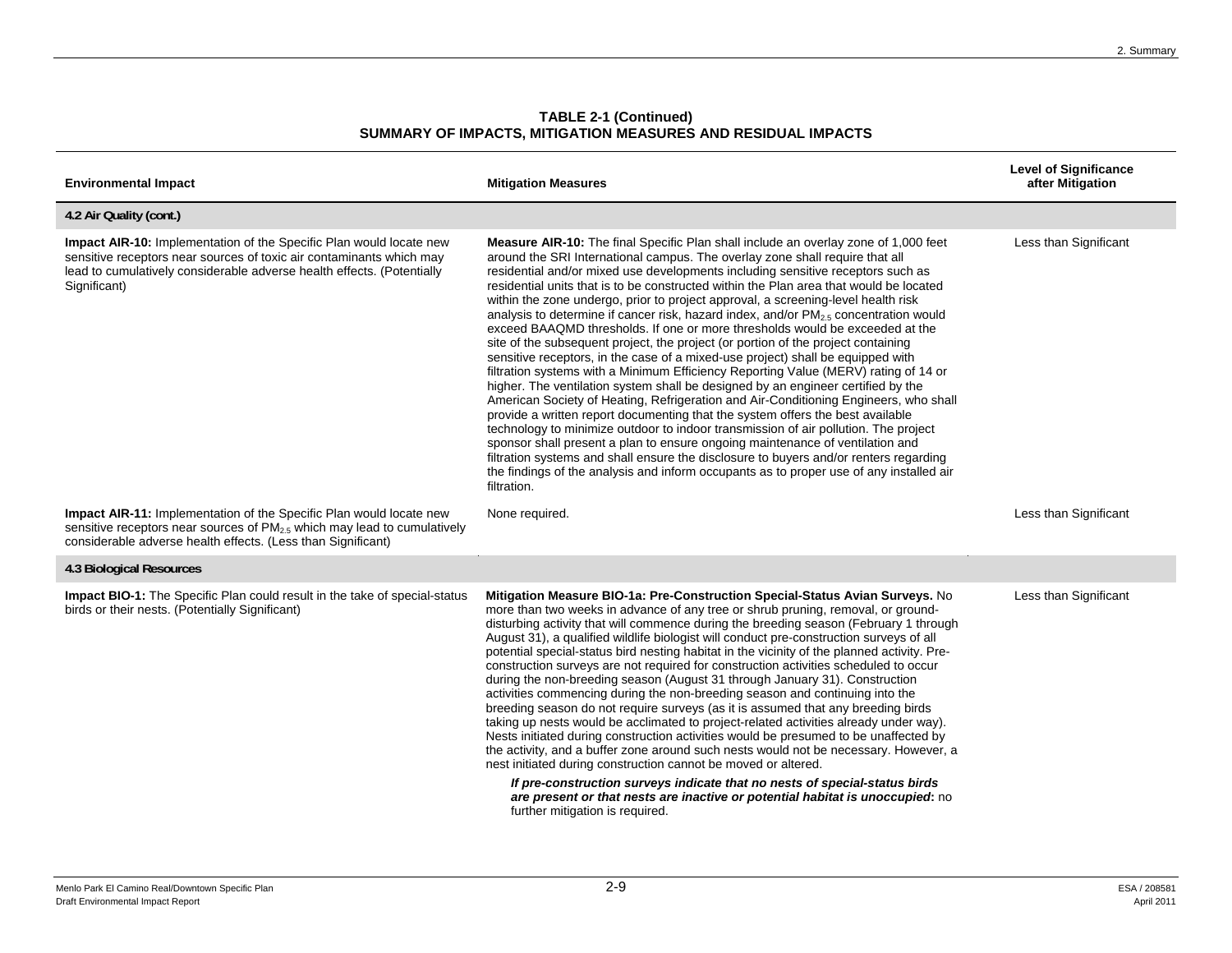| <b>Environmental Impact</b>                                                                                                                                                                                                      | <b>Mitigation Measures</b>                                                                                                                                                                                                                                                                                                                                                                                                                                                                                                                                                                                                                                                                                                                                                                                                                                                                                                                                                                                          | <b>Level of Significance</b><br>after Mitigation |
|----------------------------------------------------------------------------------------------------------------------------------------------------------------------------------------------------------------------------------|---------------------------------------------------------------------------------------------------------------------------------------------------------------------------------------------------------------------------------------------------------------------------------------------------------------------------------------------------------------------------------------------------------------------------------------------------------------------------------------------------------------------------------------------------------------------------------------------------------------------------------------------------------------------------------------------------------------------------------------------------------------------------------------------------------------------------------------------------------------------------------------------------------------------------------------------------------------------------------------------------------------------|--------------------------------------------------|
| 4.3 Biological Resources (cont.)                                                                                                                                                                                                 |                                                                                                                                                                                                                                                                                                                                                                                                                                                                                                                                                                                                                                                                                                                                                                                                                                                                                                                                                                                                                     |                                                  |
| Impact BIO-1 (cont.)                                                                                                                                                                                                             | If active nests of special-status birds are found during the surveys: implement<br>Mitigation Measure BIO-1b.                                                                                                                                                                                                                                                                                                                                                                                                                                                                                                                                                                                                                                                                                                                                                                                                                                                                                                       |                                                  |
|                                                                                                                                                                                                                                  | Mitigation Measure BIO-1b: Avoidance of active nests. If active nests of special-<br>status birds or other birds are found during surveys, the results of the surveys would<br>be discussed with the California Department of Fish and Game and avoidance<br>procedures will be adopted, if necessary, on a case-by-case basis. In the event that a<br>special-status bird or protected nest is found, construction would be stopped until<br>either the bird leaves the area or avoidance measures are adopted. Avoidance<br>measures can include construction buffer areas (up to several hundred feet in the<br>case of raptors), relocation of birds, or seasonal avoidance. If buffers are created, a<br>no disturbance zone will be created around active nests during the breeding season<br>or until a qualified biologist determines that all young have fledged. The size of the<br>buffer zones and types of construction activities restricted will take into account<br>factors such as the following: |                                                  |
|                                                                                                                                                                                                                                  | 1. Noise and human disturbance levels at the Plan area and the nesting site at the<br>time of the survey and the noise and disturbance expected during the construction<br>activity;                                                                                                                                                                                                                                                                                                                                                                                                                                                                                                                                                                                                                                                                                                                                                                                                                                |                                                  |
|                                                                                                                                                                                                                                  | 2. Distance and amount of vegetation or other screening between the Plan area and<br>the nest; and                                                                                                                                                                                                                                                                                                                                                                                                                                                                                                                                                                                                                                                                                                                                                                                                                                                                                                                  |                                                  |
|                                                                                                                                                                                                                                  | 3. Sensitivity of individual nesting species and behaviors of the nesting birds.                                                                                                                                                                                                                                                                                                                                                                                                                                                                                                                                                                                                                                                                                                                                                                                                                                                                                                                                    |                                                  |
| Impact BIO-2: Project construction and operations, as well as the final<br>building structures, have the potential to affect migratory and breeding<br>special-status birds through building collisions. (Less than Significant) | None required.                                                                                                                                                                                                                                                                                                                                                                                                                                                                                                                                                                                                                                                                                                                                                                                                                                                                                                                                                                                                      | Less than Significant                            |
| Impact BIO-3: Impacts to migratory or breeding special-status birds and                                                                                                                                                          | Mitigation Measure BIO-3a: Reduce building lighting from exterior sources.                                                                                                                                                                                                                                                                                                                                                                                                                                                                                                                                                                                                                                                                                                                                                                                                                                                                                                                                          | Less than Significant                            |
| other special-status species due to lighting conditions. (Potentially<br>Significant)                                                                                                                                            | a. Minimize amount and visual impact of perimeter lighting and facade up-lighting<br>and avoid up-lighting of rooftop antennae and other tall equipment, as well as of<br>any decorative features;                                                                                                                                                                                                                                                                                                                                                                                                                                                                                                                                                                                                                                                                                                                                                                                                                  |                                                  |
|                                                                                                                                                                                                                                  | b. Installing motion-sensor lighting;                                                                                                                                                                                                                                                                                                                                                                                                                                                                                                                                                                                                                                                                                                                                                                                                                                                                                                                                                                               |                                                  |
|                                                                                                                                                                                                                                  | c. Utilize minimum wattage fixtures to achieve required lighting levels;                                                                                                                                                                                                                                                                                                                                                                                                                                                                                                                                                                                                                                                                                                                                                                                                                                                                                                                                            |                                                  |
|                                                                                                                                                                                                                                  | d. Comply with federal aviation safety regulations for large buildings by installing<br>minimum intensity white strobe lighting with a three-second flash interval instead<br>of continuous flood lighting, rotating lights, or red lighting;                                                                                                                                                                                                                                                                                                                                                                                                                                                                                                                                                                                                                                                                                                                                                                       |                                                  |
|                                                                                                                                                                                                                                  | e. Use cutoff shields on streetlight and external lights to prevent upwards lighting.                                                                                                                                                                                                                                                                                                                                                                                                                                                                                                                                                                                                                                                                                                                                                                                                                                                                                                                               |                                                  |
|                                                                                                                                                                                                                                  | Mitigation Measure BIO-3b: Reduce building lighting from interior sources.<br>a. Dim lights in lobbies, perimeter circulation areas, and atria;                                                                                                                                                                                                                                                                                                                                                                                                                                                                                                                                                                                                                                                                                                                                                                                                                                                                     |                                                  |
|                                                                                                                                                                                                                                  |                                                                                                                                                                                                                                                                                                                                                                                                                                                                                                                                                                                                                                                                                                                                                                                                                                                                                                                                                                                                                     |                                                  |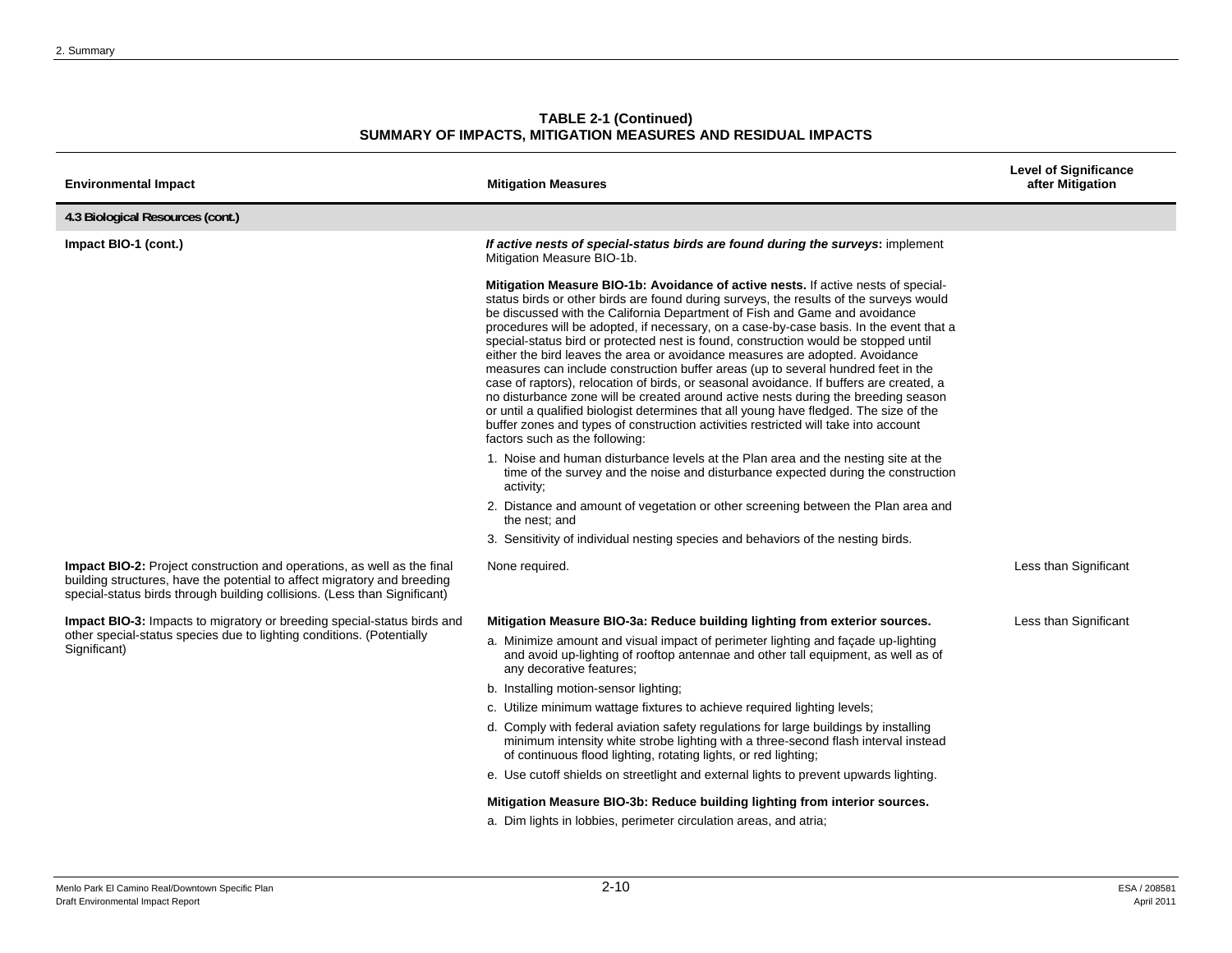| <b>Environmental Impact</b>                                                                                                                                                                                                                                                       | <b>Mitigation Measures</b>                                                                                                                                                                                                                                                                                                                                                                                                                                                                                                                                                                                                                                                                                                                                                                                                                                                                                                                                                                                                                                                                                                                                                                                                                                                                                                                                                                                                                                                                                                 | <b>Level of Significance</b><br>after Mitigation |
|-----------------------------------------------------------------------------------------------------------------------------------------------------------------------------------------------------------------------------------------------------------------------------------|----------------------------------------------------------------------------------------------------------------------------------------------------------------------------------------------------------------------------------------------------------------------------------------------------------------------------------------------------------------------------------------------------------------------------------------------------------------------------------------------------------------------------------------------------------------------------------------------------------------------------------------------------------------------------------------------------------------------------------------------------------------------------------------------------------------------------------------------------------------------------------------------------------------------------------------------------------------------------------------------------------------------------------------------------------------------------------------------------------------------------------------------------------------------------------------------------------------------------------------------------------------------------------------------------------------------------------------------------------------------------------------------------------------------------------------------------------------------------------------------------------------------------|--------------------------------------------------|
| 4.3 Biological Resources (cont.)                                                                                                                                                                                                                                                  |                                                                                                                                                                                                                                                                                                                                                                                                                                                                                                                                                                                                                                                                                                                                                                                                                                                                                                                                                                                                                                                                                                                                                                                                                                                                                                                                                                                                                                                                                                                            |                                                  |
| Impact BIO-3 (cont.)                                                                                                                                                                                                                                                              | b. Turn off all unnecessary lighting by 11pm thorough sunrise, especially during peak<br>migration periods (mid-March to early June and late August through late October);                                                                                                                                                                                                                                                                                                                                                                                                                                                                                                                                                                                                                                                                                                                                                                                                                                                                                                                                                                                                                                                                                                                                                                                                                                                                                                                                                 |                                                  |
|                                                                                                                                                                                                                                                                                   | c. Use gradual or staggered switching to progressively turn on building lights at<br>sunrise.                                                                                                                                                                                                                                                                                                                                                                                                                                                                                                                                                                                                                                                                                                                                                                                                                                                                                                                                                                                                                                                                                                                                                                                                                                                                                                                                                                                                                              |                                                  |
|                                                                                                                                                                                                                                                                                   | d. Utilize automatic controls (motion sensors, photo-sensors, etc.) to shut off lights in<br>the evening when no one is present:                                                                                                                                                                                                                                                                                                                                                                                                                                                                                                                                                                                                                                                                                                                                                                                                                                                                                                                                                                                                                                                                                                                                                                                                                                                                                                                                                                                           |                                                  |
|                                                                                                                                                                                                                                                                                   | e. Encourage the use of localized task lighting to reduce the need for more extensive<br>overhead lighting;                                                                                                                                                                                                                                                                                                                                                                                                                                                                                                                                                                                                                                                                                                                                                                                                                                                                                                                                                                                                                                                                                                                                                                                                                                                                                                                                                                                                                |                                                  |
|                                                                                                                                                                                                                                                                                   | f. Schedule nightly maintenance to conclude by 11 p.m.;                                                                                                                                                                                                                                                                                                                                                                                                                                                                                                                                                                                                                                                                                                                                                                                                                                                                                                                                                                                                                                                                                                                                                                                                                                                                                                                                                                                                                                                                    |                                                  |
|                                                                                                                                                                                                                                                                                   | g. Educate building users about the dangers of night lighting to birds.                                                                                                                                                                                                                                                                                                                                                                                                                                                                                                                                                                                                                                                                                                                                                                                                                                                                                                                                                                                                                                                                                                                                                                                                                                                                                                                                                                                                                                                    |                                                  |
| <b>Impact BIO-4:</b> Noise from project construction and operational activities<br>could affect migrating and breeding special-status birds, and other<br>special-status species, but not to a degree that would be considered<br>substantial or adverse. (Less than Significant) | None required.                                                                                                                                                                                                                                                                                                                                                                                                                                                                                                                                                                                                                                                                                                                                                                                                                                                                                                                                                                                                                                                                                                                                                                                                                                                                                                                                                                                                                                                                                                             | Less than Significant                            |
| <b>Impact BIO-5:</b> The Specific Plan could result in the take of special-status<br>bat species. (Potentially Significant)                                                                                                                                                       | Mitigation Measure BIO-5a: Preconstruction surveys. Potential direct and indirect<br>disturbances to special-status bats will be identified by locating colonies and<br>instituting protective measures prior to construction of any subsequent development<br>project. No more than two weeks in advance of tree removal or structural alterations<br>to buildings with closed areas such as attics, a qualified bat biologist (e.g., a biologist<br>holding a California Department of Fish and Game collection permit and a<br>Memorandum of Understanding with the California Department of Fish and Game<br>allowing the biologist to handle and collect bats) shall conduct pre-construction<br>surveys for potential bats in the vicinity of the planned activity. A qualified biologist<br>will survey buildings and trees (over 12 inches in diameter at 4.5-foot height)<br>scheduled for demolition to assess whether these structures are occupied by bats.<br>No activities that would result in disturbance to active roosts will proceed prior to the<br>completed surveys. If bats are discovered during construction, any and all<br>construction activities that threaten individuals, roosts, or hibernacula will be stopped<br>until surveys can be completed by a qualified bat biologist and proper mitigation<br>measures implemented.<br>If no active roosts present: no further action is warranted.<br>If roosts or hibernacula are present: implement Mitigation Measures BIO-2b<br>through 2e. | Less than Significant                            |
|                                                                                                                                                                                                                                                                                   | Mitigation Measure BIO-5b: Avoidance. If any active nursery or maternity roosts or<br>hibernacula of special-status bats are located, the subsequent development project may<br>be redesigned to avoid impacts. Demolition of that tree or structure will commence after<br>young are flying (i.e., after July 31, confirmed by a qualified bat biologist) or before                                                                                                                                                                                                                                                                                                                                                                                                                                                                                                                                                                                                                                                                                                                                                                                                                                                                                                                                                                                                                                                                                                                                                       |                                                  |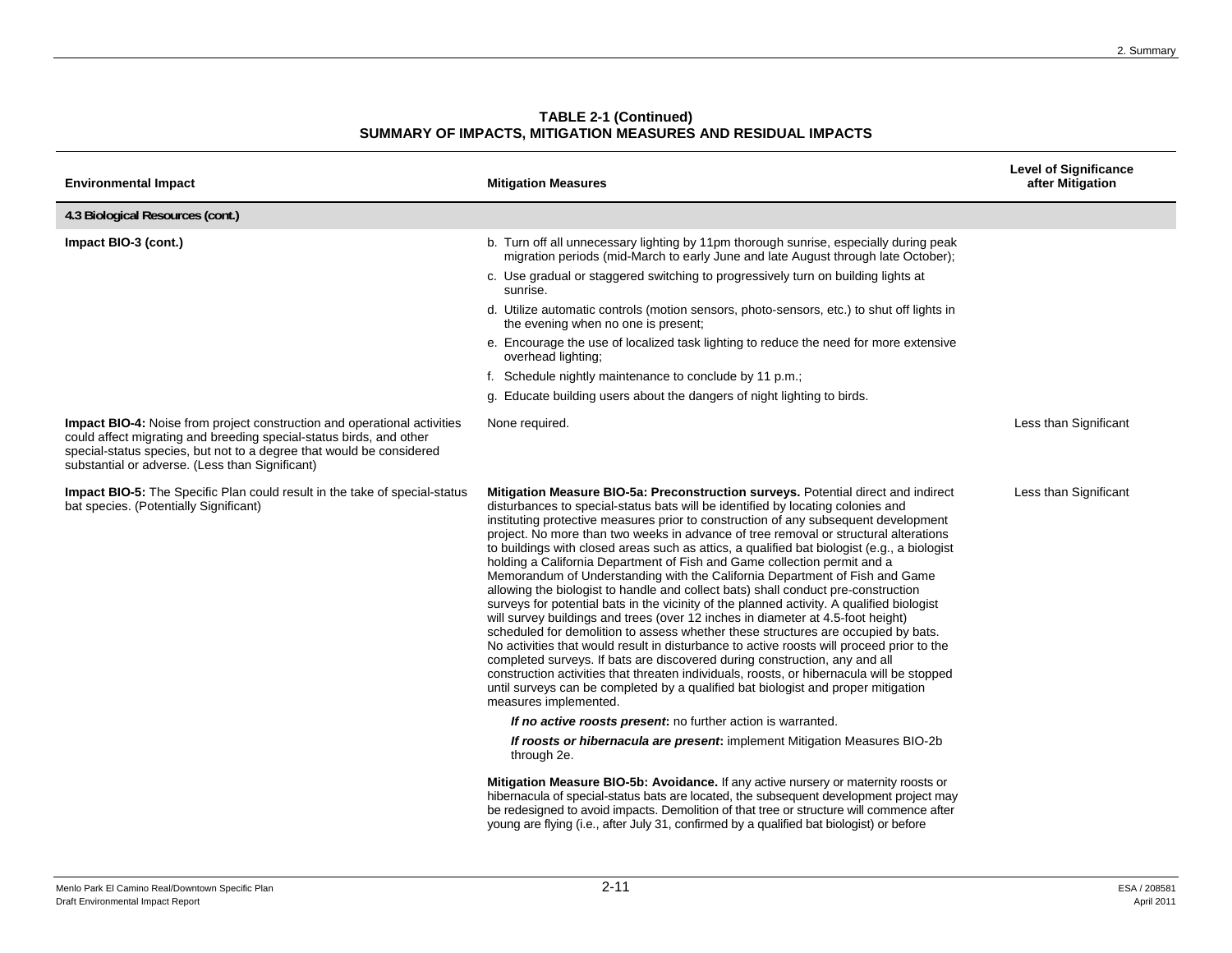| <b>TABLE 2-1 (Continued)</b>                                 |
|--------------------------------------------------------------|
| SUMMARY OF IMPACTS, MITIGATION MEASURES AND RESIDUAL IMPACTS |

| <b>Environmental Impact</b>                                                                                                                                                                                                     | <b>Mitigation Measures</b>                                                                                                                                                                                                                                                                                                                                                                                                                                                                                                                                                                                                                                                                                                                                                                                                                                                                                                                                                                                                                                                                                                                                                                                                                            | <b>Level of Significance</b><br>after Mitigation |
|---------------------------------------------------------------------------------------------------------------------------------------------------------------------------------------------------------------------------------|-------------------------------------------------------------------------------------------------------------------------------------------------------------------------------------------------------------------------------------------------------------------------------------------------------------------------------------------------------------------------------------------------------------------------------------------------------------------------------------------------------------------------------------------------------------------------------------------------------------------------------------------------------------------------------------------------------------------------------------------------------------------------------------------------------------------------------------------------------------------------------------------------------------------------------------------------------------------------------------------------------------------------------------------------------------------------------------------------------------------------------------------------------------------------------------------------------------------------------------------------------|--------------------------------------------------|
| 4.3 Biological Resources (cont.)                                                                                                                                                                                                |                                                                                                                                                                                                                                                                                                                                                                                                                                                                                                                                                                                                                                                                                                                                                                                                                                                                                                                                                                                                                                                                                                                                                                                                                                                       |                                                  |
| Impact BIO-5 (cont.)                                                                                                                                                                                                            | maternity colonies forms the following year (i.e., prior to March 1). For hibernacula, any<br>subsequent development project shall only commence after bats have left the<br>hibernacula. No-disturbance buffer zones acceptable to the California Department of<br>Fish and Game will be observed during the maternity roost season (March 1 through<br>July 31) and during the winter for hibernacula (October 15 through February 15).                                                                                                                                                                                                                                                                                                                                                                                                                                                                                                                                                                                                                                                                                                                                                                                                             |                                                  |
|                                                                                                                                                                                                                                 | Also, a no-disturbance buffer acceptable in size to the California Department of Fish<br>and Game will be created around any roosts in the Project vicinity (roosts that will not<br>be destroyed by the Project but are within the Plan area) during the breeding season<br>(April 15 through August 15), and around hibernacula during winter (October 15<br>through February 15). Bat roosts initiated during construction are presumed to be<br>unaffected, and no buffer is necessary. However, the "take" of individuals is<br>prohibited.                                                                                                                                                                                                                                                                                                                                                                                                                                                                                                                                                                                                                                                                                                      |                                                  |
|                                                                                                                                                                                                                                 | Mitigation Measure BIO-5c: Safely evict non-breeding roosts. Non-breeding<br>roosts of special-status bats shall be evicted under the direction of a qualified bat<br>biologist. This will be done by opening the roosting area to allow airflow through the<br>cavity. Demolition will then follow no sooner or later than the following day. There<br>should not be less than one night between initial disturbance with airflow and<br>demolition. This action should allow bats to leave during dark hours, thus increasing<br>their chance of finding new roosts with a minimum of potential predation during<br>daylight. Trees with roosts that need to be removed should first be disturbed at dusk,<br>just prior to removal that same evening, to allow bats to escape during the darker<br>hours. However, the "take" of individuals is prohibited.                                                                                                                                                                                                                                                                                                                                                                                        |                                                  |
| Impact BIO-6: BIO-6: The Specific Plan could result in the take of<br>special-status amphibians and reptiles; California red-legged frog,<br>California tiger salamander, and western pond turtle. (Potentially<br>Significant) | Mitigation Measure BIO 6a: The following measures shall be implemented to<br>mitigate the effects of the project on special-status amphibians and reptiles:<br>• The project sponsor shall install exclusionary fencing, such as silt fences, along<br>San Francisquito Creek and around all construction areas that are within 100 feet<br>of or adjacent to potential California red-legged frog, California tiger salamander,<br>or western pond turtle habitat. Once fencing is in place, it shall be maintained by<br>the project sponsor until completion of construction within or adjacent to the<br>enclosure.<br>• Prior to commencement of any earthmoving activities, the project sponsor shall<br>retain a qualified monitoring biologist to train all construction personnel and work<br>crews on the sensitivity and identification of the California red-legged frog.<br>California tiger salamander, and western pond turtle and the penalties for the<br>"take" of these species. In addition, species identification cards shall be provided<br>to all construction personnel. Training sessions shall be conducted for all new<br>employees before they access the Plan area and periodically throughout project<br>construction. |                                                  |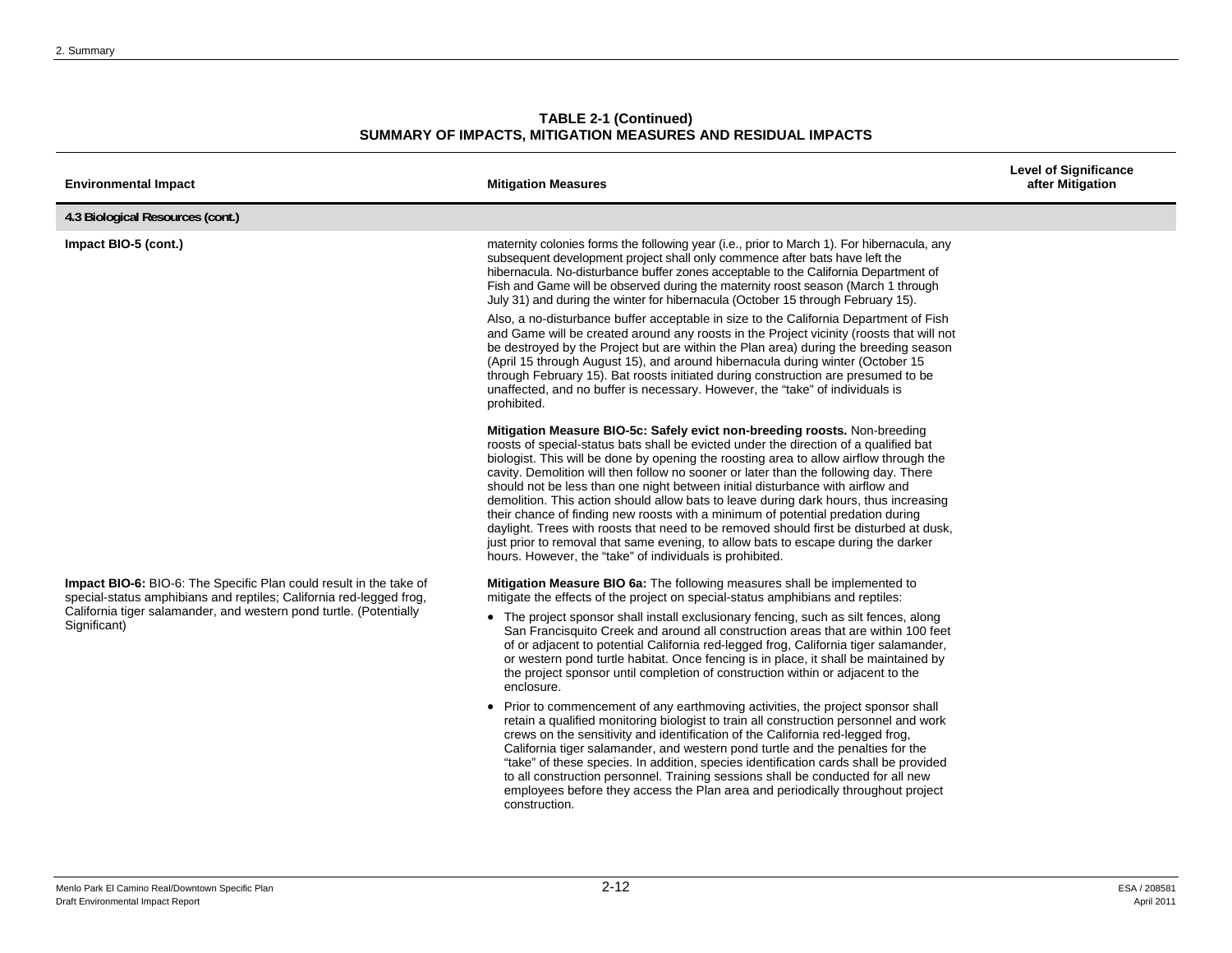| <b>Environmental Impact</b>                                                                                                                                                                                                                                                                                                      | <b>Mitigation Measures</b>                                                                                                                                                                                                                                                                                                                                                                                                                                                                                                                                                                              | <b>Level of Significance</b><br>after Mitigation |
|----------------------------------------------------------------------------------------------------------------------------------------------------------------------------------------------------------------------------------------------------------------------------------------------------------------------------------|---------------------------------------------------------------------------------------------------------------------------------------------------------------------------------------------------------------------------------------------------------------------------------------------------------------------------------------------------------------------------------------------------------------------------------------------------------------------------------------------------------------------------------------------------------------------------------------------------------|--------------------------------------------------|
| 4.3 Biological Resources (cont.)                                                                                                                                                                                                                                                                                                 |                                                                                                                                                                                                                                                                                                                                                                                                                                                                                                                                                                                                         |                                                  |
| Impact BIO-6 (cont.)                                                                                                                                                                                                                                                                                                             | During project construction the qualified monitoring biologist who is familiar with<br>the identification and life history of California red-legged frog, California tiger<br>salamander, and western pond turtle, and with the appropriate agency<br>authorization, shall be designated to periodically inspect onsite compliance with all<br>mitigation measures, consistent with the training sessions.                                                                                                                                                                                              |                                                  |
|                                                                                                                                                                                                                                                                                                                                  | • The qualified monitoring biologist shall perform a daily survey of the San<br>Francisquito Creek within 100 feet of the Plan area during initial ground-breaking<br>activities and during the rainy season. During these surveys, the qualified<br>monitoring biologist shall inspect the exclusion fencing for individuals trapped<br>within the fence and determine the need for fence repair. After ground-breaking<br>activities and during the non-rainy season, the qualified monitoring biologist<br>shall continue to perform daily fence surveys and compliance reviews at the Plan<br>area. |                                                  |
|                                                                                                                                                                                                                                                                                                                                  | • All stormwater runoff from the Plan area shall be monitored and follow best<br>management practices, stormwater pollution prevention plan protocols, and<br>National Pollutant Discharge and Elimination System permit provisions.                                                                                                                                                                                                                                                                                                                                                                    |                                                  |
|                                                                                                                                                                                                                                                                                                                                  | • Staging areas, and all fueling and maintenance of vehicles and other equipment<br>and staging areas shall be at least 100 feet from any riparian habitat.                                                                                                                                                                                                                                                                                                                                                                                                                                             |                                                  |
|                                                                                                                                                                                                                                                                                                                                  | • If a California red-legged frog or California tiger salamander is identified in the<br>project work area, all work in the immediate area shall cease and the U.S. Fish<br>and Wildlife Service shall be contacted. Work shall not begin again until so<br>authorized by the U.S. Fish and Wildlife Service.                                                                                                                                                                                                                                                                                           |                                                  |
| <b>Impact BIO-7:</b> The Specific Plan may result in damage to, or removal of,<br>protected trees that are within or adjacent to the Plan area. (Less than<br>Significant)                                                                                                                                                       | None required.                                                                                                                                                                                                                                                                                                                                                                                                                                                                                                                                                                                          | Less than Significant                            |
| <b>Impact BIO-8:</b> Construction activities could impact creeks and riparian<br>areas, but impacts would be limited by existing statutes and permitting<br>requirements, as well as distance from the creek to likely development<br>sites. (Less than Significant)                                                             | None required.                                                                                                                                                                                                                                                                                                                                                                                                                                                                                                                                                                                          | Less than Significant                            |
| Impact BIO-9: Project construction activity and operations, in conjunction<br>with other past, current, or foreseeable development in similar urbanized<br>areas in eastern San Mateo County, could result in impacts on special-<br>status species, habitats, wetlands, and other waters of the U.S. (Less<br>than Significant) | None required.                                                                                                                                                                                                                                                                                                                                                                                                                                                                                                                                                                                          | Less than Significant                            |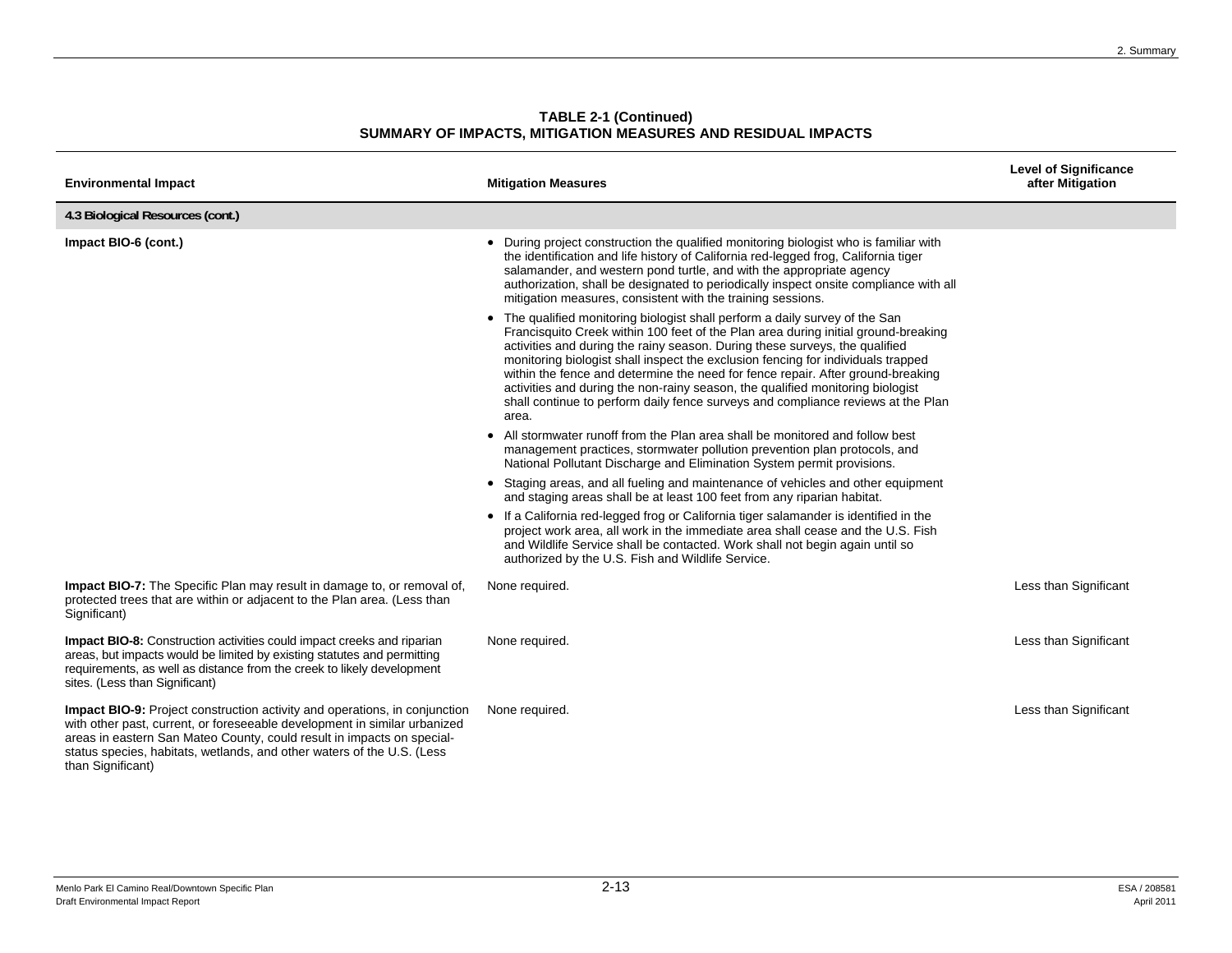| <b>Environmental Impact</b>                                                                                                                       | <b>Mitigation Measures</b>                                                                                                                                                                                                                                                                                                                                                                                                                                                                                                                                                                                                                                                                                                                                                                                                                                                                                                                                                                                                                                                                                                                                                                                                                            | <b>Level of Significance</b><br>after Mitigation |
|---------------------------------------------------------------------------------------------------------------------------------------------------|-------------------------------------------------------------------------------------------------------------------------------------------------------------------------------------------------------------------------------------------------------------------------------------------------------------------------------------------------------------------------------------------------------------------------------------------------------------------------------------------------------------------------------------------------------------------------------------------------------------------------------------------------------------------------------------------------------------------------------------------------------------------------------------------------------------------------------------------------------------------------------------------------------------------------------------------------------------------------------------------------------------------------------------------------------------------------------------------------------------------------------------------------------------------------------------------------------------------------------------------------------|--------------------------------------------------|
| <b>4.4 Cultural Resources</b>                                                                                                                     |                                                                                                                                                                                                                                                                                                                                                                                                                                                                                                                                                                                                                                                                                                                                                                                                                                                                                                                                                                                                                                                                                                                                                                                                                                                       |                                                  |
| <b>Impact CUL-1:</b> The proposed Specific Plan could have a significant<br>impact on historic architectural resources. (Potentially Significant) | Mitigation Measure CUL-1: Site Specific Evaluations and Treatment in<br>Accordance with the Secretary of the Interior's Standards:                                                                                                                                                                                                                                                                                                                                                                                                                                                                                                                                                                                                                                                                                                                                                                                                                                                                                                                                                                                                                                                                                                                    | Less than Significant                            |
|                                                                                                                                                   | <b>Site-Specific Evaluations:</b> In order to adequately address the level of potential<br>impacts for an individual project and thereby design appropriate mitigation measures,<br>the City shall require project sponsors to complete site-specific evaluations at the<br>time that individual projects are proposed at or near buildings that are at least<br>50 years old to determine the if the project is subject to completion of a site-specific<br>historic resources study. The following are steps typically taken to assess and<br>mitigate potential impacts to architectural resources for the purposes of CEQA:                                                                                                                                                                                                                                                                                                                                                                                                                                                                                                                                                                                                                       |                                                  |
|                                                                                                                                                   | When individual projects are proposed at or immediately adjacent to a building or<br>structure that is in excess of 50 years old at the time of the proposal, the project<br>sponsor shall be required to complete a site-specific historic resources study<br>performed by a qualified architectural historian meeting the Secretary of the<br>Interior's Standards for Architecture or Architectural History. At a minimum, the<br>evaluation shall consist of a records search, an intensive-level pedestrian field<br>survey, an evaluation of significance using standard National Register Historic<br>Preservation and California Register Historic Preservation evaluation criteria, and<br>recordation of all identified historic buildings and structures on California<br>Department of Parks and Recreation 523 Site Record forms. The evaluation shall<br>describe the historic context and setting, methods used in the investigation,<br>results of the evaluation, and recommendations for management of identified<br>resources. Certain agencies, such as the Federal Highway Administration and<br>California Department of Transportation (Caltrans), have specific requirements<br>for inventory areas and documentation format. |                                                  |
|                                                                                                                                                   | Treatment in Accordance with the Secretary of the Interior's Standards. Any<br>future proposed project in the Plan Area that would affect previously recorded historic<br>resources, or those identified as a result of site-specific surveys and evaluations,<br>shall conform to the Secretary of the Interior's Standards for the Treatment of Historic<br>Properties and Guidelines for Preserving, Rehabilitating, Restoring, and<br>Reconstructing Historic Buildings (1995). The Standards require the preservation of<br>character defining features which convey a building's historical significance, and<br>offers guidance about appropriate and compatible alterations to such structures.<br>Individual projects that would demolish or substantially alter historic resources would<br>be required to undergo separate CEQA environmental review.                                                                                                                                                                                                                                                                                                                                                                                      |                                                  |
| Impact CUL-2: The proposed Specific Plan could impact currently<br>unknown archaeological resources. (Potentially Significant)                    | Mitigation Measure CUL-2a: When specific projects are proposed that involve ground<br>disturbing activity, a site-specific cultural resources study shall be performed by a<br>qualified archaeologist or equivalent cultural resources professional that will include an<br>updated records search, pedestrian survey of the project area, development of a historic<br>context, sensitivity assessment for buried prehistoric and historic-period deposits, and<br>preparation of a technical report that meets federal and state requirements. If historic or                                                                                                                                                                                                                                                                                                                                                                                                                                                                                                                                                                                                                                                                                      | Less than Significant                            |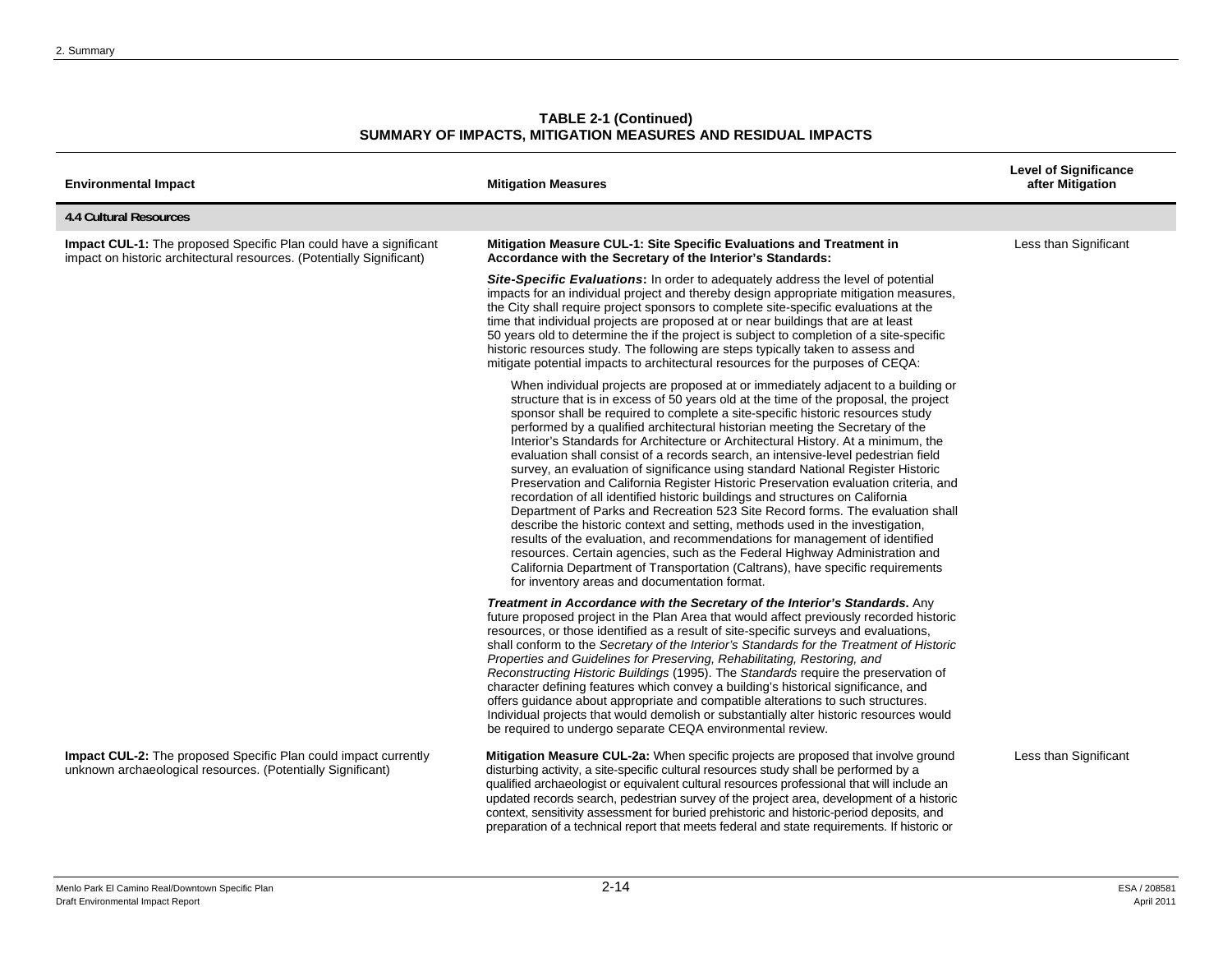| <b>Environmental Impact</b>                                                                                                                                            | <b>Mitigation Measures</b>                                                                                                                                                                                                                                                                                                                                                                                                                                                                                                                                                                                                                                                                                                                                                                                                                                                                                                                                                                                                                                                                                                                                                                                    | <b>Level of Significance</b><br>after Mitigation |
|------------------------------------------------------------------------------------------------------------------------------------------------------------------------|---------------------------------------------------------------------------------------------------------------------------------------------------------------------------------------------------------------------------------------------------------------------------------------------------------------------------------------------------------------------------------------------------------------------------------------------------------------------------------------------------------------------------------------------------------------------------------------------------------------------------------------------------------------------------------------------------------------------------------------------------------------------------------------------------------------------------------------------------------------------------------------------------------------------------------------------------------------------------------------------------------------------------------------------------------------------------------------------------------------------------------------------------------------------------------------------------------------|--------------------------------------------------|
| 4.4 Cultural Resources (cont.)                                                                                                                                         |                                                                                                                                                                                                                                                                                                                                                                                                                                                                                                                                                                                                                                                                                                                                                                                                                                                                                                                                                                                                                                                                                                                                                                                                               |                                                  |
| Impact CUL-2 (cont.)                                                                                                                                                   | unique resources are identified and cannot be avoided, treatment plans will be<br>developed in consultation with the City and Native American representatives to mitigate<br>potential impacts to less than significant based on either the Secretary of the Interior's<br>Standards described in Mitigation Measure CUL-1 (if the site is historic) or the<br>provisions of Public Resources Code Section 21083.2 (if a unique archaeological site).                                                                                                                                                                                                                                                                                                                                                                                                                                                                                                                                                                                                                                                                                                                                                         |                                                  |
|                                                                                                                                                                        | Mitigation Measure CUL-2b: Should any archaeological artifacts be found during<br>construction, all construction activities within 50 feet shall immediately halt and the<br>City must be notified. A qualified archaeologist shall inspect the findings within 24<br>hours of the discovery. If the resource is determined to be a historical resource or<br>unique resource, the archaeologist shall prepare a plan to identify, record, report,<br>evaluate, and recover the resources as necessary, which shall be implemented by the<br>developer. Construction within the area of the find shall not recommence until impacts<br>on the historical or unique archaeological resource are mitigated as described in<br>Mitigation Measure CUL-2a above. Additionally, Public Resources Code Section<br>5097.993 stipulates that a project sponsor must inform project personnel that<br>collection of any Native American artifact is prohibited by law.                                                                                                                                                                                                                                                 |                                                  |
| <b>Impact CUL-3:</b> The proposed Specific Plan may adversely affect<br>unidentifiable paleontological resources. (Potentially Significant)                            | Mitigation Measure CUL-3: Prior to the start of any subsurface excavations that<br>would extend beyond previously disturbed soils, all construction forepersons and field<br>supervisors shall receive training by a qualified professional paleontologist, as defined<br>by the Society of Vertebrate Paleontology (SVP), <sup>1</sup> who is experienced in teaching non-<br>specialists, to ensure they can recognize fossil materials and will follow proper<br>notification procedures in the event any are uncovered during construction. Procedures<br>to be conveyed to workers include halting construction within 50 feet of any potential<br>fossil find and notifying a qualified paleontologist, who will evaluate its significance.<br>Training on paleontological resources will also be provided to all other construction<br>workers, but may involve using a videotape of the initial training and/or written materials<br>rather than in-person training by a paleontologist. If a fossil is determined to be<br>significant and avoidance is not feasible, the paleontologist will develop and implement<br>an excavation and salvage plan in accordance with SVP standards. <sup>2</sup> | Less than Significant                            |
| Impact CUL-4: Implementation of the Plan may cause disturbance of<br>human remains including those interred outside of formal cemeteries.<br>(Potentially Significant) | Mitigation Measure CUL-4: If human remains are discovered during construction,<br>CEQA Guidelines 15064.5(e)(1) shall be followed, which is as follows:<br>• In the event of the accidental discovery or recognition of any human remains in<br>any location other than a dedicated cemetery, the following steps should be taken:<br>1) There shall be no further excavation or disturbance of the site or any nearby<br>area reasonably suspected to overlie adjacent human remains until:                                                                                                                                                                                                                                                                                                                                                                                                                                                                                                                                                                                                                                                                                                                  | Less than Significant                            |

<sup>&</sup>lt;sup>1</sup> SVP, 1995.

<sup>&</sup>lt;sup>2</sup> SVP, 1996.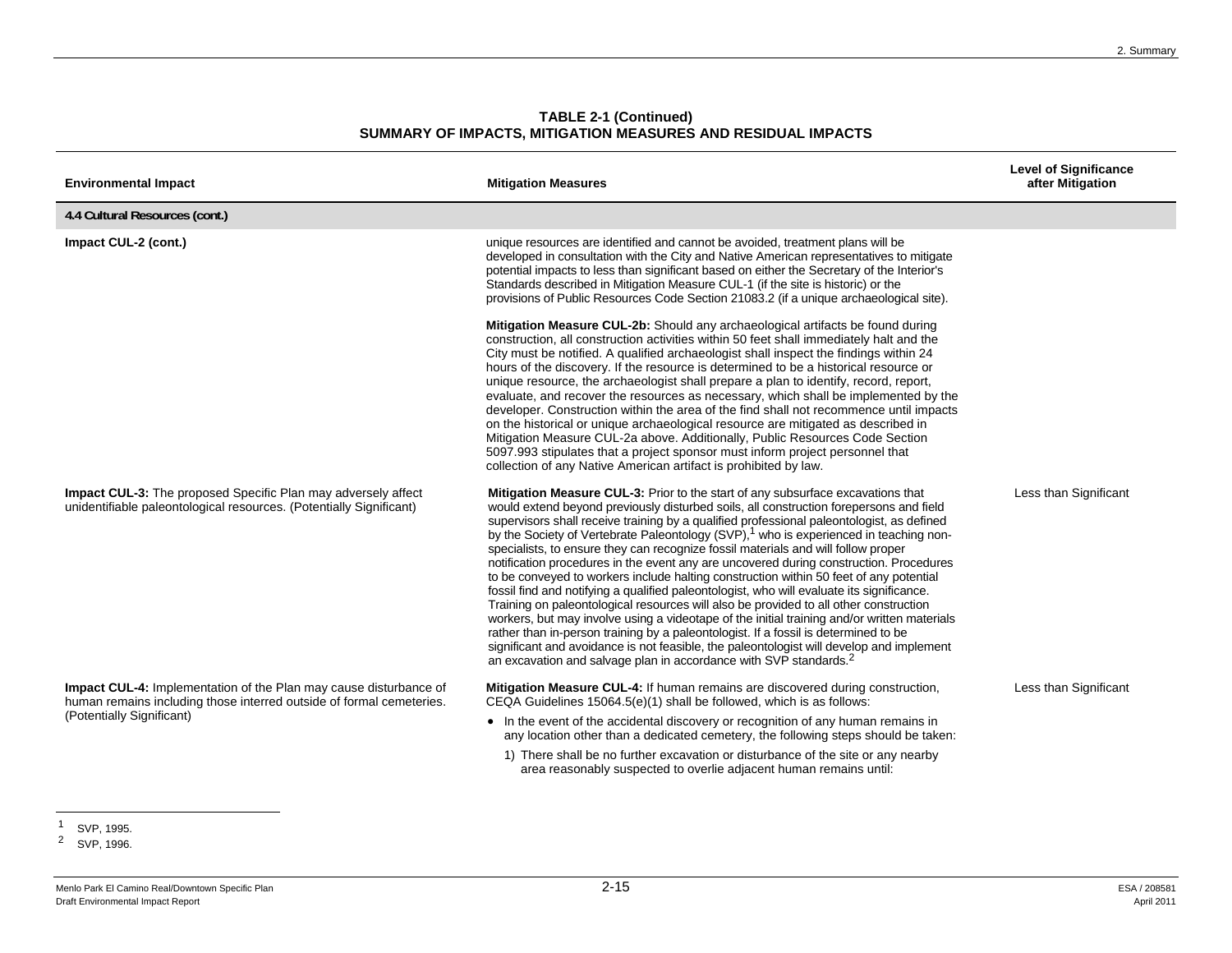| <b>Environmental Impact</b>                                                                                                                                                                                                                                                                                                                                                                                                                                                                                                                                                                                                     | <b>Mitigation Measures</b>                                                                                                                                                                                                                                                                                        | <b>Level of Significance</b><br>after Mitigation |
|---------------------------------------------------------------------------------------------------------------------------------------------------------------------------------------------------------------------------------------------------------------------------------------------------------------------------------------------------------------------------------------------------------------------------------------------------------------------------------------------------------------------------------------------------------------------------------------------------------------------------------|-------------------------------------------------------------------------------------------------------------------------------------------------------------------------------------------------------------------------------------------------------------------------------------------------------------------|--------------------------------------------------|
| 4.4 Cultural Resources (cont.)                                                                                                                                                                                                                                                                                                                                                                                                                                                                                                                                                                                                  |                                                                                                                                                                                                                                                                                                                   |                                                  |
| Impact CUL-4 (cont.)                                                                                                                                                                                                                                                                                                                                                                                                                                                                                                                                                                                                            | a) The San Mateo County coroner must be contacted to determine that no<br>investigation of the cause of death is required; and                                                                                                                                                                                    |                                                  |
|                                                                                                                                                                                                                                                                                                                                                                                                                                                                                                                                                                                                                                 | b) If the coroner determines the remains to be Native American:                                                                                                                                                                                                                                                   |                                                  |
|                                                                                                                                                                                                                                                                                                                                                                                                                                                                                                                                                                                                                                 | 1. The coroner shall contact the Native American Heritage Commission<br>within 24 hours:                                                                                                                                                                                                                          |                                                  |
|                                                                                                                                                                                                                                                                                                                                                                                                                                                                                                                                                                                                                                 | 2. The Native American Heritage Commission shall identify the person or<br>persons it believes to be the most likely descended from the deceased<br>Native American:                                                                                                                                              |                                                  |
|                                                                                                                                                                                                                                                                                                                                                                                                                                                                                                                                                                                                                                 | 3. The most likely descendent may make recommendations to the<br>landowner or the person responsible for the excavation work, for means<br>of treating or disposing of, with appropriate dignity, the human remains<br>and any associated grave goods as provided in Public Resources Code<br>Section 5097.98; or |                                                  |
|                                                                                                                                                                                                                                                                                                                                                                                                                                                                                                                                                                                                                                 | 2) Where the following conditions occur, the landowner or his authorized<br>representative shall rebury the Native American human remains and<br>associated grave goods with appropriate dignity on the property in a location<br>not subject to further subsurface disturbance.                                  |                                                  |
|                                                                                                                                                                                                                                                                                                                                                                                                                                                                                                                                                                                                                                 | a) The Native American Heritage Commission is unable to identify a most likely<br>descendent or the most likely descendent failed to make a recommendation<br>within 48 hours after being notified by the Commission.                                                                                             |                                                  |
|                                                                                                                                                                                                                                                                                                                                                                                                                                                                                                                                                                                                                                 | b) The descendant identified fails to make a recommendation; or                                                                                                                                                                                                                                                   |                                                  |
|                                                                                                                                                                                                                                                                                                                                                                                                                                                                                                                                                                                                                                 | c) The landowner or his authorized representative rejects the recommendation<br>of the descendant, and the mediation by the Native American Heritage<br>Commission fails to provide measures acceptable to the landowner.                                                                                         |                                                  |
| <b>Impact CUL-5:</b> The Specific Plan, in combination with past, present,<br>existing, approved, pending, and reasonably foreseeable future<br>development in the vicinity of the Plan area that would involve demolition<br>of historical resources, could form a significant cumulative impact to<br>historical resources. (Less than Significant)                                                                                                                                                                                                                                                                           | None required.                                                                                                                                                                                                                                                                                                    | Less than Significant                            |
| <b>Impact CUL-6:</b> Construction under the Specific Plan in combination with<br>construction from other past, present, existing, approved, pending, and<br>reasonably foreseeable future development in the vicinity could cause a<br>significant cumulative impact to currently unknown cultural resources at<br>the site, potentially including an archaeological resource pursuant to<br>CEQA Guidelines Section 15064.5 or CEQA Section 21083.2(g), or the<br>disturbance of any human remains, including those interred outside of<br>formal cemeteries, as well as paleontological resources. (Less than<br>Significant) | None required.                                                                                                                                                                                                                                                                                                    | Less than Significant.                           |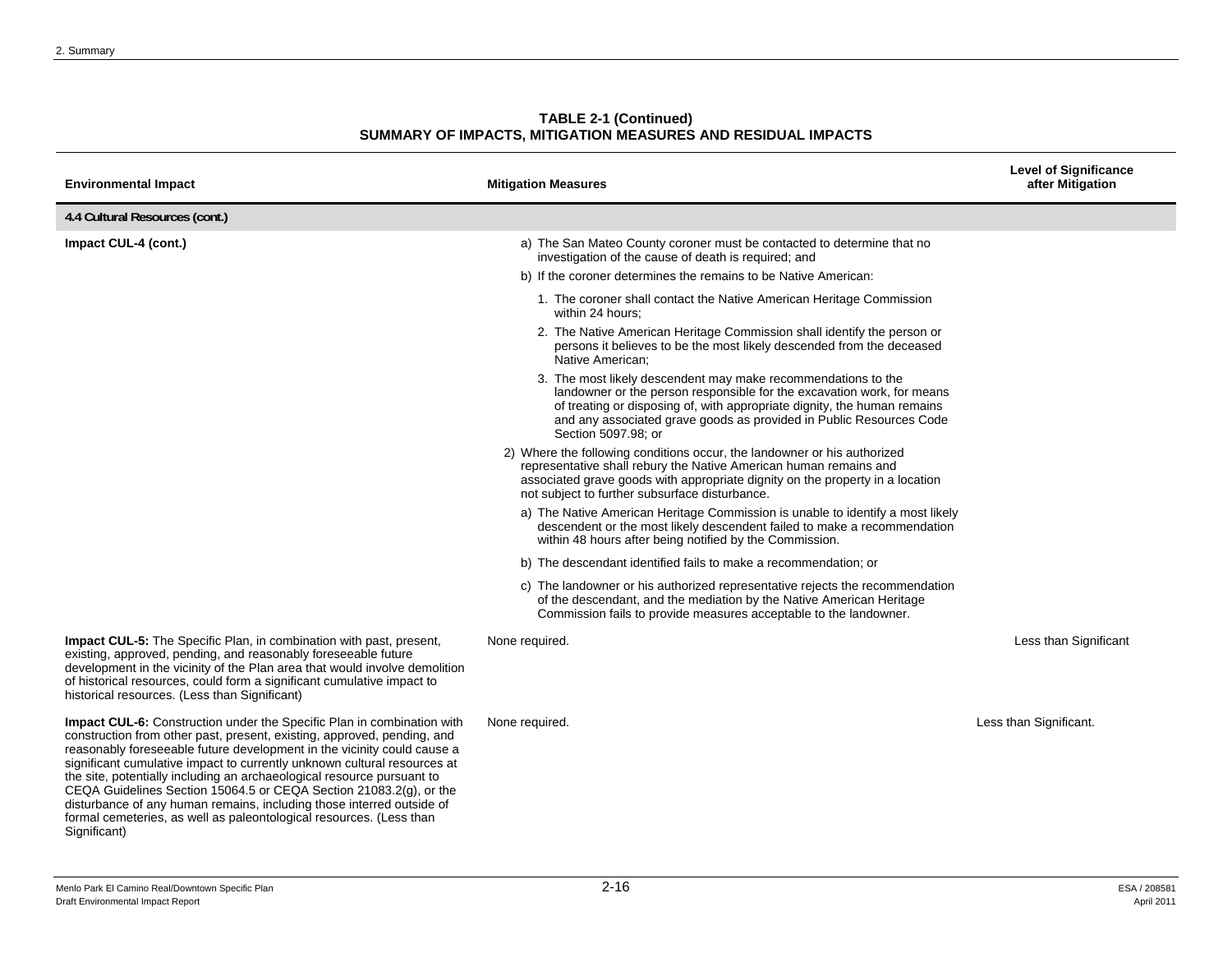| <b>Environmental Impact</b>                                                                                                                                                                                                                                                                                      | <b>Mitigation Measures</b>                                                                                                                                                                                                                                                                                                                                                                                                                                                                                                                                                                                                                                                                                                                                                                                                                                                                                                                                                                                                                                                                                                                                                                                                                                                                                                                                 | <b>Level of Significance</b><br>after Mitigation |
|------------------------------------------------------------------------------------------------------------------------------------------------------------------------------------------------------------------------------------------------------------------------------------------------------------------|------------------------------------------------------------------------------------------------------------------------------------------------------------------------------------------------------------------------------------------------------------------------------------------------------------------------------------------------------------------------------------------------------------------------------------------------------------------------------------------------------------------------------------------------------------------------------------------------------------------------------------------------------------------------------------------------------------------------------------------------------------------------------------------------------------------------------------------------------------------------------------------------------------------------------------------------------------------------------------------------------------------------------------------------------------------------------------------------------------------------------------------------------------------------------------------------------------------------------------------------------------------------------------------------------------------------------------------------------------|--------------------------------------------------|
| 4.5 Geology and Soils                                                                                                                                                                                                                                                                                            |                                                                                                                                                                                                                                                                                                                                                                                                                                                                                                                                                                                                                                                                                                                                                                                                                                                                                                                                                                                                                                                                                                                                                                                                                                                                                                                                                            |                                                  |
| <b>Impact GEO-1:</b> In the event of a major earthquake in the region, surface<br>fault rupture, ground shaking, localized liquefaction, and/or seismic-related<br>landsliding could cause damage, destruction or injury to development<br>anticipated under the proposed Specific Plan. (Less than Significant) | None required.                                                                                                                                                                                                                                                                                                                                                                                                                                                                                                                                                                                                                                                                                                                                                                                                                                                                                                                                                                                                                                                                                                                                                                                                                                                                                                                                             | Less than Significant                            |
| Impact GEO-2: New development or redevelopment anticipated under<br>the proposed Specific Plan would involve grading and other ground<br>disturbing construction activities which could expose soils to erosion and<br>loss of topsoil. (Less than Significant)                                                  | None required.                                                                                                                                                                                                                                                                                                                                                                                                                                                                                                                                                                                                                                                                                                                                                                                                                                                                                                                                                                                                                                                                                                                                                                                                                                                                                                                                             | Less than Significant                            |
| <b>Impact GEO-3:</b> New development or redevelopment anticipated under<br>the proposed Specific Plan could be located on unstable soils or become<br>unstable resulting in landslides, lateral spreading, subsidence or<br>collapse. (Less than Significant)                                                    | None required.                                                                                                                                                                                                                                                                                                                                                                                                                                                                                                                                                                                                                                                                                                                                                                                                                                                                                                                                                                                                                                                                                                                                                                                                                                                                                                                                             | Less than Significant                            |
| <b>Impact GEO-4:</b> New development or redevelopment anticipated under<br>the proposed Specific Plan could be located on expansive soils creating<br>substantial risks to life or property. (Less than Significant)                                                                                             | None required.                                                                                                                                                                                                                                                                                                                                                                                                                                                                                                                                                                                                                                                                                                                                                                                                                                                                                                                                                                                                                                                                                                                                                                                                                                                                                                                                             | Less than Significant                            |
| <b>Impact GEO-5:</b> Implementation of the proposed Specific Plan along with<br>potential development in the surrounding region would result in cumulative<br>impacts to geologic and seismic hazards. (Less than Significant)                                                                                   | None required.                                                                                                                                                                                                                                                                                                                                                                                                                                                                                                                                                                                                                                                                                                                                                                                                                                                                                                                                                                                                                                                                                                                                                                                                                                                                                                                                             | Less than Significant                            |
| 4.6 Greenhouse Gases and Climate Change                                                                                                                                                                                                                                                                          |                                                                                                                                                                                                                                                                                                                                                                                                                                                                                                                                                                                                                                                                                                                                                                                                                                                                                                                                                                                                                                                                                                                                                                                                                                                                                                                                                            |                                                  |
| <b>Impact GHG-1:</b> The Specific Plan would generate GHG emissions, both<br>directly and indirectly, that would have a significant impact on the<br>environment. (Significant)                                                                                                                                  | Mitigation Measure GHG-1: Implement feasible BAAQMD-identified GHG<br>Mitigation Measures and Proposed City CALGreen Amendments. BAAQMD has<br>identified a menu of over 100 available mitigation measures for the purposes of<br>addressing significant air quality impacts, including GHG impacts that arise from<br>implementation of plans including Specific Plans. Many of the GHG reduction<br>measures are already part of the proposed Specific Plan and discussed in the Project<br>Description. Several BAAQMD identified mitigation measures are not applicable to a<br>Specific Plan as they are correlated to specific elements of a general plan. As an<br>example, Table 4.6-5 presents the mitigation measures contained in the BAAQMD<br>CEQA Guidelines related to Land Use elements and either correlates each to a<br>specific element of the project, explains why it is inapplicable to the proposed project<br>or identifies it as a mitigation measure to be implemented by the proposed project.<br>This method was used in consideration of all BAAQMD identified GHG mitigation<br>measures for plans to develop the following list of available mitigation measures (with<br>BAAQMD-identified category) for the proposed Specific Plan:<br>• Facilitate lot consolidation that promotes integrated development with improved | Significant and Unavoidable                      |
|                                                                                                                                                                                                                                                                                                                  | pedestrian and vehicular access (Land Use Element: Compact Development);                                                                                                                                                                                                                                                                                                                                                                                                                                                                                                                                                                                                                                                                                                                                                                                                                                                                                                                                                                                                                                                                                                                                                                                                                                                                                   |                                                  |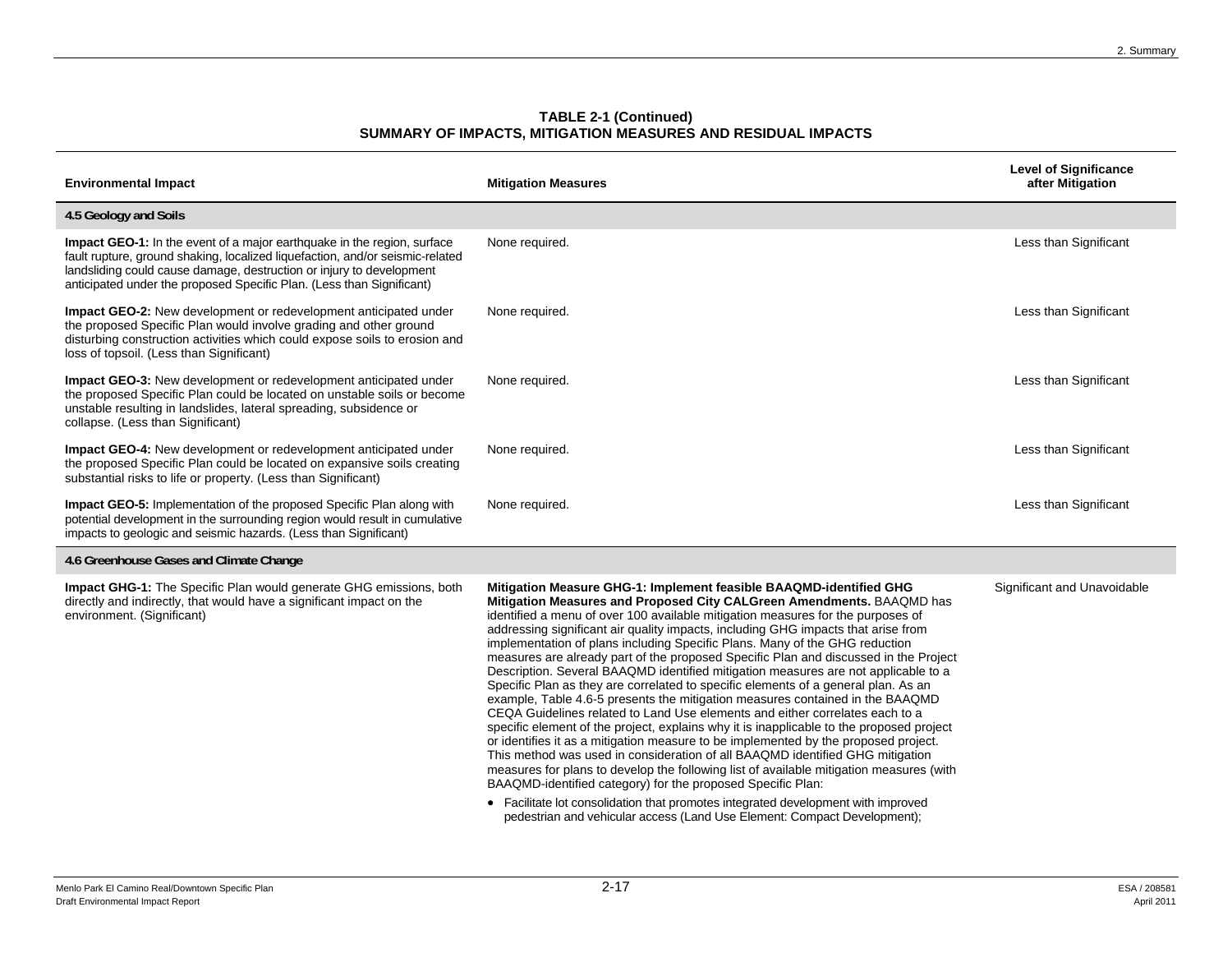| <b>TABLE 2-1 (Continued)</b>                                 |
|--------------------------------------------------------------|
| SUMMARY OF IMPACTS, MITIGATION MEASURES AND RESIDUAL IMPACTS |

| <b>Environmental Impact</b>                     | <b>Mitigation Measures</b>                                                                                                                                                                                                                                                                                                                                                                                                                                                                                                                                                                                                | <b>Level of Significance</b><br>after Mitigation |
|-------------------------------------------------|---------------------------------------------------------------------------------------------------------------------------------------------------------------------------------------------------------------------------------------------------------------------------------------------------------------------------------------------------------------------------------------------------------------------------------------------------------------------------------------------------------------------------------------------------------------------------------------------------------------------------|--------------------------------------------------|
| 4.6 Greenhouse Gases and Climate Change (cont.) |                                                                                                                                                                                                                                                                                                                                                                                                                                                                                                                                                                                                                           |                                                  |
| Impact GHG-1 (cont.)                            | • Ensure that new development finances the full cost of expanding public infrastructure<br>and services to provide an economic incentive for incremental expansion (Land Use<br>Element: Compact Development);                                                                                                                                                                                                                                                                                                                                                                                                            |                                                  |
|                                                 | • Ensure new construction complies with California green Building Code Standards<br>and local green building ordinances (Land Use Element: Sustainable Development);                                                                                                                                                                                                                                                                                                                                                                                                                                                      |                                                  |
|                                                 | • Provide permitting incentives for energy efficient and solar building projects (Land<br>Use Element: Sustainable Development);                                                                                                                                                                                                                                                                                                                                                                                                                                                                                          |                                                  |
|                                                 | • Support the use of electric vehicles; where appropriate. Provide electric recharging<br>facilities (Circulation Element: Local Circulation; see also Mitigation Measure GHG-2<br>below).                                                                                                                                                                                                                                                                                                                                                                                                                                |                                                  |
|                                                 | • Allow developers to reach agreements with auto-oriented shopping center owners to<br>use commercial parking lots as park-and-ride lots and multi-modal transfer sites<br>(Circulation Element: Regional Circulation);                                                                                                                                                                                                                                                                                                                                                                                                   |                                                  |
|                                                 | • Eliminate [or reduce] parking requirements for new development in the Specific Plan<br>area (Circulation Element: Parking);                                                                                                                                                                                                                                                                                                                                                                                                                                                                                             |                                                  |
|                                                 | • Encourage developers to agree to parking sharing between different land uses<br>(Circulation Element: Parking);                                                                                                                                                                                                                                                                                                                                                                                                                                                                                                         |                                                  |
|                                                 | • Require developers to provide preferential parking for low emissions and carpool<br>vehicles (Circulation Element: Parking);                                                                                                                                                                                                                                                                                                                                                                                                                                                                                            |                                                  |
|                                                 | • Minimize impervious surfaces in new development and reuse project in the Specific<br>Plan area (Conservation Element: Water Conservation);                                                                                                                                                                                                                                                                                                                                                                                                                                                                              |                                                  |
|                                                 | • Require fireplaces installed in residential development to be energy efficient in lieu of<br>open hearth. Prohibit the installation of wood burning devices (Conservation<br>Element: Energy Conservation); and                                                                                                                                                                                                                                                                                                                                                                                                         |                                                  |
|                                                 | • Sealing of HVAC ducts. This is a project level BAAQMD measure that requires the<br>developer to obtain third party HVAC commissioning to ensure proper sealing of<br>ducts and optimal heating and cooling efficiencies. BAAQMD estimated that this<br>measure reduces air conditioning electrical demand by 30 percent. The California<br>Energy commission estimates that air conditioning electrical demand represents<br>approximately 20 percent of total demand for a single family residence and this<br>measure would reduce electrical-related GHG emissions by approximately<br>100 metric tons/year of CO2e. |                                                  |
|                                                 | Additionally, the City of Menlo Park is planning its own amendments to the CALGreen<br>building code (California Green Building Standards Code, Title 24, Part 11). These<br>amendments will be designed to require a further 15 percent reduction over baseline<br>Title 24 green building standards requirements for all new development in the City, as<br>well as mandatory duct testing (discussed above) and cool roof materials. As these<br>amendments are only in the planning stages, they are identified here as further                                                                                       |                                                  |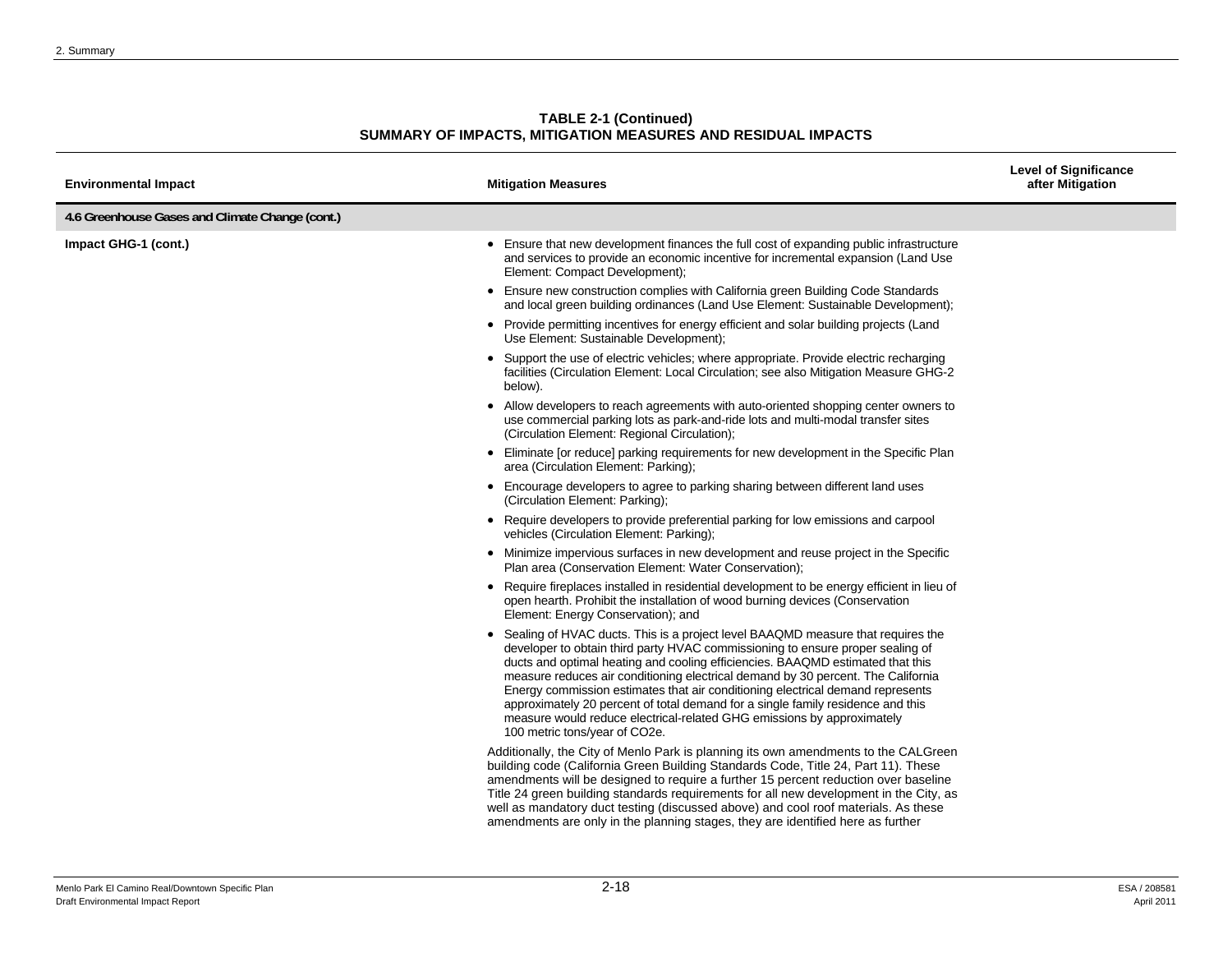| <b>Environmental Impact</b>                                                                                                                                                                                                                                                                                                                                                | <b>Mitigation Measures</b>                                                                                                                                                                                                                                                                                                                                                                                                                                                                                                                                                                                                                                                                                                                                                                                                                                                                                                                                                                                                                                                                                                                                                                                                                                                                                                                                                                             | <b>Level of Significance</b><br>after Mitigation |
|----------------------------------------------------------------------------------------------------------------------------------------------------------------------------------------------------------------------------------------------------------------------------------------------------------------------------------------------------------------------------|--------------------------------------------------------------------------------------------------------------------------------------------------------------------------------------------------------------------------------------------------------------------------------------------------------------------------------------------------------------------------------------------------------------------------------------------------------------------------------------------------------------------------------------------------------------------------------------------------------------------------------------------------------------------------------------------------------------------------------------------------------------------------------------------------------------------------------------------------------------------------------------------------------------------------------------------------------------------------------------------------------------------------------------------------------------------------------------------------------------------------------------------------------------------------------------------------------------------------------------------------------------------------------------------------------------------------------------------------------------------------------------------------------|--------------------------------------------------|
| 4.6 Greenhouse Gases and Climate Change (cont.)                                                                                                                                                                                                                                                                                                                            |                                                                                                                                                                                                                                                                                                                                                                                                                                                                                                                                                                                                                                                                                                                                                                                                                                                                                                                                                                                                                                                                                                                                                                                                                                                                                                                                                                                                        |                                                  |
| Impact GHG-1 (cont.)                                                                                                                                                                                                                                                                                                                                                       | mitigation. Reductions in GHG emissions from these amendments were calculated<br>using the mitigations tab in the BGM model.                                                                                                                                                                                                                                                                                                                                                                                                                                                                                                                                                                                                                                                                                                                                                                                                                                                                                                                                                                                                                                                                                                                                                                                                                                                                           |                                                  |
|                                                                                                                                                                                                                                                                                                                                                                            | While BAAQMD also identifies use of cool roof materials as a potential GHG<br>mitigation measure, per CAPCOA3, reflective roofs are covered under Title 24 Part 6<br>and the electricity savings is therefore incorporated in savings due to Title 24<br>(CALGreen) and no further reduction was taken for this measure as reductions up to<br>15 percent beyond Title 24 have already been included.                                                                                                                                                                                                                                                                                                                                                                                                                                                                                                                                                                                                                                                                                                                                                                                                                                                                                                                                                                                                  |                                                  |
| <b>Impact GHG-2:</b> The Specific Plan could conflict with applicable plans,<br>policies or regulations of an agency with jurisdiction over the Specific<br>Plan adopted for the purpose of reducing the emissions of GHGs.<br>(Significant)                                                                                                                               | Mitigation Measure GHG-2a: All residential and/or mixed use developments of<br>sufficient size to require LEED certification under the Specific Plan shall be shall<br>install one dedicated electric vehicle/plug-in hybrid electric vehicle recharging station<br>for every 20 residential parking spaces provided. Per the Climate Action Plan the<br>complying applicant could receive incentives, such as streamlined permit processing,<br>fee discounts, or design templates.                                                                                                                                                                                                                                                                                                                                                                                                                                                                                                                                                                                                                                                                                                                                                                                                                                                                                                                   | Significant and Unavoidable                      |
|                                                                                                                                                                                                                                                                                                                                                                            | Mitigation Measure GHG-2b: The City could implement a pilot program in the<br>Specific Plan area to require mandatory commercial recycling, either at all buildings<br>or, at a minimum, at newly constructed buildings. Such a program, identified in the<br>AB 32 Scoping Plan and included in the City's Climate Action Plan as a measure for<br>future study, could reduce GHG emissions in the Plan area and, if successful, could<br>be implemented citywide.                                                                                                                                                                                                                                                                                                                                                                                                                                                                                                                                                                                                                                                                                                                                                                                                                                                                                                                                    |                                                  |
| 4.7 Hazards and Hazardous Materials                                                                                                                                                                                                                                                                                                                                        |                                                                                                                                                                                                                                                                                                                                                                                                                                                                                                                                                                                                                                                                                                                                                                                                                                                                                                                                                                                                                                                                                                                                                                                                                                                                                                                                                                                                        |                                                  |
| <b>Impact HAZ-1:</b> Disturbance and release of contaminated soil during<br>demolition and construction phases of the project, or transportation of<br>excavated material, or contaminated groundwater could expose<br>construction workers, the public, or the environment to adverse<br>conditions related to hazardous materials handling. (Potentially<br>Significant) | Mitigation Measure HAZ-1: Prior to issuance of any building permit for sites where<br>ground breaking activities would occur, all proposed development sites shall have a<br>Phase I site assessment performed by a qualified environmental consulting firm in<br>accordance with the industry required standard known as ASTM E 1527-05. If the<br>Phase I assessment shows the potential for hazardous releases, then Phase II site<br>assessments or other appropriate analyses shall be conducted to determine the extent<br>of the contamination and the process for remediation. All proposed development in the<br>Plan area where previous hazardous materials releases have occurred shall require<br>remediation and cleanup to levels established by the overseeing regulatory agency<br>(San Mateo County Environmental Health (SMCEH), Regional Water Quality Control<br>Board (RWQCB) or Department of Toxic Substances Control (DTSC) appropriate for<br>the proposed new use of the site. All proposed groundbreaking activities within areas of<br>identified or suspected contamination shall be conducted according to a site specific<br>health and safety plan, prepared by a licensed professional in accordance with<br>Cal/OHSA regulations (contained in Title 8 of the California Code of Regulations) and<br>approved by SMCEH prior to the commencement of groundbreaking. | Less than Significant                            |

<sup>3</sup> CAPCOA, Quantifying Greenhouse Gas Mitigation Measures, August 2010, p. 456.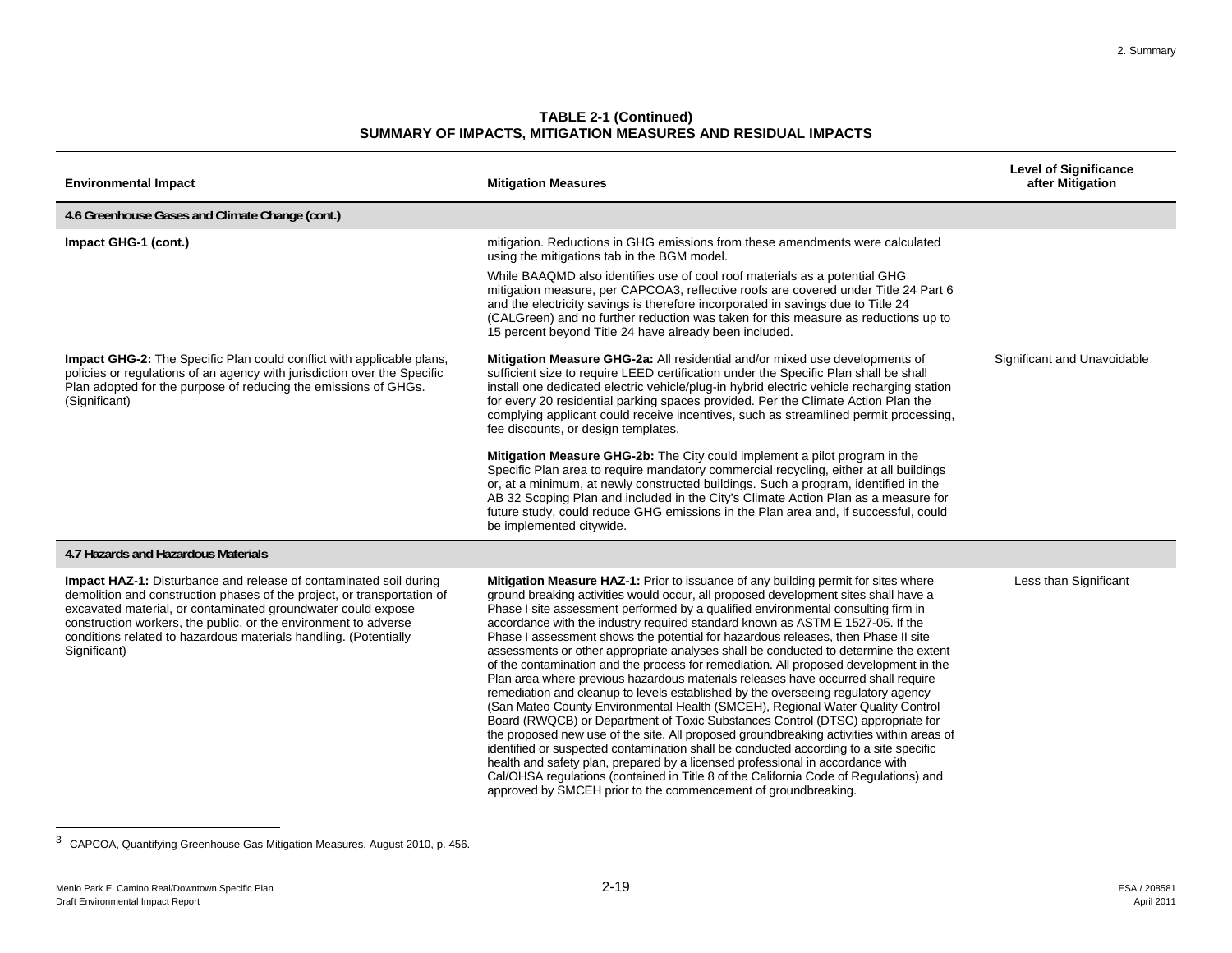| <b>Environmental Impact</b>                                                                                                                                                                                                                                                                                                                                                                                                                           | <b>Mitigation Measures</b>                                                                                                                                                                                                                                                                                                                                                                                                                                                                                                    | <b>Level of Significance</b><br>after Mitigation |
|-------------------------------------------------------------------------------------------------------------------------------------------------------------------------------------------------------------------------------------------------------------------------------------------------------------------------------------------------------------------------------------------------------------------------------------------------------|-------------------------------------------------------------------------------------------------------------------------------------------------------------------------------------------------------------------------------------------------------------------------------------------------------------------------------------------------------------------------------------------------------------------------------------------------------------------------------------------------------------------------------|--------------------------------------------------|
| 4.7 Hazards and Hazardous Materials (cont.)                                                                                                                                                                                                                                                                                                                                                                                                           |                                                                                                                                                                                                                                                                                                                                                                                                                                                                                                                               |                                                  |
| <b>Impact HAZ-2:</b> Disturbance and release of hazardous structural and<br>building components (i.e., asbestos, lead, PCBs, underground storage<br>tanks, and above ground storage tanks) during demolition and construction<br>phases of development or transport of these materials could expose<br>construction workers, the public, or the environment to adverse conditions<br>related to hazardous materials handling. (Less than Significant) | None required.                                                                                                                                                                                                                                                                                                                                                                                                                                                                                                                | Less than Significant                            |
| <b>Impact HAZ-3:</b> Hazardous materials used on any individual site during<br>construction activities (i.e., fuels, lubricants, solvents) could be released<br>to the environment through improper handling or storage. (Potentially<br>Significant)                                                                                                                                                                                                 | Mitigation Measure HAZ-3: All development and redevelopment shall require the<br>use of construction Best Management Practices (BMPs) to control handling of<br>hazardous materials during construction to minimize the potential negative effects<br>from accidental release to groundwater and soils. For projects that disturb less than<br>one acre, a list of BMPs to be implemented shall be part of building specifications and<br>approved of by the City Building Department prior to issuance of a building permit. | Less than Significant                            |
| Impact HAZ-4: Future development would include land uses that would<br>handle various commercial, transportation and household hazardous<br>materials in a range of quantities, and could cause an adverse effect on<br>the environment through accidental upset. (Less than Significant)                                                                                                                                                             | None required.                                                                                                                                                                                                                                                                                                                                                                                                                                                                                                                | Less than Significant                            |
| 4.8 Hydrology and Water Quality                                                                                                                                                                                                                                                                                                                                                                                                                       |                                                                                                                                                                                                                                                                                                                                                                                                                                                                                                                               |                                                  |
| <b>Impact HYD-1:</b> Construction associated with the proposed Specific Plan<br>projects could adversely affect water quality and drainage patterns in the<br>short term due to erosion and sedimentation. (Less than Significant)                                                                                                                                                                                                                    | None required.                                                                                                                                                                                                                                                                                                                                                                                                                                                                                                                | Less than Significant                            |
| <b>Impact HYD-2:</b> Implementation of the Specific Plan could adversely<br>affect water resources in the long term by reducing permeable surfaces,<br>which could degrade water quality in receiving waters, increase runoff<br>volume and associated downstream flood potential, decrease<br>groundwater recharge, or alter drainage patterns. (Less than Significant)                                                                              | None required.                                                                                                                                                                                                                                                                                                                                                                                                                                                                                                                | Less than Significant                            |
| <b>Impact HYD-3:</b> Implementation of the Specific Plan would not place<br>housing or other structures that would impede or redirect floodflows<br>within a 100-year flood hazard area as mapped on a federal Flood<br>Hazard Boundary or Flood Insurance Rate Map or other authoritative<br>flood hazard delineation map (Less than Significant)                                                                                                    | None required.                                                                                                                                                                                                                                                                                                                                                                                                                                                                                                                | Less than Significant                            |
| <b>Impact HYD-4:</b> Implementation of the Specific Plan would not expose<br>people or structures to a significant risk of loss, injury or death involving<br>flooding, including flooding as a result of the failure of a levee or dam<br>(Less than Significant)                                                                                                                                                                                    | None required.                                                                                                                                                                                                                                                                                                                                                                                                                                                                                                                | Less than Significant                            |
| Impact HYD-5: Concurrent implementation of the proposed Specific Plan<br>and projected regional development could contribute to degradation of<br>regional water quality, reduction of groundwater recharge, or result in<br>increased flooding hazards. (Less than Significant)                                                                                                                                                                      | None required.                                                                                                                                                                                                                                                                                                                                                                                                                                                                                                                | Less than Significant                            |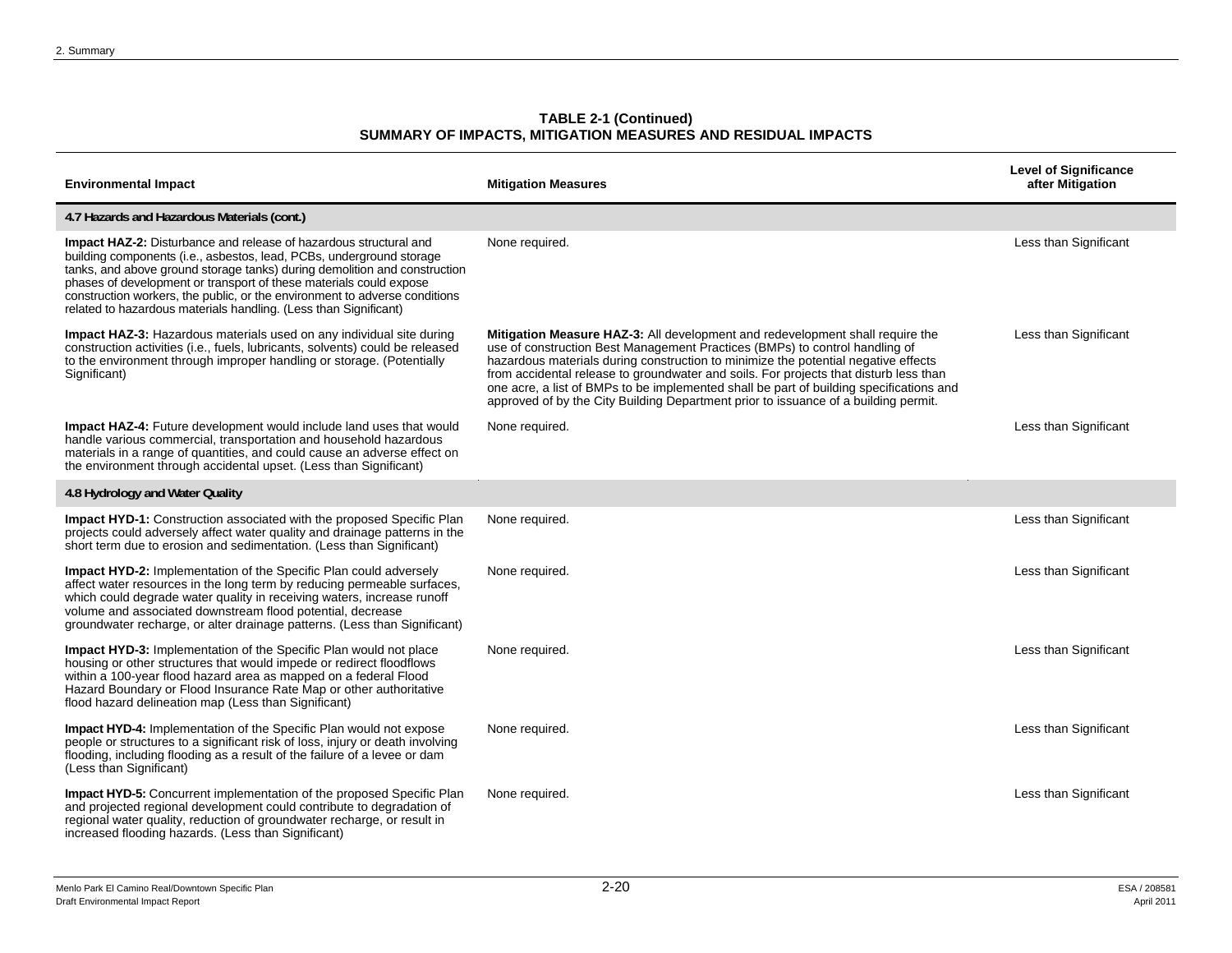| <b>Environmental Impact</b>                                                                                                                                                                                                                                                                                  | <b>Mitigation Measures</b> | <b>Level of Significance</b><br>after Mitigation |
|--------------------------------------------------------------------------------------------------------------------------------------------------------------------------------------------------------------------------------------------------------------------------------------------------------------|----------------------------|--------------------------------------------------|
| 4.9 Land Use Planning and Policies                                                                                                                                                                                                                                                                           |                            |                                                  |
| <b>Impact LU-1:</b> Implementation of the Menlo Park El Camino<br>Real/Downtown Specific Plan would not physically divide an established<br>community. (Less than Significant)                                                                                                                               | None required.             | Less than Significant                            |
| <b>Impact LU-2:</b> Implementation of the Specific Plan would alter the type and<br>intensity of land uses in the Plan area, but not in a manner that would<br>cause them to be substantially incompatible with surrounding land uses or<br>neighborhood character. (Less than Significant)                  | None required.             | Less than Significant                            |
| <b>Impact LU-3:</b> Implementation of the Menlo Park El Camino Real/and<br>Downtown Specific Plan would not substantially conflict with the General<br>Plan, Zoning Ordinance, or other land use plans or policies adopted for<br>the purpose of mitigating an environmental effect. (Less than Significant) | None required.             | Less than Significant                            |
| <b>Impact LU-4:</b> Implementation of the Menlo Park El Camino<br>Real/Downtown Specific Plan, in combination with other past, present,<br>and reasonably foreseeable future plans and projects, would not result in<br>cumulatively considerable impacts to land use. (Less than Significant)               | None required.             | Less than Significant.                           |

#### **4.10 Noise**

**Impact NOI-1:** Construction activities associated with implementation of the Specific Plan would result in substantial temporary or periodic increases in ambient noise levels in the Specific Plan area above levels existing without the Specific Plan and in excess of standards established in the local general plan or noise ordinance, or applicable standards of other agencies. (Potentially Significant)

**Mitigation Measure NOI-1a:** Construction contractors for subsequent development projects within the Specific Plan area shall utilize the best available noise control techniques (e.g., improved mufflers, equipment redesign, use of intake silencers, ducts, engine enclosures, and acoustically-attenuating shields or shrouds, etc.) when within 400 feet of sensitive receptor locations. Prior to demolition, grading or building permit issuance, a construction noise control plan that identifies the best available noise control techniques to be implemented, shall be prepared by the construction contractor and submitted to the City for review and approval. The plan shall include, but not be limited to, the following noise control elements:

- Impact tools (e.g., jack hammers, pavement breakers, and rock drills) used for construction shall be hydraulically or electrically powered wherever possible to avoid noise associated with compressed air exhaust from pneumatically powered tools. However, where use of pneumatic tools is unavoidable, an exhaust muffler on the compressed air exhaust shall be used; this muffler shall achieve lower noise levels from the exhaust by approximately 10 dBA. External jackets on the tools themselves shall be used where feasible in order to achieve a reduction of 5 dBA. Quieter procedures shall be used, such as drills rather than impact equipment, whenever feasible;
- Stationary noise sources shall be located as far from adjacent receptors as possible and they shall be muffled and enclosed within temporary sheds, incorporate insulation barriers, or other measures to the extent feasible; and

Less than Significant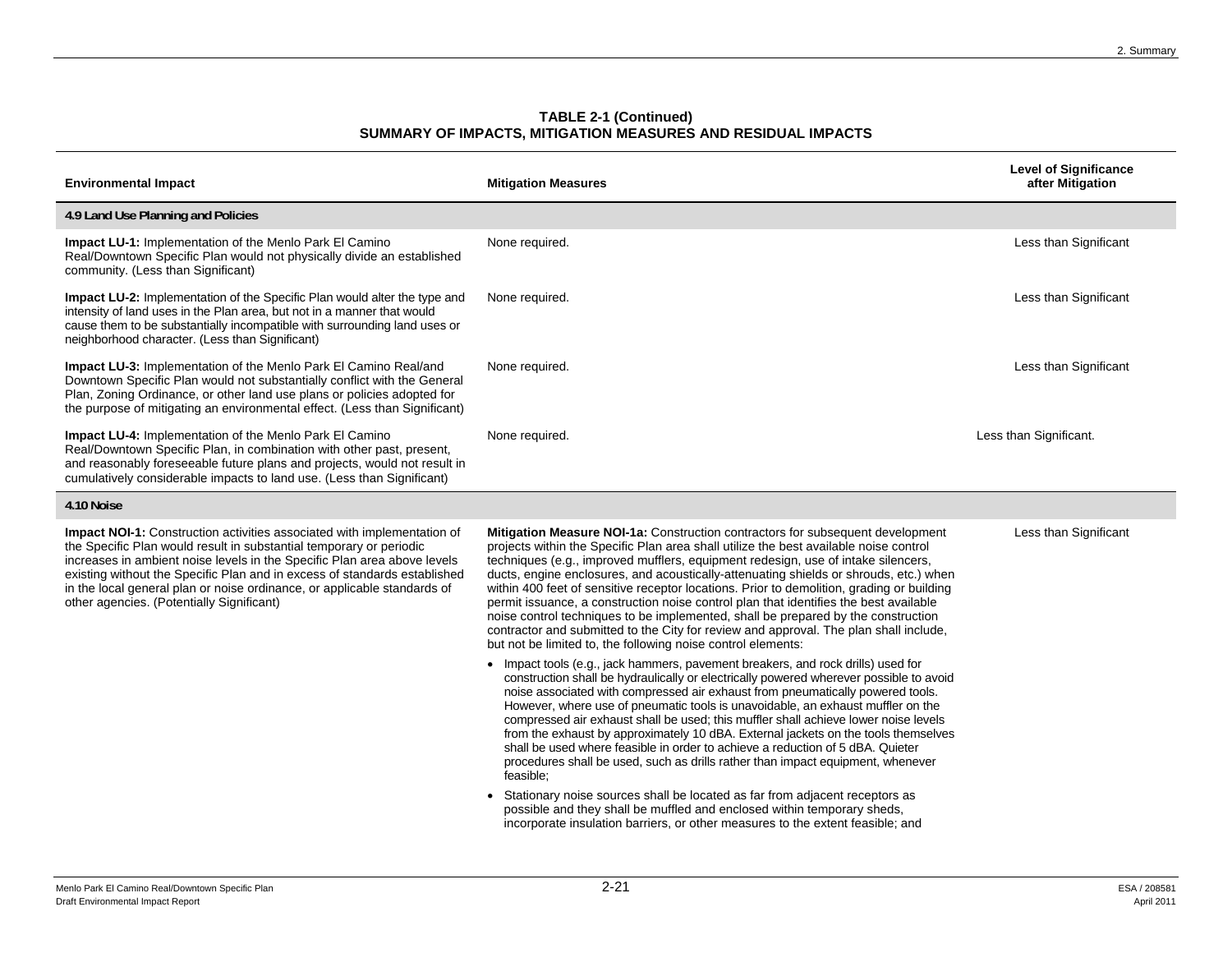| <b>Environmental Impact</b>                                                                                                                                                                                                                               | <b>Mitigation Measures</b>                                                                                                                                                                                                                                                                                                                                                                                                                                                                                                                                                                                                                                                                                                                                                                                                   | <b>Level of Significance</b><br>after Mitigation |
|-----------------------------------------------------------------------------------------------------------------------------------------------------------------------------------------------------------------------------------------------------------|------------------------------------------------------------------------------------------------------------------------------------------------------------------------------------------------------------------------------------------------------------------------------------------------------------------------------------------------------------------------------------------------------------------------------------------------------------------------------------------------------------------------------------------------------------------------------------------------------------------------------------------------------------------------------------------------------------------------------------------------------------------------------------------------------------------------------|--------------------------------------------------|
| 4.10 Noise (cont.)                                                                                                                                                                                                                                        |                                                                                                                                                                                                                                                                                                                                                                                                                                                                                                                                                                                                                                                                                                                                                                                                                              |                                                  |
| Impact NOI-1 (cont.)                                                                                                                                                                                                                                      | When construction occurs near residents, affected parties within 400 feet of the<br>$\bullet$<br>construction area shall be notified of the construction schedule prior to<br>demolition, grading or building permit issuance. Notices sent to residents shall<br>include a project hotline where residents would be able to call and issue<br>complaints. A Project Construction Complaint and Enforcement Manager shall<br>be designated to receive complaints and notify the appropriate City staff of such<br>complaints. Signs shall be posted at the construction site that include permitted<br>construction days and hours, a day and evening contact number for the job site,<br>and day and evening contact numbers, both for the construction contractor and<br>City representative(s), in the event of problems. |                                                  |
|                                                                                                                                                                                                                                                           | <b>Mitigation Measure NOI-1b:</b> Noise Control Measures for Pile Driving: Should pile-<br>driving be necessary for a subsequently proposed development project, the project<br>sponsor would require that the project contractor predrill holes (if feasible based on<br>soils) for piles to the maximum feasible depth to minimize noise and vibration from<br>pile driving. Should pile-driving be necessary for the proposed project, the project<br>sponsor would require that the construction contractor limit pile driving activity to<br>result in the least disturbance to neighboring uses.                                                                                                                                                                                                                       |                                                  |
|                                                                                                                                                                                                                                                           | <b>Mitigation Measure NOI-1c:</b> The City shall condition approval of projects near<br>receptors sensitive to construction noise, such as residences and schools, such that, in<br>the event of a justified complaint regarding construction noise, the City would have the<br>ability to require changes in the construction control noise plan to address complaints.                                                                                                                                                                                                                                                                                                                                                                                                                                                     |                                                  |
| Impact NOI-2: Increased traffic from implementation of the Specific Plan<br>would not result in a substantial permanent increase in ambient noise<br>levels in the project vicinity above levels existing without the project.<br>(Less than Significant) | None required.                                                                                                                                                                                                                                                                                                                                                                                                                                                                                                                                                                                                                                                                                                                                                                                                               | Less than Significant                            |
| <b>Impact NOI-3:</b> The Specific Plan would introduce sensitive receptors to a<br>noise environment with noise levels in excess of standards considered<br>acceptable under the City of Menlo Park Municipal Code. (Potentially<br>Significant)          | Mitigation Measure NOI-3: Interior noise exposure within homes proposed for the<br>Specific Plan area shall be assessed by a qualified acoustical engineer to determine<br>if sound rated walls and windows would be required to meet the Title 24 interior noise<br>level standard of 45 dBA, L <sub>dn</sub> . The results of each study shall be submitted to the City<br>showing conceptual window and wall assemblies with Sound Transmission Class<br>(STC) ratings necessary to achieve the noise reductions for the project to satisfy the<br>interior noise criteria within the noise environment of the Plan area.                                                                                                                                                                                                 | Less than Significant                            |
| Impact NOI-4: The Specific Plan would expose sensitive receptors to<br>substantial levels of groundborne vibration. (Potentially Significant)                                                                                                             | Mitigation Measure NOI-4: Prior to project approval for development within 200 feet<br>of the mainline track, a detailed vibration design study shall be completed by a<br>qualified acoustical engineer to confirm the ground vibration levels and frequency<br>content along the Caltrain tracks and to determine appropriate design to limit interior<br>vibration levels to 75 VdB for residences and 78 VdB for other uses. If required,<br>vibration isolation techniques could include supporting the new building foundations<br>on elastomer pads similar to bridge bearing pads.                                                                                                                                                                                                                                   | Less than Significant                            |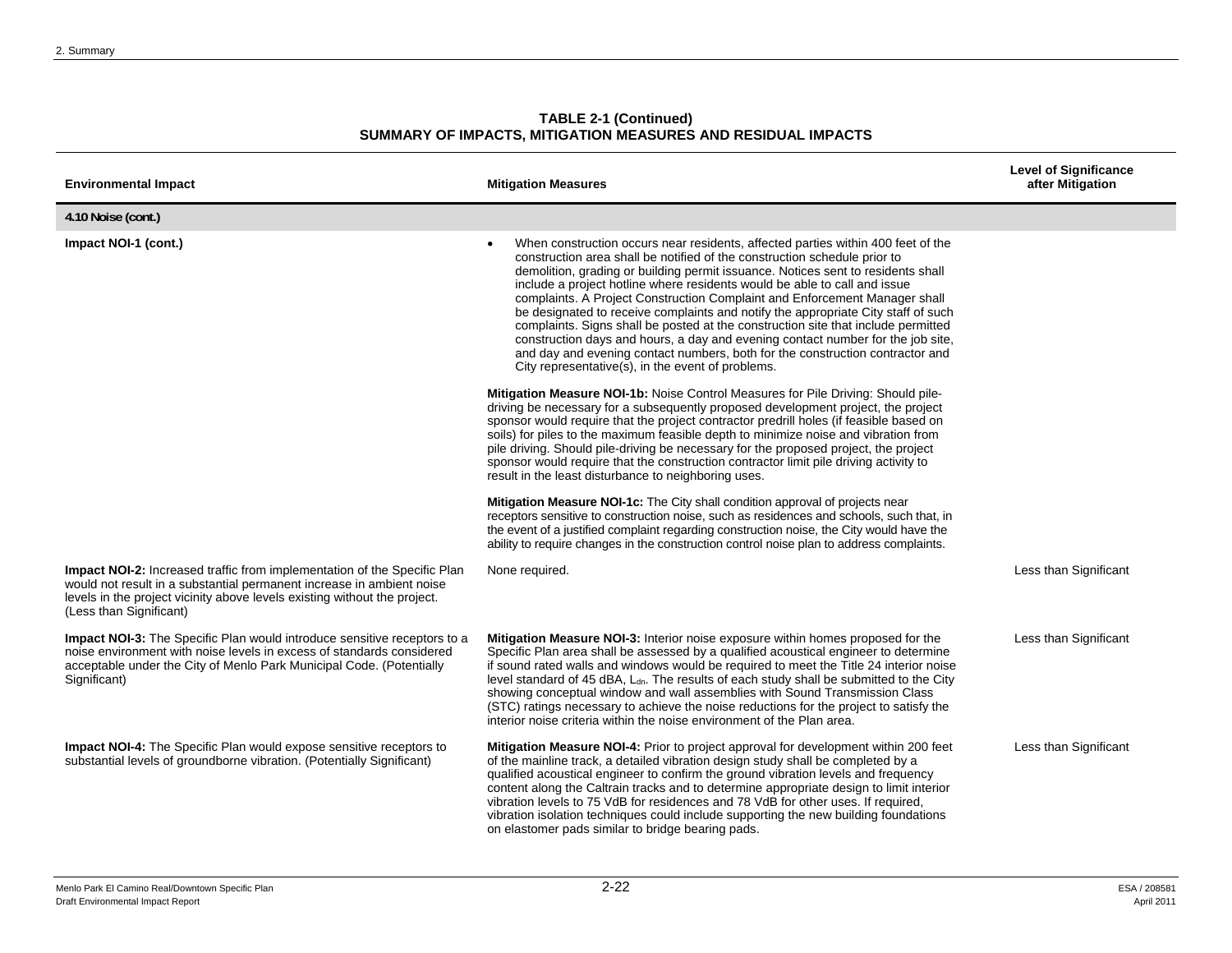| <b>Environmental Impact</b>                                                                                                                                                                                                                                                                                      | <b>Mitigation Measures</b>           | <b>Level of Significance</b><br>after Mitigation |
|------------------------------------------------------------------------------------------------------------------------------------------------------------------------------------------------------------------------------------------------------------------------------------------------------------------|--------------------------------------|--------------------------------------------------|
| 4.10 Noise (cont.)                                                                                                                                                                                                                                                                                               |                                      |                                                  |
| <b>Impact NOI-5:</b> Implementation of the Specific Plan, together with<br>anticipated future development in the area in general, would result in a<br>significant increase in noise levels in the area. (Significant)                                                                                           | Mitigation Measures NOI-1 and NOI-3. | Significant and Unavoidable                      |
| Impact NOI-6: Anticipated future development of California's High Speed<br>Rail Project would have the potential to expose sensitive receptors within<br>the Specific Plan area to excessive noise levels and groundborne<br>vibration. (Potentially Significant)                                                | Mitigation Measures NOI-3 and NOI-4. | Less than Significant                            |
| 4.11 Population and Housing                                                                                                                                                                                                                                                                                      |                                      |                                                  |
| <b>Impact POP-1:</b> The project would not displace existing housing or<br>people such that construction of replacement facilities elsewhere would<br>be required. (Less than Significant)                                                                                                                       | None required.                       | Less than Significant                            |
| <b>Impact POP-2:</b> The project would not induce substantial population<br>growth, either directly by proposing new housing, or indirectly through<br>infrastructure improvements and job growth. (Less than Significant)                                                                                       | None required.                       | Less than Significant                            |
| <b>Impact POP-3:</b> Implementation of the Menlo Park El Camino<br>Real/Downtown Specific Plan, in combination with other past, present,<br>and reasonably foreseeable future plans and projects, would not result in<br>cumulatively considerable impacts to population and housing. (Less than<br>Significant) | None required.                       | Less than Significant                            |
| 4.12 Public Services and Utilities                                                                                                                                                                                                                                                                               |                                      |                                                  |
| <b>Impact PUB-1:</b> Implementation of the Specific Plan would not result in<br>the need for new or physically altered police facilities. (Less than<br>Significant)                                                                                                                                             | None required.                       | Less than Significant                            |
| <b>Impact PUB-2:</b> Implementation of the Specific Plan would not result in<br>the need for new or physically altered fire and emergency service<br>facilities. (Less than Significant)                                                                                                                         | None required.                       | Less than Significant                            |
| <b>Impact PUB-3:</b> Implementation of the Specific Plan would increase<br>public school enrollment. (Less than Significant)                                                                                                                                                                                     | None required.                       | Less than Significant                            |
| Impact PUB-4: Implementation of the Specific Plan would increase the<br>use of parks. (Less than Significant)                                                                                                                                                                                                    | None required.                       | Less than Significant                            |
| <b>Impact PUB-5:</b> Implementation of the Specific Plan would increase the<br>demand for water supply. (Less than Significant)                                                                                                                                                                                  | None required.                       | Less than Significant                            |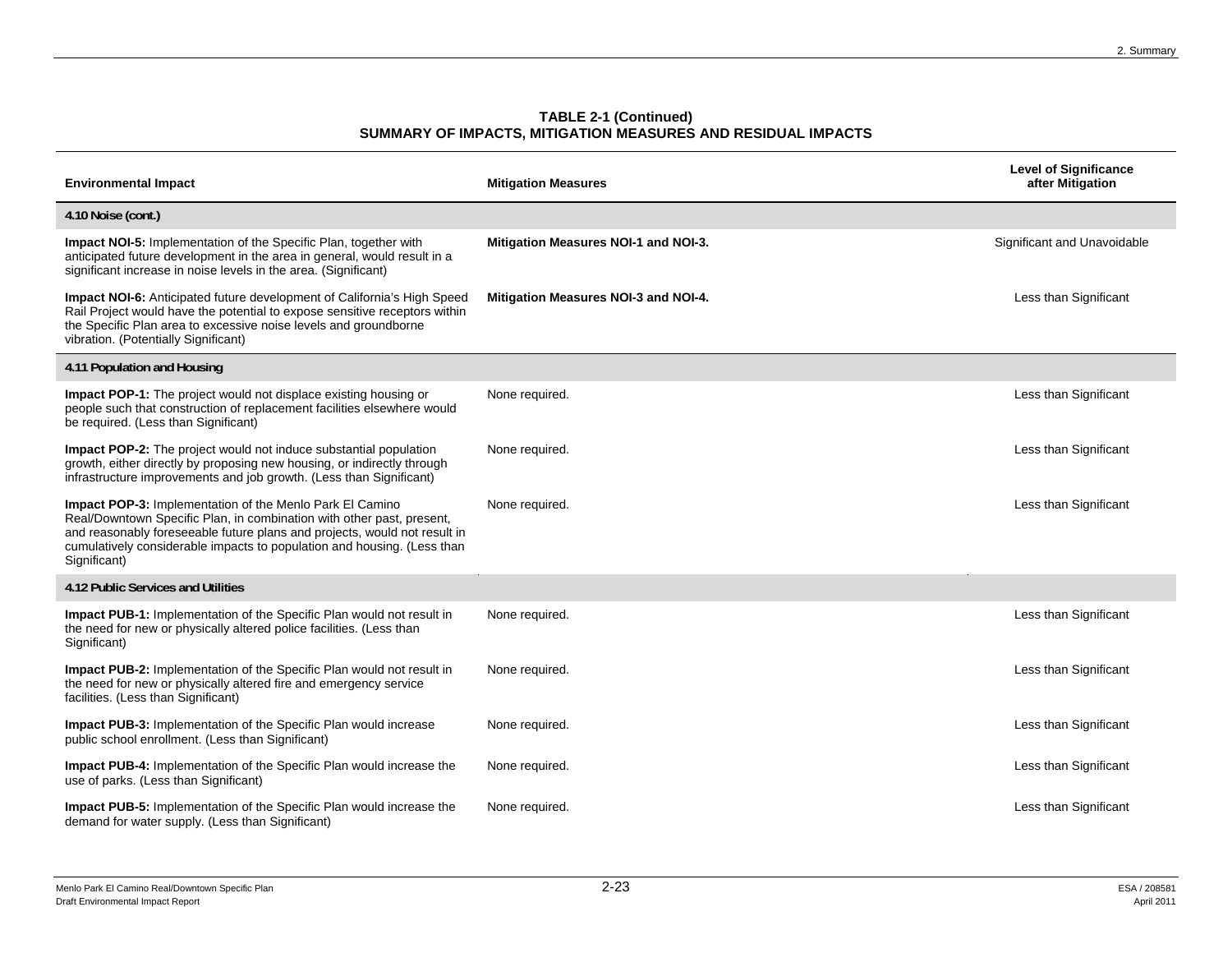| <b>Environmental Impact</b>                                                                                                                                                                                                                                                                                                                                                             | <b>Mitigation Measures</b>                                                                                                                                                                                                                                                                                                                           | <b>Level of Significance</b><br>after Mitigation                           |
|-----------------------------------------------------------------------------------------------------------------------------------------------------------------------------------------------------------------------------------------------------------------------------------------------------------------------------------------------------------------------------------------|------------------------------------------------------------------------------------------------------------------------------------------------------------------------------------------------------------------------------------------------------------------------------------------------------------------------------------------------------|----------------------------------------------------------------------------|
| 4.12 Public Services and Utilities (cont.)                                                                                                                                                                                                                                                                                                                                              |                                                                                                                                                                                                                                                                                                                                                      |                                                                            |
| Impact PUB-6: Implementation of the Specific Plan would not require or<br>result in the construction of new water treatment facilities or expansion of<br>existing facilities. (Less than Significant)                                                                                                                                                                                  | None required.                                                                                                                                                                                                                                                                                                                                       | Less than Significant                                                      |
| Impact PUB-7: Implementation of the Specific Plan would not exceed<br>wastewater treatment requirements or require construction of new<br>wastewater facilities or expansion of existing facilities. (Less than<br>Significant)                                                                                                                                                         | None required.                                                                                                                                                                                                                                                                                                                                       | Less than Significant                                                      |
| Impact PUB-8: The Specific Plan would be served by a landfill with<br>sufficient permitted capacity to accommodate the Specific Plan's solid<br>waste disposal needs, and would comply with federal, State, and local<br>statutes and regulations related to solid waste. (Less than Significant)                                                                                       | None required.                                                                                                                                                                                                                                                                                                                                       | Less than Significant                                                      |
| Impact PUB-9: The Specific Plan would not exceed existing gas and<br>electric supplies. (Less than Significant)                                                                                                                                                                                                                                                                         | None required.                                                                                                                                                                                                                                                                                                                                       | Less than Significant                                                      |
| Impact PUB-10: Implementation of the Specific Plan in combination with<br>other past, present, and reasonably foreseeable plans and projects<br>would not result in cumulative impacts with respect to public services or<br>utility service systems. (Less than Significant)                                                                                                           | None required.                                                                                                                                                                                                                                                                                                                                       | Less than Significant                                                      |
| <b>Impact PUB-11:</b> The proposed project, in combination with other<br>development within the City of Menlo Park, could have insufficient water<br>supplies available to serve the project from existing entitlements under<br>normal, dry and multiple dry years. (Less than Significant)                                                                                            | None required.                                                                                                                                                                                                                                                                                                                                       | Less than Significant                                                      |
| Impact PUB-12: The proposed project, in combination with other<br>development within the City of Menlo Park, would not require or result in<br>the construction of new water treatment facilities or the expansion of<br>existing facilities, which could cause significant environmental effects.<br>Therefore, this impact would be less than significant. (Less than<br>Significant) | None required.                                                                                                                                                                                                                                                                                                                                       | Less than Significant                                                      |
| 4.13 Transportation, Circulation and Parking                                                                                                                                                                                                                                                                                                                                            |                                                                                                                                                                                                                                                                                                                                                      |                                                                            |
| Impact TR-1: Traffic from future development in the Plan area would<br>adversely affect operation of area intersections. (Significant)                                                                                                                                                                                                                                                  | Mitigation Measure TR-1a: The individual project applicant(s) shall contribute fair-<br>share funding towards the following improvements at the intersection of University<br>Drive (North) and Santa Cruz Avenue:<br>• Signalization when investigation of the full set of traffic signal warrants indicate<br>that signalization is warranted; and | Significant and Unavoidable<br>(University Drive and Santa Cruz<br>Avenue) |
|                                                                                                                                                                                                                                                                                                                                                                                         | • Interconnecting the new signal with the existing signal at the University Drive<br>(South) and Santa Cruz Avenue.                                                                                                                                                                                                                                  |                                                                            |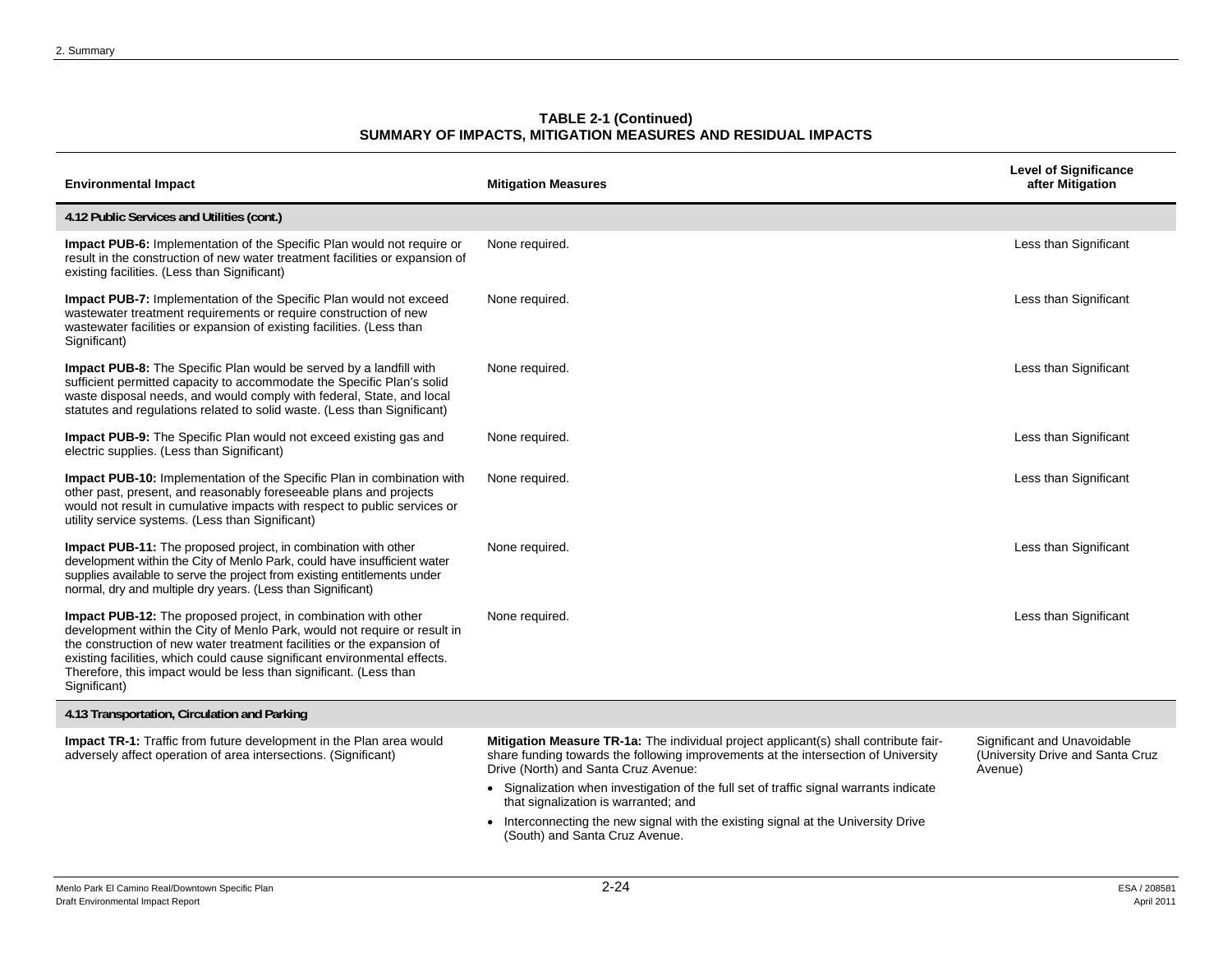| <b>Environmental Impact</b>                          | <b>Mitigation Measures</b>                                                                                                                                                                                                                                                                                                                                                                                                                                                                                                                                                                                                                                                                                                                                                                                                                                                                                                                                                                                                                                                                                                                                                                                                                                                                     | <b>Level of Significance</b><br>after Mitigation                                       |
|------------------------------------------------------|------------------------------------------------------------------------------------------------------------------------------------------------------------------------------------------------------------------------------------------------------------------------------------------------------------------------------------------------------------------------------------------------------------------------------------------------------------------------------------------------------------------------------------------------------------------------------------------------------------------------------------------------------------------------------------------------------------------------------------------------------------------------------------------------------------------------------------------------------------------------------------------------------------------------------------------------------------------------------------------------------------------------------------------------------------------------------------------------------------------------------------------------------------------------------------------------------------------------------------------------------------------------------------------------|----------------------------------------------------------------------------------------|
| 4.13 Transportation, Circulation and Parking (cont.) |                                                                                                                                                                                                                                                                                                                                                                                                                                                                                                                                                                                                                                                                                                                                                                                                                                                                                                                                                                                                                                                                                                                                                                                                                                                                                                |                                                                                        |
| Impact TR-1 (cont.)                                  | With Mitigation TR-1a, the intersection improves the level of service to LOS C during<br>the a.m. peak hour under Existing plus Project Conditions, and the impact would be<br>reduced to a less-than-significant level.                                                                                                                                                                                                                                                                                                                                                                                                                                                                                                                                                                                                                                                                                                                                                                                                                                                                                                                                                                                                                                                                       |                                                                                        |
|                                                      | Mitigation Measure TR-1b: The individual project applicant(s) shall contribute fair-<br>share funding towards the following improvement at the intersection of Middlefield<br>Road and Glenwood Avenue/Linden Avenue:                                                                                                                                                                                                                                                                                                                                                                                                                                                                                                                                                                                                                                                                                                                                                                                                                                                                                                                                                                                                                                                                          | Significant and Unavoidable<br>(Middlefield Road and Glenwood<br>Avenue/Linden Avenue) |
|                                                      | • Signalization when investigation of the full set of traffic signal warrants indicate<br>that signalization is warranted.                                                                                                                                                                                                                                                                                                                                                                                                                                                                                                                                                                                                                                                                                                                                                                                                                                                                                                                                                                                                                                                                                                                                                                     |                                                                                        |
|                                                      | Signalizing the intersection of Middlefield Road and Glenwood Avenue improves the<br>level of service to LOS B and LOS C during the a.m. and p.m. peak hour, respectively<br>under Existing Plus Project conditions. Therefore, the impact would be reduced to a<br>less-than-significant level.                                                                                                                                                                                                                                                                                                                                                                                                                                                                                                                                                                                                                                                                                                                                                                                                                                                                                                                                                                                               |                                                                                        |
|                                                      | The recently-completed signal at Middlefield Road and Encinal Avenue is projected to<br>shift some traffic that would otherwise use the Middlefield Road and Glenwood<br>Avenue/ Linden Avenue intersection. That signal should also create gaps in the traffic<br>stream that would allow side street traffic to more easily turn onto or cross Middlefield<br>Road. However, although the degree of impact would be reduced, the traffic shifts<br>and additional gaps of the Middlefield Road and Encinal Avenue intersection are not<br>projected to fully mitigate the impact at the Middlefield Road and Glenwood<br>Avenue/Linden Avenue intersection because the intersection would still operate at an<br>unacceptable level of service. Therefore, the additional mitigation measure of a signal<br>at Middlefield Road and Glenwood Avenue/Linden Avenue would still be needed.<br>This improvement is not in the City's TIF. Therefore, the City could consider adding it<br>to the TIF. Without a funding mechanism, this impact is considered to be significant<br>and unavoidable. In addition, the intersection is under the City of Atherton's<br>jurisdiction, therefore the City cannot guarantee its implementation and the impact<br>remains significant and unavoidable. |                                                                                        |
|                                                      | <b>Mitigation Measure TR-1c:</b> The individual project applicant(s) shall contribute fair-<br>share funding towards the following improvements at the intersection of Middlefield<br>Road and Willow Road, as identified in the City's TIF program:                                                                                                                                                                                                                                                                                                                                                                                                                                                                                                                                                                                                                                                                                                                                                                                                                                                                                                                                                                                                                                           | Significant and Unavoidable<br>(Middlefield Road and Willow<br>Road)                   |
|                                                      | • Adding a second westbound left-turn lane;                                                                                                                                                                                                                                                                                                                                                                                                                                                                                                                                                                                                                                                                                                                                                                                                                                                                                                                                                                                                                                                                                                                                                                                                                                                    |                                                                                        |
|                                                      | • Modifying the westbound approach to two left-turn lanes, one through lane, and<br>one right-turn lane; and                                                                                                                                                                                                                                                                                                                                                                                                                                                                                                                                                                                                                                                                                                                                                                                                                                                                                                                                                                                                                                                                                                                                                                                   |                                                                                        |
|                                                      | • Changing the signal phasing on the eastbound and westbound approaches from<br>split phasing (each approach has a separate green phase) to protected left-turn<br>phasing (with left-turn arrows).                                                                                                                                                                                                                                                                                                                                                                                                                                                                                                                                                                                                                                                                                                                                                                                                                                                                                                                                                                                                                                                                                            |                                                                                        |
|                                                      | These improvements are identified in the City's TIF program and would reduce the<br>average intersection delay to an acceptable level. However, the improvements may                                                                                                                                                                                                                                                                                                                                                                                                                                                                                                                                                                                                                                                                                                                                                                                                                                                                                                                                                                                                                                                                                                                           |                                                                                        |
|                                                      |                                                                                                                                                                                                                                                                                                                                                                                                                                                                                                                                                                                                                                                                                                                                                                                                                                                                                                                                                                                                                                                                                                                                                                                                                                                                                                |                                                                                        |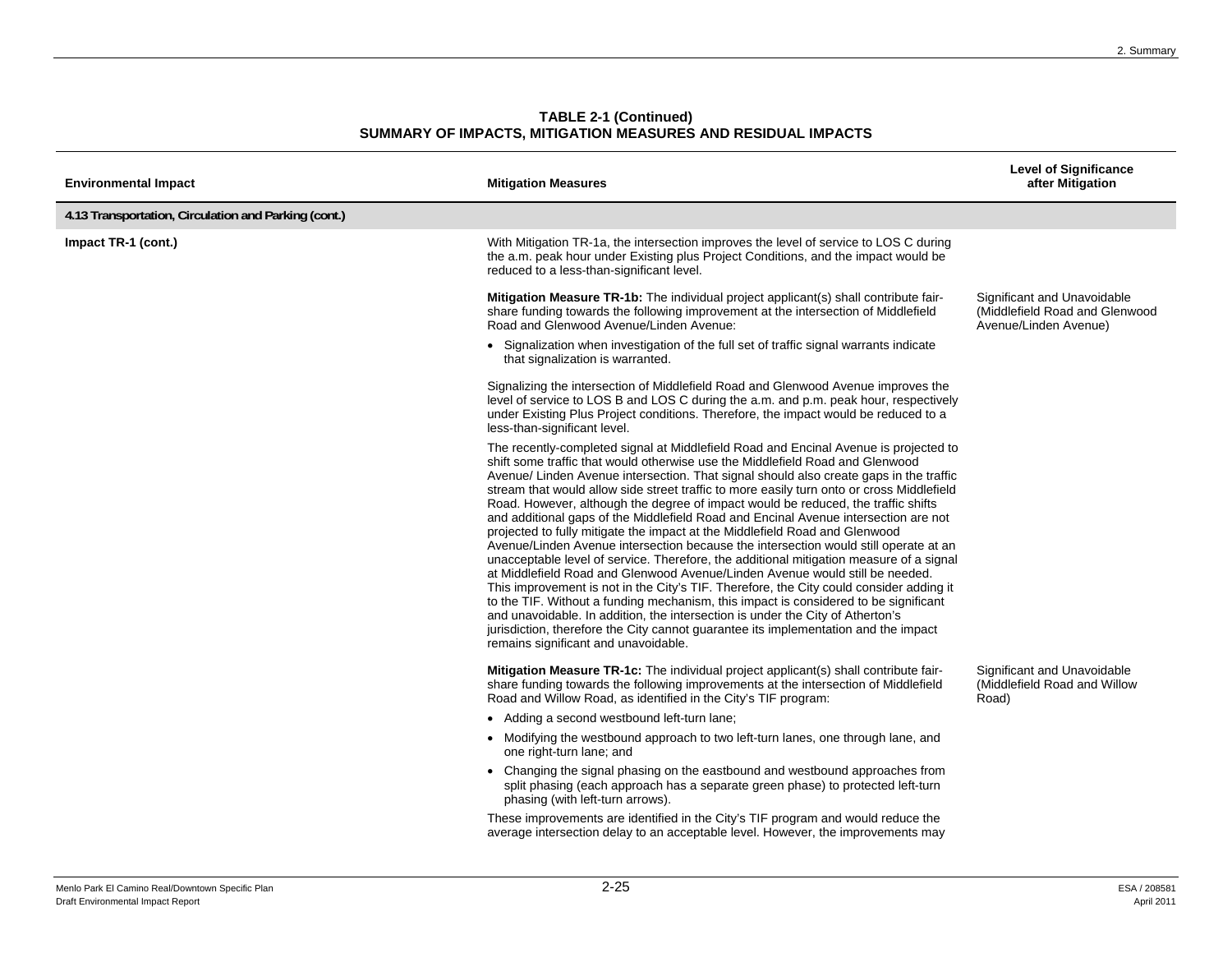| <b>TABLE 2-1 (Continued)</b>                                 |
|--------------------------------------------------------------|
| SUMMARY OF IMPACTS, MITIGATION MEASURES AND RESIDUAL IMPACTS |

| <b>Environmental Impact</b>                                                                                                                       | <b>Mitigation Measures</b>                                                                                                                                                                                                                                                                                                                                                                                             | <b>Level of Significance</b><br>after Mitigation                                        |
|---------------------------------------------------------------------------------------------------------------------------------------------------|------------------------------------------------------------------------------------------------------------------------------------------------------------------------------------------------------------------------------------------------------------------------------------------------------------------------------------------------------------------------------------------------------------------------|-----------------------------------------------------------------------------------------|
| 4.13 Transportation, Circulation and Parking (cont.)                                                                                              |                                                                                                                                                                                                                                                                                                                                                                                                                        |                                                                                         |
| Impact TR-1 (cont.)                                                                                                                               | not be feasible due to ROW acquisition needs (constrained by the presence of<br>buildings). Therefore, the impact is considered to be significant and unavoidable.                                                                                                                                                                                                                                                     |                                                                                         |
|                                                                                                                                                   | <b>Mitigation Measure TR-1d:</b> The individual project applicant(s) shall contribute fair-<br>share funding towards the following improvements at the intersection of Orange<br>Avenue/Santa Cruz Avenue and Avy Avenue/Santa Cruz Avenue:                                                                                                                                                                            | Significant and Unavoidable<br>(Orange Avenue/Santa Cruz<br>Avenue and Avy Avenue/Santa |
|                                                                                                                                                   | • Signalization when investigation of the full set of traffic signal warrants indicate<br>that signalization is warranted.                                                                                                                                                                                                                                                                                             | Cruz Avenue)                                                                            |
|                                                                                                                                                   | Signalizing the intersection of Orange Avenue/Santa Cruz Avenue and Avy<br>Avenue/Santa Cruz Avenue would improve the level of service to LOS C during both<br>the a.m. and p.m. peak hours under Existing Plus Project conditions. Therefore, the<br>impact would be less than significant level, if the City can guarantee its<br>implementation.                                                                    |                                                                                         |
|                                                                                                                                                   | This improvement is not in the City's TIF. Therefore, the City could consider adding it<br>to the TIF. Without a funding mechanism, this impact is considered to be significant<br>and unavoidable.                                                                                                                                                                                                                    |                                                                                         |
| <b>Impact TR-2:</b> Traffic from future development in the Plan area would<br>adversely affect operation of local roadway segments. (Significant) | Mitigation Measure TR-2: The Specific Plan includes provisions for new<br>developments within the Specific Plan area, regardless of the amount of new traffic<br>they would generate, to have in-place a City-approved Transportation Demand<br>Management (TDM) program prior to project occupancy. TDM programs could<br>include the following measures for site users (taken from the C/CAG CMP), as<br>applicable: | Significant and Unavoidable                                                             |
|                                                                                                                                                   | • Commute alternative information;                                                                                                                                                                                                                                                                                                                                                                                     |                                                                                         |
|                                                                                                                                                   | • Bicycle storage facilities;                                                                                                                                                                                                                                                                                                                                                                                          |                                                                                         |
|                                                                                                                                                   | • Showers and changing rooms;                                                                                                                                                                                                                                                                                                                                                                                          |                                                                                         |
|                                                                                                                                                   | • Pedestrian and bicycle subsidies;                                                                                                                                                                                                                                                                                                                                                                                    |                                                                                         |
|                                                                                                                                                   | Operating dedicated shuttle service (or buying into a shuttle consortium);                                                                                                                                                                                                                                                                                                                                             |                                                                                         |
|                                                                                                                                                   | • Subsidizing transit tickets;                                                                                                                                                                                                                                                                                                                                                                                         |                                                                                         |
|                                                                                                                                                   | • Preferential parking for carpoolers;                                                                                                                                                                                                                                                                                                                                                                                 |                                                                                         |
|                                                                                                                                                   | • Provide child care services and convenience shopping within new developments;                                                                                                                                                                                                                                                                                                                                        |                                                                                         |
|                                                                                                                                                   | • Van pool programs;                                                                                                                                                                                                                                                                                                                                                                                                   |                                                                                         |
|                                                                                                                                                   | • Guaranteed ride home program for those who use alternative modes;                                                                                                                                                                                                                                                                                                                                                    |                                                                                         |
|                                                                                                                                                   | • Parking cashout programs; and/or                                                                                                                                                                                                                                                                                                                                                                                     |                                                                                         |
|                                                                                                                                                   | • Car share programs.                                                                                                                                                                                                                                                                                                                                                                                                  |                                                                                         |
|                                                                                                                                                   | However, because the effectiveness of a TDM pregram cannot be quaranteed, the                                                                                                                                                                                                                                                                                                                                          |                                                                                         |

However, because the effectiveness of a TDM program cannot be guaranteed, the impact to roadway segments is considered to be significant and unavoidable.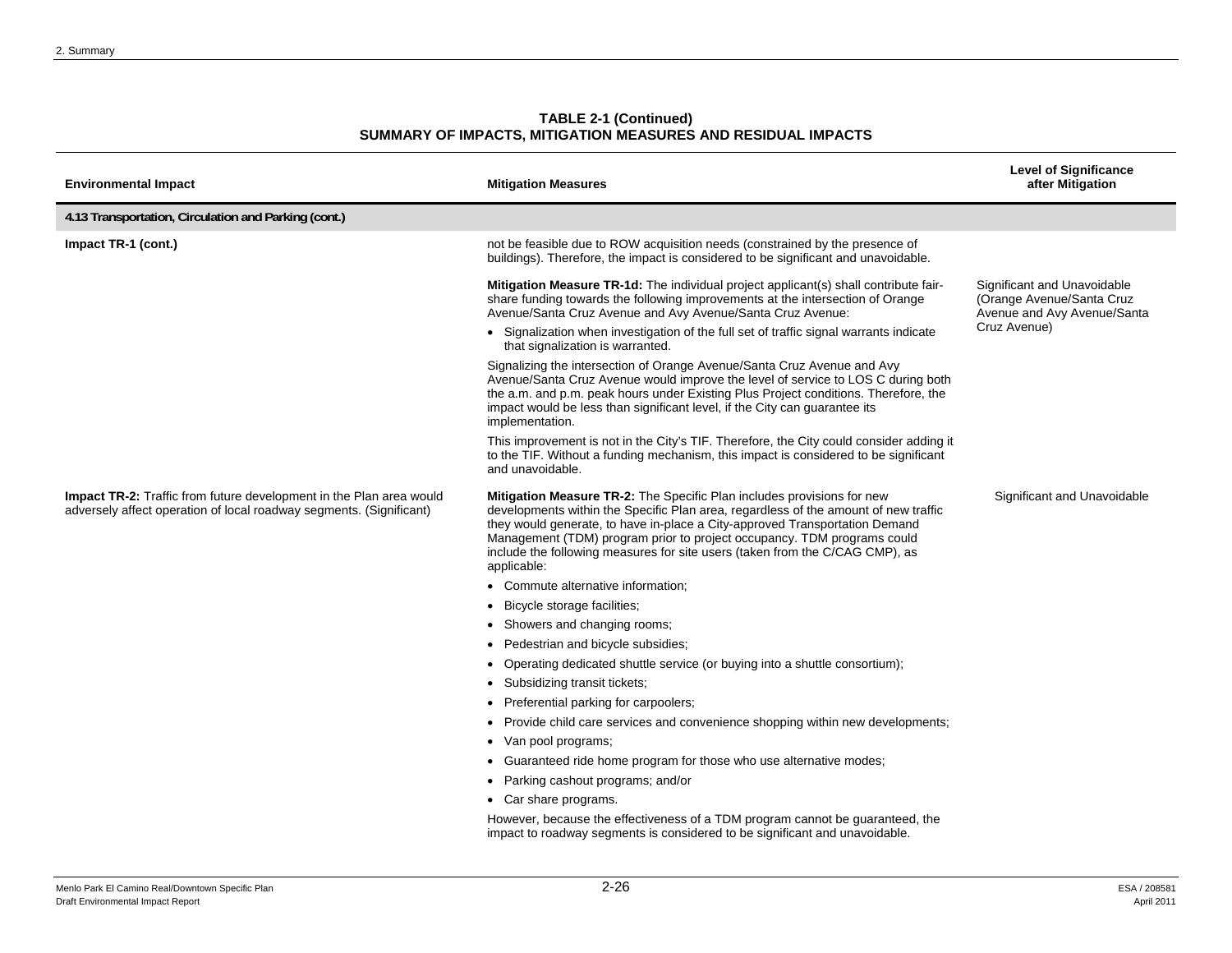| <b>Environmental Impact</b>                                                                                                                                                         | <b>Mitigation Measures</b>                                                                                                                                                                                                                                                                                                                                                                                                                                                                                                                      | <b>Level of Significance</b><br>after Mitigation                                      |
|-------------------------------------------------------------------------------------------------------------------------------------------------------------------------------------|-------------------------------------------------------------------------------------------------------------------------------------------------------------------------------------------------------------------------------------------------------------------------------------------------------------------------------------------------------------------------------------------------------------------------------------------------------------------------------------------------------------------------------------------------|---------------------------------------------------------------------------------------|
| 4.13 Transportation, Circulation and Parking (cont.)                                                                                                                                |                                                                                                                                                                                                                                                                                                                                                                                                                                                                                                                                                 |                                                                                       |
| Impact TR-3: Traffic from future development in the Plan area would<br>increase traffic volumes on local freeway segments. (Less than<br>Significant)                               | None required.                                                                                                                                                                                                                                                                                                                                                                                                                                                                                                                                  | Less than Significant                                                                 |
| <b>Impact TR-4:</b> Transit ridership generated by future development in the<br>Plan area would affect transit operations. (Less than Significant)                                  | None required.                                                                                                                                                                                                                                                                                                                                                                                                                                                                                                                                  | Less than Significant                                                                 |
| <b>Impact TR-5:</b> Future development in the Plan area would affect<br>pedestrian and bicycle operations and safety. (Less than Significant)                                       | None required.                                                                                                                                                                                                                                                                                                                                                                                                                                                                                                                                  | Less than Significant                                                                 |
| <b>Impact TR-6:</b> Development under the Plan area would affect parking<br>supply in the downtown, but would not result in inadequate parking<br>capacity. (Less than Significant) | None required.                                                                                                                                                                                                                                                                                                                                                                                                                                                                                                                                  | Less than Significant                                                                 |
| <b>Impact TR-7:</b> Cumulative development, along with development in the                                                                                                           | El Camino Real and Glenwood Avenue/Valparaiso Avenue                                                                                                                                                                                                                                                                                                                                                                                                                                                                                            | Significant and Unavoidable                                                           |
| Plan area, would adversely affect operation of local intersections.<br>(Significant)                                                                                                | Mitigation Measure TR-7a: The project applicant(s) shall contribute fair-share<br>funding towards the following improvements at the intersection of El Camino Real<br>and Glenwood Avenue/Valparaiso Avenue included in the City's Transportation<br>Impact Fee program:                                                                                                                                                                                                                                                                        | (El Camino Real and Glenwood<br>Avenue/Valparaiso Avenue)                             |
|                                                                                                                                                                                     | • Add a westbound right-turn lane; and                                                                                                                                                                                                                                                                                                                                                                                                                                                                                                          |                                                                                       |
|                                                                                                                                                                                     | • Modifying the westbound approach to a left-turn lane, a through lane, and a right-<br>turn lane.                                                                                                                                                                                                                                                                                                                                                                                                                                              |                                                                                       |
|                                                                                                                                                                                     | These modifications would improve overall vehicular operations of this state-<br>controlled intersection to LOS D in the p.m. peak hour under Cumulative Plus Project<br>Conditions. This geometric modification would reduce the cumulative impact to a<br>less-than-significant level.                                                                                                                                                                                                                                                        |                                                                                       |
|                                                                                                                                                                                     | The additional westbound right-turn lane will increase the crosswalk distance and<br>duration of pedestrian and bicyclist exposure to motor vehicle traffic. This lane would<br>also require ROW acquisition on the north side of Glenwood Avenue. In addition, the<br>intersection modification would require coordination with, and approval by, Caltrans.<br>Because of these constraints, and because the mitigation measure is not in the control<br>of the City to implement, the impact is considered to be significant and unavoidable. |                                                                                       |
|                                                                                                                                                                                     | El Camino Real and Menlo Avenue/Ravenswood Avenue                                                                                                                                                                                                                                                                                                                                                                                                                                                                                               | Significant and Unavoidable<br>(El Camino Real and Menlo<br>Avenue/Ravenswood Avenue) |
|                                                                                                                                                                                     | Mitigation Measure TR-7b: The individual project applicant(s) shall contribute fair-<br>share funding towards the following improvements at the intersection of El Camino<br>Real and Menlo Avenue/Ravenswood Avenue:                                                                                                                                                                                                                                                                                                                           |                                                                                       |
|                                                                                                                                                                                     | • Add a second southbound left-turn lane;                                                                                                                                                                                                                                                                                                                                                                                                                                                                                                       |                                                                                       |
|                                                                                                                                                                                     | • Modifying the southbound right-turn lane to a shared through/right-turn lane;                                                                                                                                                                                                                                                                                                                                                                                                                                                                 |                                                                                       |
|                                                                                                                                                                                     | • Create a southbound receiving lane;                                                                                                                                                                                                                                                                                                                                                                                                                                                                                                           |                                                                                       |
|                                                                                                                                                                                     |                                                                                                                                                                                                                                                                                                                                                                                                                                                                                                                                                 |                                                                                       |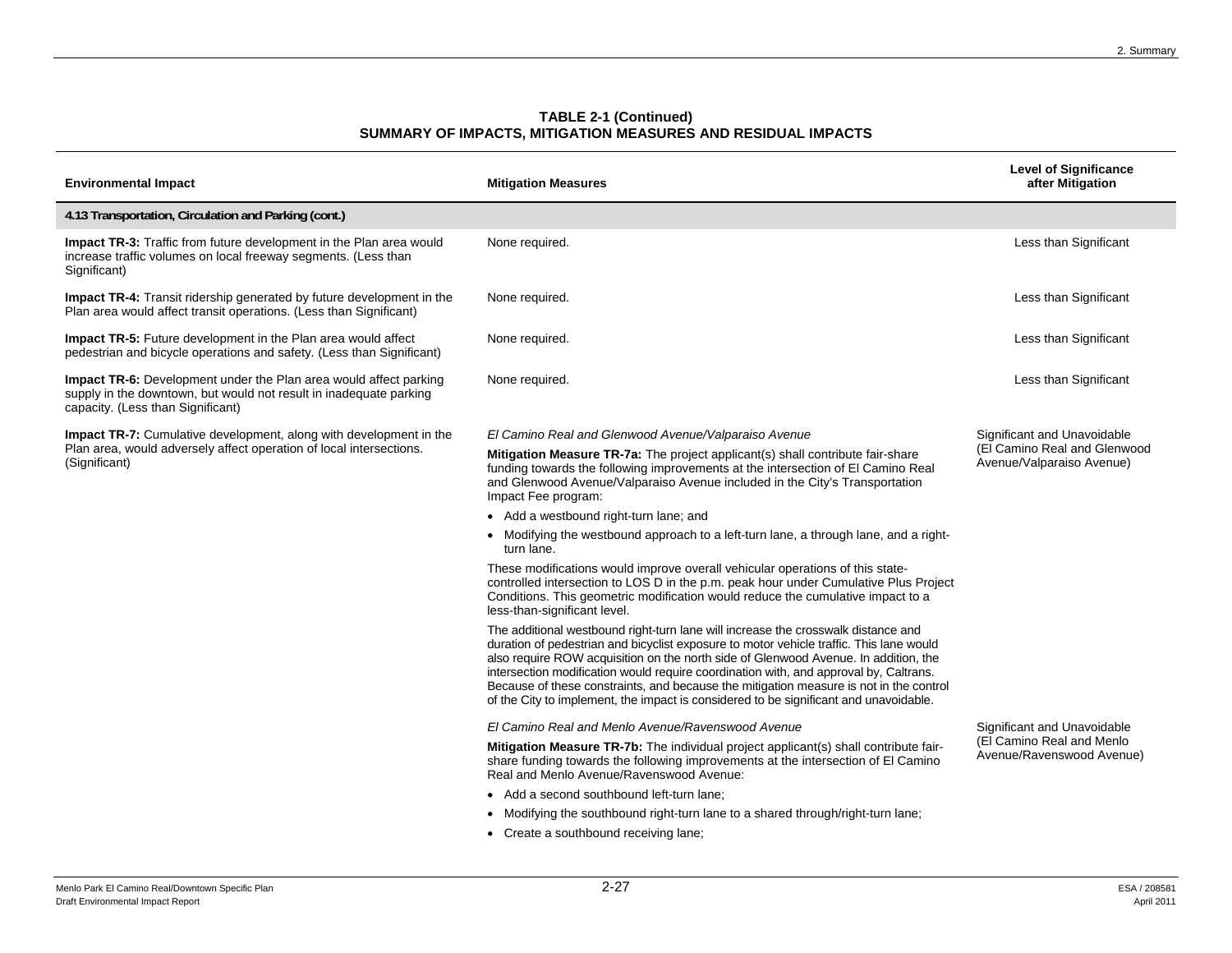| <b>TABLE 2-1 (Continued)</b>                                 |  |
|--------------------------------------------------------------|--|
| SUMMARY OF IMPACTS, MITIGATION MEASURES AND RESIDUAL IMPACTS |  |

| <b>Environmental Impact</b>                          | <b>Mitigation Measures</b>                                                                                                                                                                                                                                                                                                                                                                                                                                                                                                                                                                                                                                                                                                                                                                                                                                                                                                                                                                                             | <b>Level of Significance</b><br>after Mitigation |
|------------------------------------------------------|------------------------------------------------------------------------------------------------------------------------------------------------------------------------------------------------------------------------------------------------------------------------------------------------------------------------------------------------------------------------------------------------------------------------------------------------------------------------------------------------------------------------------------------------------------------------------------------------------------------------------------------------------------------------------------------------------------------------------------------------------------------------------------------------------------------------------------------------------------------------------------------------------------------------------------------------------------------------------------------------------------------------|--------------------------------------------------|
| 4.13 Transportation, Circulation and Parking (cont.) |                                                                                                                                                                                                                                                                                                                                                                                                                                                                                                                                                                                                                                                                                                                                                                                                                                                                                                                                                                                                                        |                                                  |
| Impact TR-7 (cont.)                                  | • Add a third northbound through lane;                                                                                                                                                                                                                                                                                                                                                                                                                                                                                                                                                                                                                                                                                                                                                                                                                                                                                                                                                                                 |                                                  |
|                                                      | • Add an eastbound left-turn lane, an eastbound right-turn lane, and modify the<br>eastbound approach to one left-turn lane, two through lanes, and one right-turn<br>lane: and                                                                                                                                                                                                                                                                                                                                                                                                                                                                                                                                                                                                                                                                                                                                                                                                                                        |                                                  |
|                                                      | • Change the signal phasing on the eastbound and westbound approaches from<br>split phasing to protected left-turn phasing.                                                                                                                                                                                                                                                                                                                                                                                                                                                                                                                                                                                                                                                                                                                                                                                                                                                                                            |                                                  |
|                                                      | This mitigation would not reduce the average intersection delay to an acceptable<br>level of service. However, these improvements reduce the increase in average critical<br>movement delay to less than 0.8 seconds, thereby reducing this impact to a less-<br>than-significant level. All modifications are identified in the City's TIF program, except<br>adding the third northbound through lane, which has been identified as mitigation for<br>other pending development projects in the city.                                                                                                                                                                                                                                                                                                                                                                                                                                                                                                                |                                                  |
|                                                      | For conditions where the southbound right-turn lane is removed to accommodate a<br>sidewalk extension, the mitigation measure would include:                                                                                                                                                                                                                                                                                                                                                                                                                                                                                                                                                                                                                                                                                                                                                                                                                                                                           |                                                  |
|                                                      | • Add a second southbound left-turn lane;                                                                                                                                                                                                                                                                                                                                                                                                                                                                                                                                                                                                                                                                                                                                                                                                                                                                                                                                                                              |                                                  |
|                                                      | • Add a third northbound through lane;                                                                                                                                                                                                                                                                                                                                                                                                                                                                                                                                                                                                                                                                                                                                                                                                                                                                                                                                                                                 |                                                  |
|                                                      | • Add an eastbound left-turn lane, an eastbound right-turn lane, and modify the<br>eastbound approach to one left-turn lane, two through lanes, and one right-turn<br>lane: and                                                                                                                                                                                                                                                                                                                                                                                                                                                                                                                                                                                                                                                                                                                                                                                                                                        |                                                  |
|                                                      | • Change the signal phasing on the eastbound and westbound approaches from<br>split phasing to protected left-turn phasing.                                                                                                                                                                                                                                                                                                                                                                                                                                                                                                                                                                                                                                                                                                                                                                                                                                                                                            |                                                  |
|                                                      | This mitigation would not reduce the average intersection delay to an acceptable<br>level, and would not reduce the increase in average critical movement delay to less<br>than 0.8 seconds, thereby not reducing this impact to a less-than-significant level.                                                                                                                                                                                                                                                                                                                                                                                                                                                                                                                                                                                                                                                                                                                                                        |                                                  |
|                                                      | The additional southbound left-turn lane, northbound through lane, and eastbound<br>lanes would increase the crosswalk distances and duration of pedestrian and bicyclist<br>exposure to motor vehicle traffic. Also, the addition of the eastbound turn lanes could<br>require ROW acquisition and parking space removal along Menlo Avenue. The<br>second southbound left-turn and third northbound through lanes would require ROW<br>acquisition on the east side of El Camino Real. Converting the southbound right-turn<br>lane to a shared through/right-turn lane and adding the southbound receiving lane<br>may require parking removal. In addition, the intersection modification would require<br>coordination with, and approval by, Caltrans. Because of these constraints, and<br>because the mitigation measure does not completely mitigate the impact, and the<br>mitigation measure is not in the control of the City to implement, the impact is<br>considered to be significant and unavoidable. |                                                  |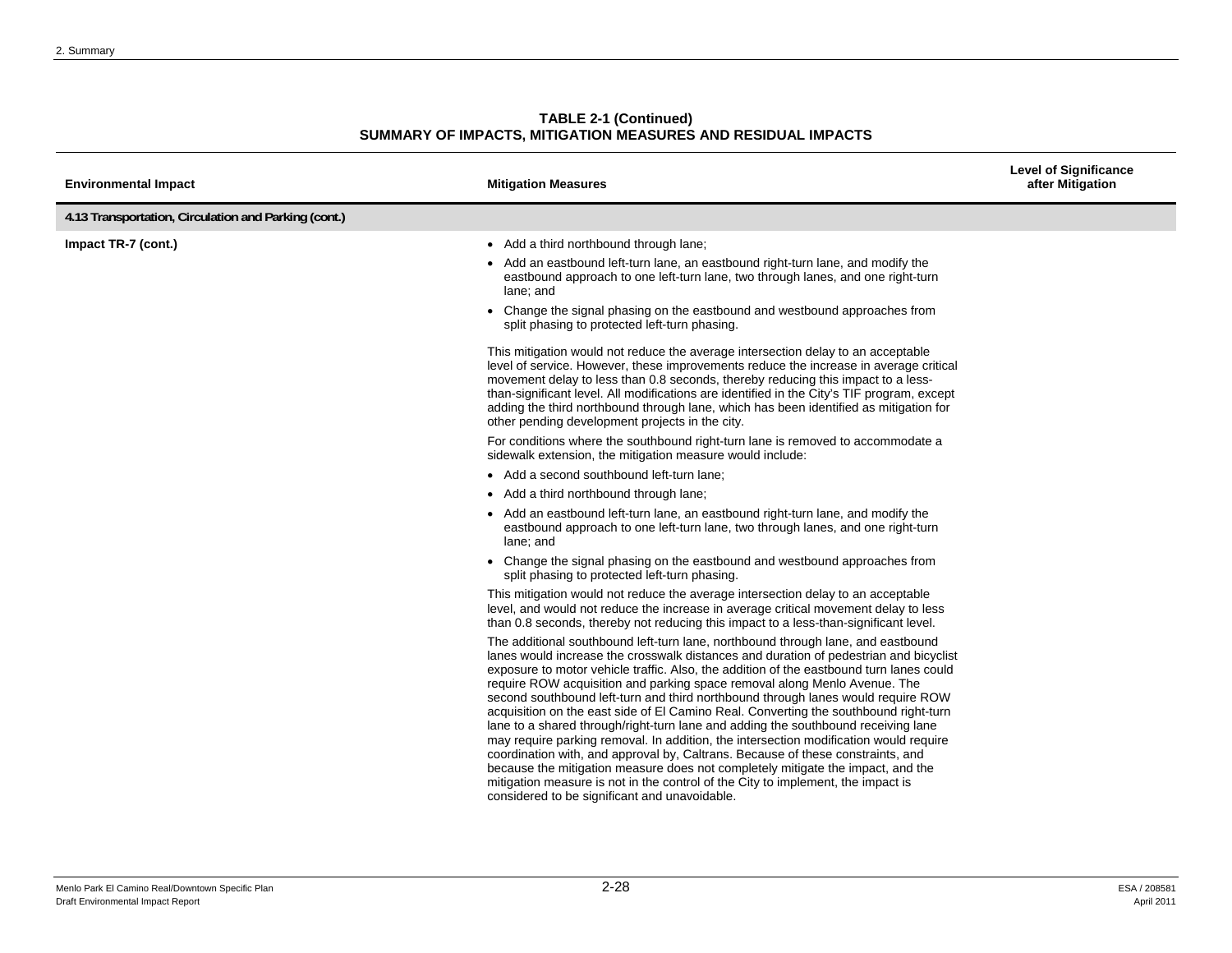| <b>Environmental Impact</b>                          | <b>Mitigation Measures</b>                                                                                                                                                                                                                                                                                                                                                                                                                                                                                                                                                                                                                                                                   | <b>Level of Significance</b><br>after Mitigation                        |
|------------------------------------------------------|----------------------------------------------------------------------------------------------------------------------------------------------------------------------------------------------------------------------------------------------------------------------------------------------------------------------------------------------------------------------------------------------------------------------------------------------------------------------------------------------------------------------------------------------------------------------------------------------------------------------------------------------------------------------------------------------|-------------------------------------------------------------------------|
| 4.13 Transportation, Circulation and Parking (cont.) |                                                                                                                                                                                                                                                                                                                                                                                                                                                                                                                                                                                                                                                                                              |                                                                         |
| Impact TR-7 (cont.)                                  | <b>Laurel Street and Ravenswood Avenue</b>                                                                                                                                                                                                                                                                                                                                                                                                                                                                                                                                                                                                                                                   | Significant and Unavoidable<br>(Laurel Street and Ravenswood<br>Avenue) |
|                                                      | <b>Mitigation Measure TR-7c:</b> The individual project applicant(s) shall contribute fair-<br>share funding towards the following improvement at the intersection of Laurel Street<br>and Ravenswood Avenue identified in the City's TIF program:                                                                                                                                                                                                                                                                                                                                                                                                                                           |                                                                         |
|                                                      | • Add an eastbound right-turn lane.                                                                                                                                                                                                                                                                                                                                                                                                                                                                                                                                                                                                                                                          |                                                                         |
|                                                      | This modification would improve the p.m. peak-hour level of service to LOS D under<br>Cumulative plus Project conditions. The additional eastbound lane would increase the<br>crosswalk distance and duration of pedestrian and bicyclist exposure to motor vehicle<br>traffic. Also, the addition of the eastbound right-turn lane would require ROW acquisition<br>and tree removal along Ravenswood Avenue, the precise feasibility of which cannot be<br>determined until detailed project design is completed. Because of these constraints and<br>uncertainties, the impact is considered to be significant and unavoidable.                                                           |                                                                         |
|                                                      | University Drive (North) and Santa Cruz Avenue                                                                                                                                                                                                                                                                                                                                                                                                                                                                                                                                                                                                                                               | Significant and Unavoidable                                             |
|                                                      | Mitigation Measure TR-7d: Implement Mitigation Measure TR-1a (contribute fair-<br>share funding towards signalization of the intersection of University Drive (North) and<br>Santa Cruz Avenue [when investigation of the full set of traffic signal warrants<br>indicate that signalization is warranted] and interconnection of the new signal with the<br>existing signal at the University Drive (South) and Santa Cruz Avenue).                                                                                                                                                                                                                                                         | (University Drive (North) and<br>Santa Cruz Avenue)                     |
|                                                      | With Mitigation TR-1a, the intersection improves the level of service to LOS C during<br>the a.m. peak hour under Cumulative Plus Project Conditions, and the impact would<br>be reduced to a less-than-significant level. This improvement is not in the City's TIF.<br>Therefore, the City could consider adding it to the TIF. Without a funding mechanism,<br>this impact is considered to be significant and unavoidable.                                                                                                                                                                                                                                                               |                                                                         |
|                                                      | Middlefield Road and Marsh Road                                                                                                                                                                                                                                                                                                                                                                                                                                                                                                                                                                                                                                                              | Significant and Unavoidable                                             |
|                                                      | Mitigation Measure TR-7e: The individual project applicant(s) shall contribute fair-<br>share funding towards the following improvements at the intersection of Middlefield<br>Road and Marsh Road:                                                                                                                                                                                                                                                                                                                                                                                                                                                                                          | (Middlefield Road and Marsh<br>Road)                                    |
|                                                      | • Add a second westbound left-turn lane; and                                                                                                                                                                                                                                                                                                                                                                                                                                                                                                                                                                                                                                                 |                                                                         |
|                                                      | • Provide a second receiving lane on the southern leg of the intersection.                                                                                                                                                                                                                                                                                                                                                                                                                                                                                                                                                                                                                   |                                                                         |
|                                                      | This modification would improve the level of service to LOS D during the p.m. peak<br>hour. However, the modification would increase the crosswalk distance and duration<br>of pedestrian and bicyclist exposure to motor vehicle traffic. Also, the addition of the<br>westbound left-turn lane and associated receiving lane may require ROW acquisition<br>and tree removal along both Middlefield Road and Marsh Road. In addition, the<br>intersection is under the City of Atherton's jurisdiction. Because of these constraints,<br>and because the mitigation measure is not in the control of the City to implement, the<br>impact is considered to be significant and unavoidable. |                                                                         |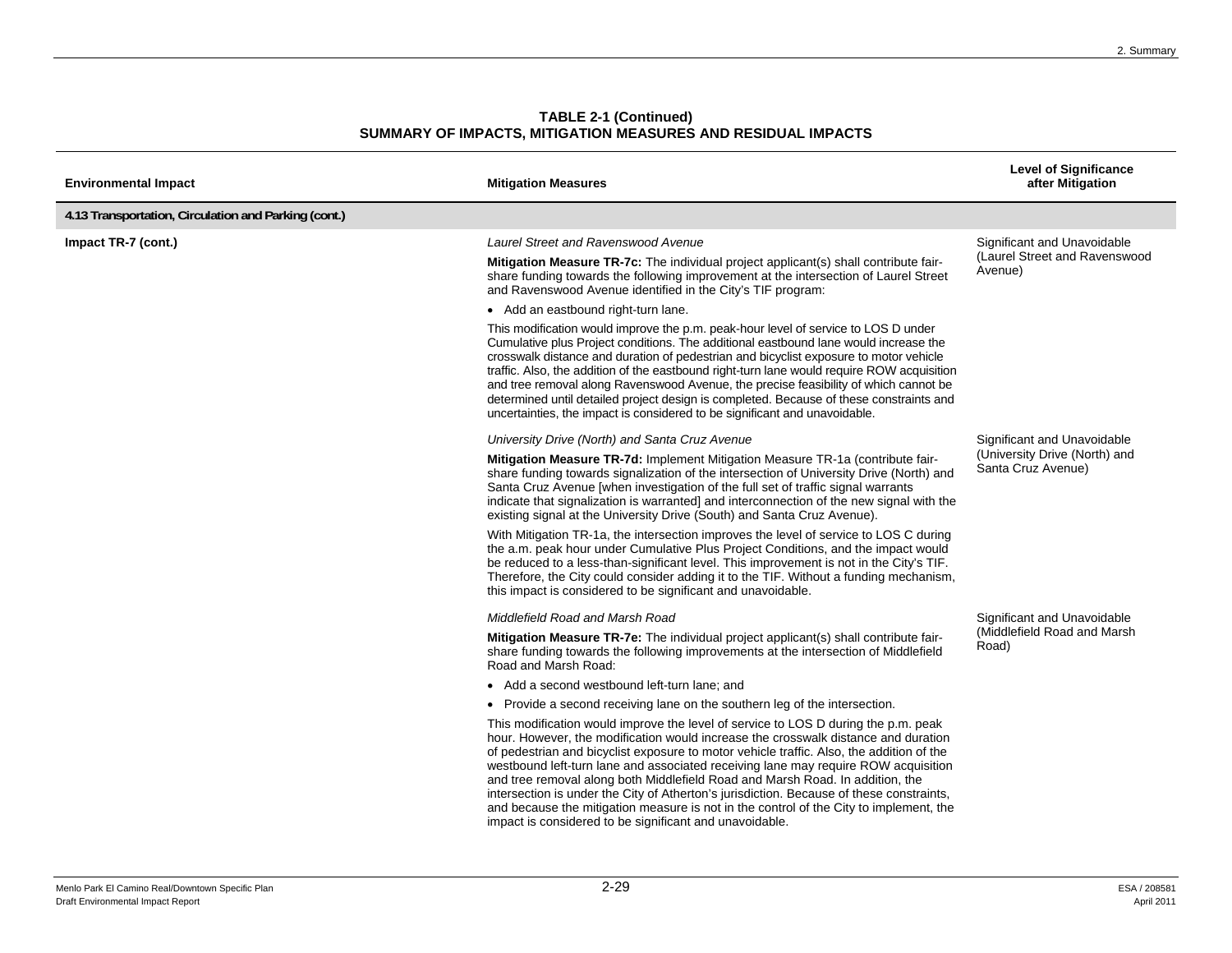| <b>Environmental Impact</b>                          | <b>Mitigation Measures</b>                                                                                                                                                                                                                                                                                                                                                                                                                                  | <b>Level of Significance</b><br>after Mitigation                                       |
|------------------------------------------------------|-------------------------------------------------------------------------------------------------------------------------------------------------------------------------------------------------------------------------------------------------------------------------------------------------------------------------------------------------------------------------------------------------------------------------------------------------------------|----------------------------------------------------------------------------------------|
| 4.13 Transportation, Circulation and Parking (cont.) |                                                                                                                                                                                                                                                                                                                                                                                                                                                             |                                                                                        |
| Impact TR-7 (cont.)                                  | Middlefield Road and Glenwood Avenue/Linden Avenue                                                                                                                                                                                                                                                                                                                                                                                                          | Significant and Unavoidable<br>(Middlefield Road and Glenwood<br>Avenue/Linden Avenue) |
|                                                      | Mitigation Measure TR-7f: Implement Mitigation Measure TR-1b (contribute fair-<br>share funding towards signalization of the intersection of Middlefield Road and<br>Glenwood Avenue/Linden Avenue [when investigation of the full set of traffic signal<br>warrants indicate that signalization is warranted]).                                                                                                                                            |                                                                                        |
|                                                      | With Mitigation TR-1b, the intersection improves the level of service to LOS B and<br>LOS C during the a.m. and p.m. peak hour, respectively under Cumulative Plus<br>Project Conditions, and the impact would be reduced to a less-than-significant level.                                                                                                                                                                                                 |                                                                                        |
|                                                      | However, as noted in the discussion of Mitigation TR-1b, this intersection is under the<br>City of Atherton's jurisdiction, therefore the City cannot guarantee its implementation<br>and the impact remains significant and unavoidable.                                                                                                                                                                                                                   |                                                                                        |
|                                                      | Middlefield Road and Ravenswood Avenue                                                                                                                                                                                                                                                                                                                                                                                                                      | Significant and Unavoidable                                                            |
|                                                      | Mitigation Measure TR-7g: The individual project applicant(s) shall contribute fair-<br>share funding towards the following improvements at the intersection of Middlefield<br>Road and Ravenswood Avenue, as identified in the City's TIF program:                                                                                                                                                                                                         | (Middlefield Road and<br>Ravenswood Avenue)                                            |
|                                                      | • Add a southbound right-turn lane; and                                                                                                                                                                                                                                                                                                                                                                                                                     |                                                                                        |
|                                                      | • Modify the approach to a through lane and a right-turn lane.                                                                                                                                                                                                                                                                                                                                                                                              |                                                                                        |
|                                                      | These modifications would improve the level of service to LOS D during both the a.m.<br>and p.m. peak hours. The addition of the southbound right-turn lane may require<br>ROW acquisition and tree removal along Ravenswood Avenue, the precise feasibility<br>of which cannot be determined until detailed project design is completed. Because of<br>these constraints and uncertainties, the impact is considered to be significant and<br>unavoidable. |                                                                                        |
|                                                      | <b>Middlefield Road and Linfield Drive</b>                                                                                                                                                                                                                                                                                                                                                                                                                  | Significant and Unavoidable                                                            |
|                                                      | Mitigation Measure TR-7h: The individual project applicant(s) shall contribute fair-<br>share funding towards the following improvement at the intersection of Middlefield<br>Road and Linfield Drive:                                                                                                                                                                                                                                                      | (Middlefield Road and Linfield<br>Drive)                                               |
|                                                      | • Signalization when investigation of the full set of traffic signal warrants indicate<br>that signalization is warranted.                                                                                                                                                                                                                                                                                                                                  |                                                                                        |
|                                                      | Signalizing the intersection of Middlefield Road and Linfield Drive would improve the<br>level of service to LOS B during the a.m. peak hour and LOS C during the p.m. peak<br>hour under Cumulative Plus Project conditions. Therefore, the impact would be<br>reduced to a less-than-significant level, if the City could guarantee its implementation.                                                                                                   |                                                                                        |
|                                                      | This improvement is not in the City's TIF. Therefore, the City could consider adding it<br>to the TIF. Without a funding mechanism, this impact is considered to be significant<br>and unavoidable.                                                                                                                                                                                                                                                         |                                                                                        |
|                                                      |                                                                                                                                                                                                                                                                                                                                                                                                                                                             |                                                                                        |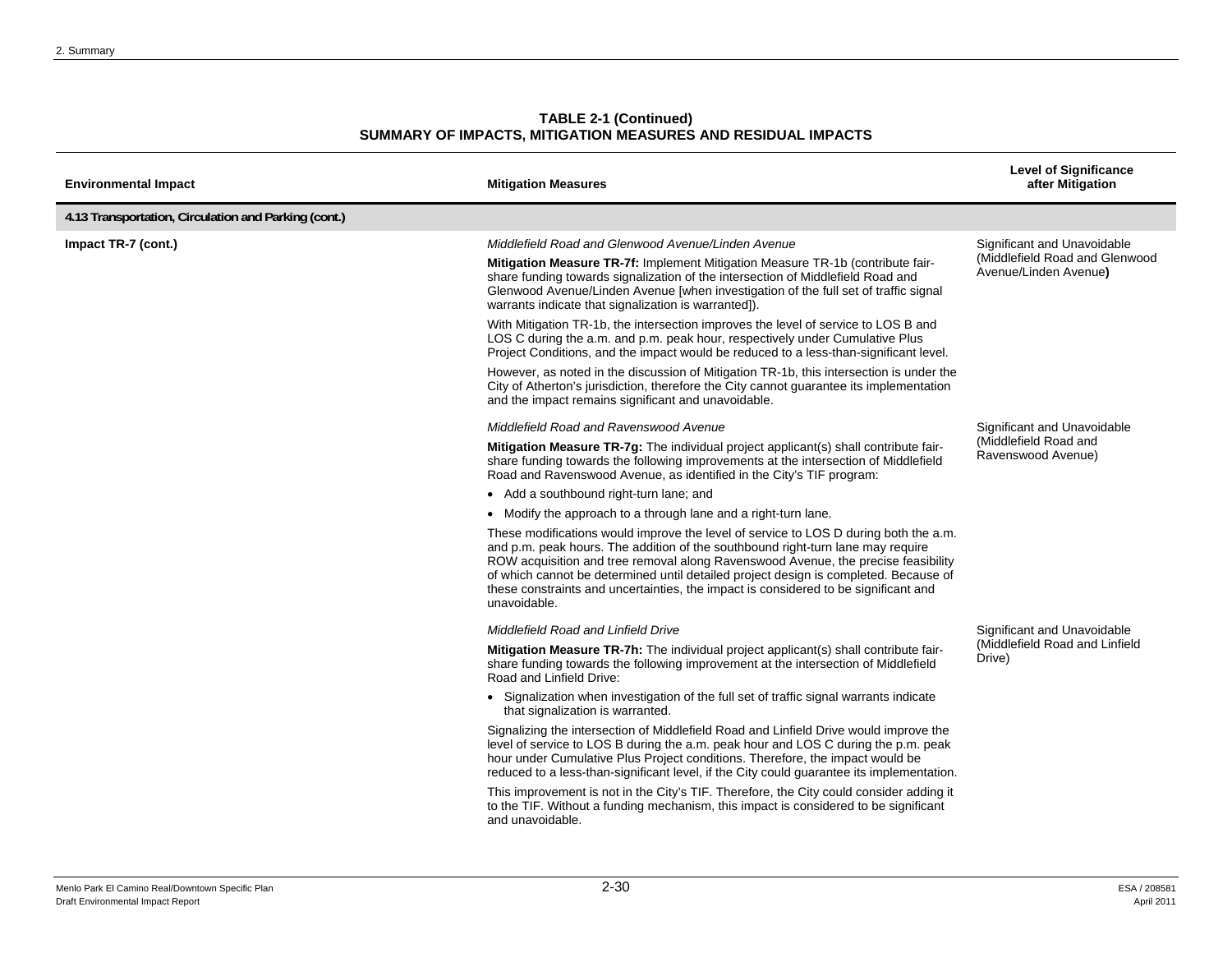| <b>Environmental Impact</b>                          | <b>Mitigation Measures</b>                                                                                                                                                                                                                                                                                                                                                                                                                                                                                                                                                                                                                                                                                                                   | <b>Level of Significance</b><br>after Mitigation                     |
|------------------------------------------------------|----------------------------------------------------------------------------------------------------------------------------------------------------------------------------------------------------------------------------------------------------------------------------------------------------------------------------------------------------------------------------------------------------------------------------------------------------------------------------------------------------------------------------------------------------------------------------------------------------------------------------------------------------------------------------------------------------------------------------------------------|----------------------------------------------------------------------|
| 4.13 Transportation, Circulation and Parking (cont.) |                                                                                                                                                                                                                                                                                                                                                                                                                                                                                                                                                                                                                                                                                                                                              |                                                                      |
| Impact TR-7 (cont.)                                  | This intersection meets peak-hour warrants. However, as mentioned previously, the<br>peak-hour signal warrant analysis should not serve as the only basis for deciding<br>whether and when to install a signal. To reach such a decision, the full set of warrants<br>should be investigated based on a thorough study of traffic and roadway conditions.<br>The decision to install a signal should not be based solely upon the warrants,<br>because the installation of signals can lead to certain types of collisions. Regular<br>monitoring of actual traffic conditions and accident data, and timely re-evaluation of<br>the full set of warrants should be considered to prioritize and program intersections<br>for signalization. |                                                                      |
|                                                      | Middlefield Road and Willow Road                                                                                                                                                                                                                                                                                                                                                                                                                                                                                                                                                                                                                                                                                                             | Significant and Unavoidable                                          |
|                                                      | Mitigation Measure TR-7i.1: Implement Mitigation Measure TR-1c (contribute fair-<br>share funding towards adding a second westbound left-turn lane; modifying the<br>westbound approach to two left-turn lanes, one through lane, and one right-turn lane;<br>and changing the signal phasing on the eastbound and westbound approaches from<br>split phasing to protected left-turn phasing at the intersection of Middlefield Road and<br>Willow Road, as identified in the City's TIF program).                                                                                                                                                                                                                                           | (Middlefield Road and Willow<br>Road)                                |
|                                                      | These improvements are identified in the City's TIF program and would reduce the<br>average intersection delay to an acceptable level. However, the improvements may<br>not be feasible due to ROW acquisition needs (constrained by the presence of<br>buildings). Therefore, the impact is considered to be significant and unavoidable.                                                                                                                                                                                                                                                                                                                                                                                                   |                                                                      |
|                                                      | Middlefield Road and Willow Road                                                                                                                                                                                                                                                                                                                                                                                                                                                                                                                                                                                                                                                                                                             | Significant and Unavoidable<br>(Middlefield Road and Willow<br>Road) |
|                                                      | Mitigation Measure TR-7i.2: In addition to Mitigation Measure TR-1c, the individual<br>project applicant(s) shall contribute fair-share funding towards the following<br>improvements at the intersection of Middlefield Road and Willow Road, as identified<br>in the City's TIF program:                                                                                                                                                                                                                                                                                                                                                                                                                                                   |                                                                      |
|                                                      | • Add a second southbound left-turn lane;                                                                                                                                                                                                                                                                                                                                                                                                                                                                                                                                                                                                                                                                                                    |                                                                      |
|                                                      | • Modify the southbound approach to two left-turn lanes, one through lane, and one<br>through/right-turn lane; and                                                                                                                                                                                                                                                                                                                                                                                                                                                                                                                                                                                                                           |                                                                      |
|                                                      | • Change the signal phasing on the northbound and southbound approaches from<br>split phasing to protected left-turn phasing.                                                                                                                                                                                                                                                                                                                                                                                                                                                                                                                                                                                                                |                                                                      |
|                                                      | These improvements are identified in the City's TIF program and would reduce the<br>average intersection delay to an acceptable level under Cumulative Plus Project<br>Conditions. The additional southbound and westbound left-turn lanes would increase<br>the crosswalk distance and duration of pedestrian and bicyclist exposure to motor<br>vehicle traffic. Also, the addition of the left-turn lanes may require ROW acquisition.<br>However, the improvements may not be feasible due to ROW acquisition needs.<br>Because of these constraints, the impact is considered to be significant and<br>unavoidable.                                                                                                                     |                                                                      |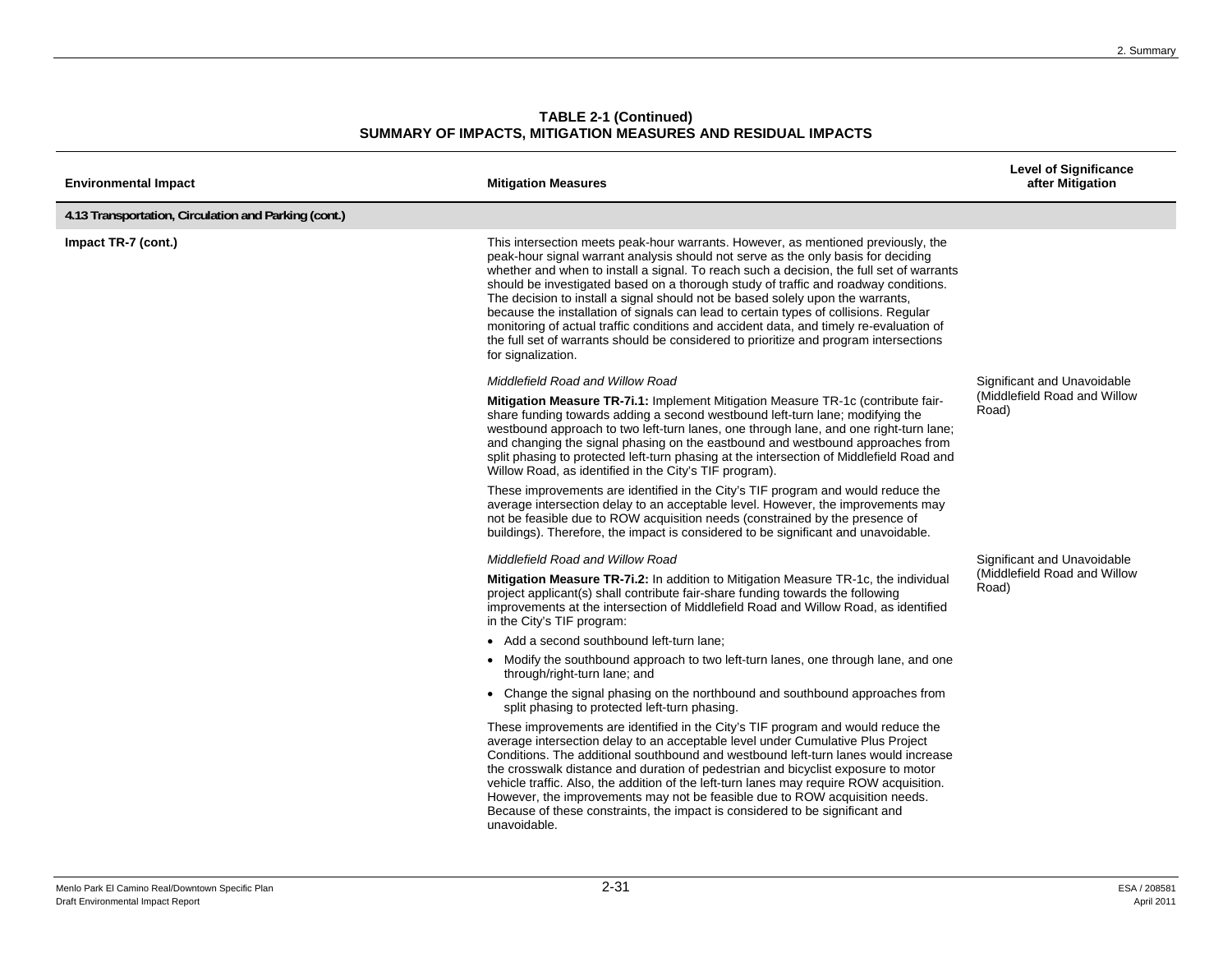| <b>Environmental Impact</b>                          | <b>Mitigation Measures</b>                                                                                                                                                                                                                                                                                                                                                                                                                                                                                                                                                                                                                                        | <b>Level of Significance</b><br>after Mitigation                         |
|------------------------------------------------------|-------------------------------------------------------------------------------------------------------------------------------------------------------------------------------------------------------------------------------------------------------------------------------------------------------------------------------------------------------------------------------------------------------------------------------------------------------------------------------------------------------------------------------------------------------------------------------------------------------------------------------------------------------------------|--------------------------------------------------------------------------|
| 4.13 Transportation, Circulation and Parking (cont.) |                                                                                                                                                                                                                                                                                                                                                                                                                                                                                                                                                                                                                                                                   |                                                                          |
| Impact TR-7 (cont.)                                  | Coleman Avenue and Willow Road                                                                                                                                                                                                                                                                                                                                                                                                                                                                                                                                                                                                                                    | Less than Significant (Coleman<br>Avenue and Willow Road)                |
|                                                      | Mitigation Measure TR-7j: The individual project applicant(s) shall contribute fair-<br>share funding towards the following improvement at the intersection of Coleman<br>Avenue and Willow Road:                                                                                                                                                                                                                                                                                                                                                                                                                                                                 |                                                                          |
|                                                      | • Restripe the southbound approach to one left-turn lane and one through/right-turn<br>lane.                                                                                                                                                                                                                                                                                                                                                                                                                                                                                                                                                                      |                                                                          |
|                                                      | This modification would improve the level of service to LOS D during both the a.m.<br>and p.m. peak hours.                                                                                                                                                                                                                                                                                                                                                                                                                                                                                                                                                        |                                                                          |
|                                                      | Durham Street and Willow Road                                                                                                                                                                                                                                                                                                                                                                                                                                                                                                                                                                                                                                     | Significant and Unavoidable                                              |
|                                                      | Mitigation Measure TR-7k: The individual project applicant(s) shall contribute fair-<br>share funding towards the following improvement at the intersection of Durham Street<br>and Willow Road:                                                                                                                                                                                                                                                                                                                                                                                                                                                                  | (Durham Street and Willow Road)                                          |
|                                                      | • Add a southbound left-turn lane.                                                                                                                                                                                                                                                                                                                                                                                                                                                                                                                                                                                                                                |                                                                          |
|                                                      | This mitigation would not reduce the average intersection delay to an acceptable<br>level. However, this improvement would reduce the increase in average critical<br>movement delay to less than 0.8 seconds, thereby reducing this impact to a less-<br>than-significant level. The addition of the southbound left-turn lane may require ROW<br>acquisition and tree removal along the VA Hospital Driveway, which is not under the<br>control of the City. Because of these constraints, and because the proposed<br>mitigation measure would not reduce impacts to a level of insignificance, the impact<br>is considered to be significant and unavoidable. |                                                                          |
|                                                      | Bay Road and Willow Road                                                                                                                                                                                                                                                                                                                                                                                                                                                                                                                                                                                                                                          | Significant and Unavoidable                                              |
|                                                      | Mitigation Measure TR-7I: The individual project applicant(s) shall contribute fair-<br>share funding towards the following improvement at the intersection of Bay Road and<br>Willow Road:                                                                                                                                                                                                                                                                                                                                                                                                                                                                       | (Bay Road and Willow Road)                                               |
|                                                      | • Add a second southbound left-turn lane.                                                                                                                                                                                                                                                                                                                                                                                                                                                                                                                                                                                                                         |                                                                          |
|                                                      | This modification would improve the level of service to LOS C during the a.m. peak<br>hour under Cumulative Plus Project conditions. The addition of the second<br>southbound left-turn lane may require ROW acquisition and tree removal. Because of<br>these constraints, the impact is considered to be significant and unavoidable.                                                                                                                                                                                                                                                                                                                           |                                                                          |
|                                                      | Orange Avenue/Santa Cruz Avenue and Avy Avenue/Santa Cruz Avenue                                                                                                                                                                                                                                                                                                                                                                                                                                                                                                                                                                                                  | Significant and Unavoidable                                              |
|                                                      | Mitigation Measure TR-7m: Implement Mitigation Measure TR-1d (contribute fair-<br>share funding towards signalization of the intersection of Orange Avenue/Santa Cruz<br>Avenue and Avy Avenue/Santa Cruz Avenue, when investigation of the full set of<br>traffic signal warrants indicate that signalization is warranted).                                                                                                                                                                                                                                                                                                                                     | (Orange Avenue/Santa Cruz<br>Avenue and Avy Avenue/Santa<br>Cruz Avenue) |